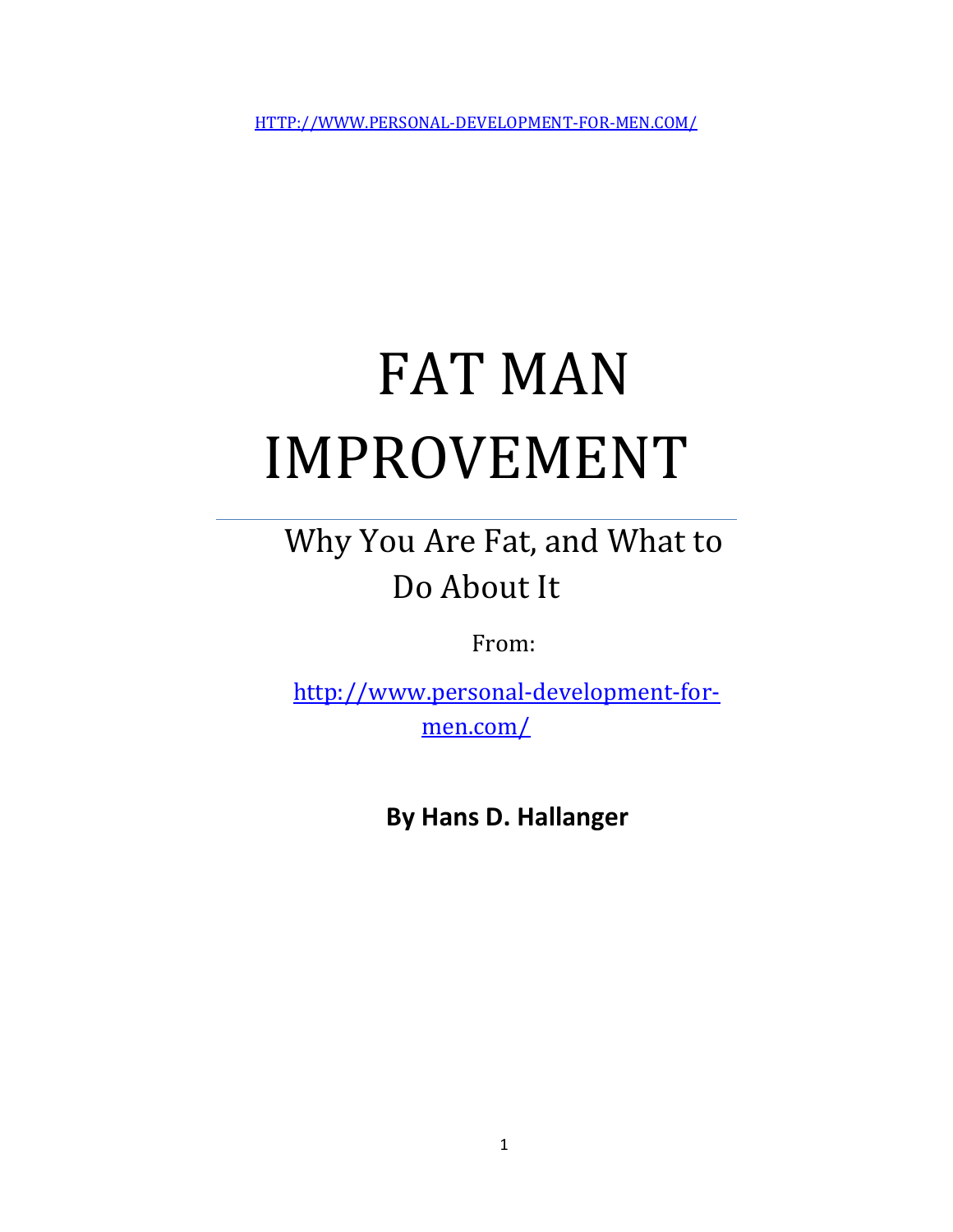#### **http://www.personal-development-for-men.com/index.html**

#### **ALL RIGHTS RESERVED**

**No part of this book may be reproduced or transmitted in any form whatsoever, electronic, or mechanical, including photocopying, recording, or by any informational storage or retrieval system without the expressed written, dated and signed permission from the author.** 

#### **DISCLAIMER AND/OR LEGAL NOTICE**

**The information presented herein represents the views of the author as of the date of this publication. As conditions change the author reserves the right to alter and update his opinions based on new conditions.** 

**The book is for informational purposes only and the author does not accept any responsibilities or liabilities resulting from the use of this information.** 

**While every attempt has been made to verify the information contained in this book, the author cannot assume any responsibility for errors, inaccuracies or omissions. Any slights of people or organizations are unintentional.**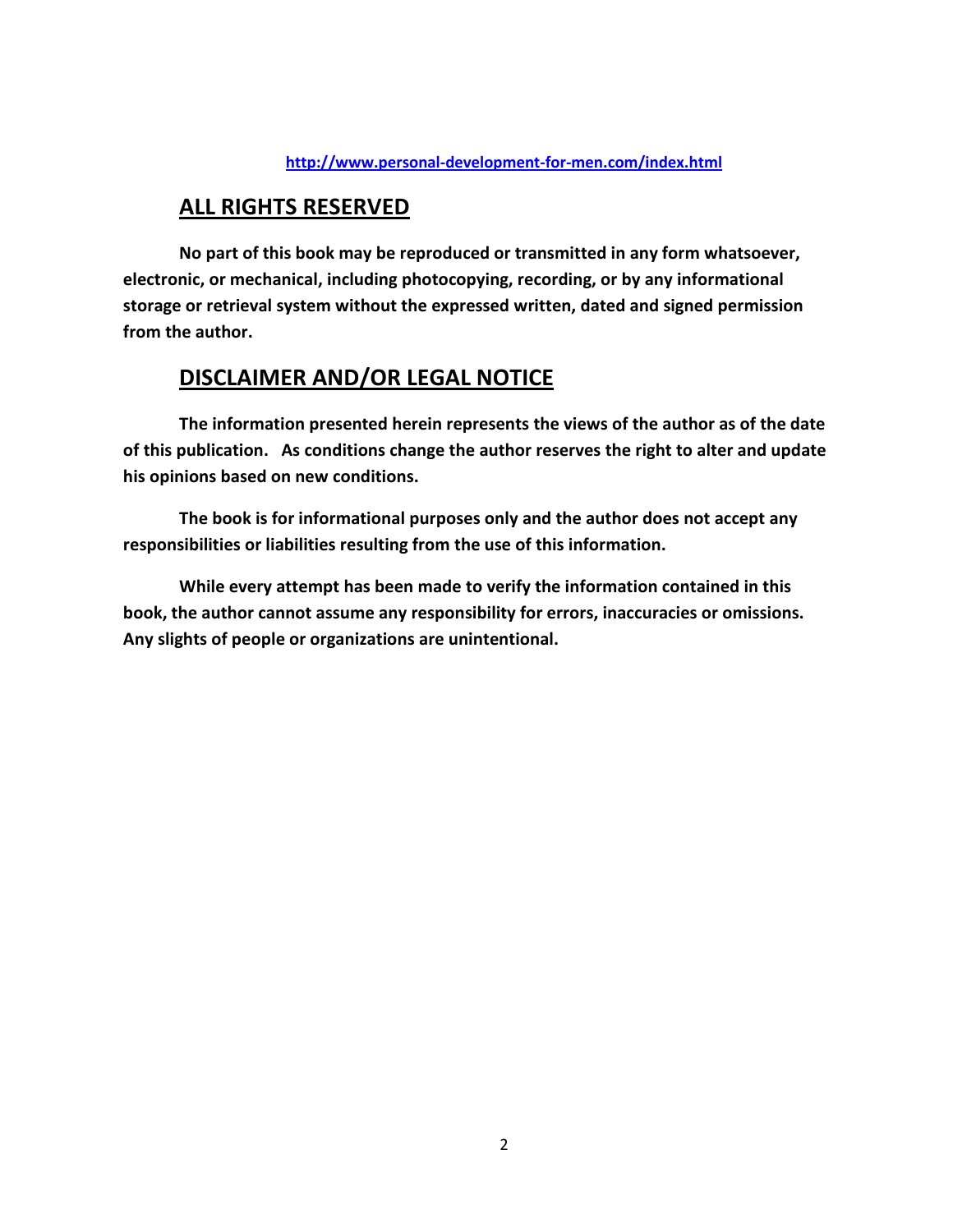# **Contents**

| 1.  |  |  |
|-----|--|--|
| 2.  |  |  |
| 3.  |  |  |
| 4.  |  |  |
| 5.  |  |  |
| 6.  |  |  |
| 7.  |  |  |
| 8.  |  |  |
| 9.  |  |  |
| 10. |  |  |
| 11. |  |  |
| 12. |  |  |
| 13. |  |  |
|     |  |  |
|     |  |  |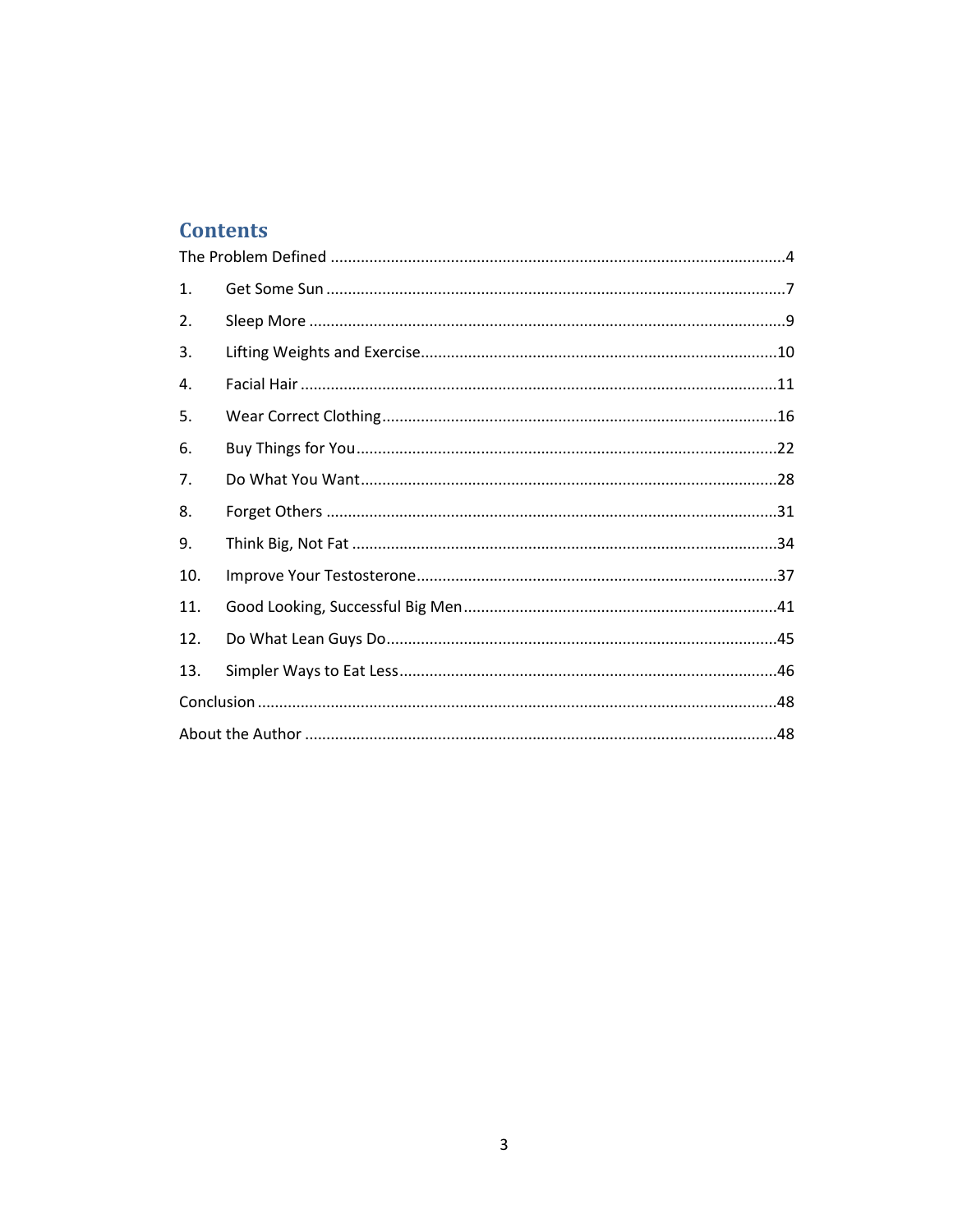#### **The Problem Defined**

Are you fat? Do you have a huge gut? Are you flabby? Do you have a hard time doing what you want to do?

Yes, you are. You are too fat. Both you and I know it. But what I am about to share with you may change your mind forever about your life. My belief is that men get fat because of what is missing in their lives, not what is there. You do not eat because food is so readily available in large portions or inexpensive or junk. You eat because your life is amiss. There is something wrong. Some part or parts of your life are out of whack.

This is huge. In order to lose weight and keep it off you need to live your life your way. You need to make your needs and your wants your priority. You need to focus and concentrate on your life and forget everyone else.

No one can walk in your shoes. No one.

No one can feel your pain. You have to bear it alone. No one is able to cope with your problems except you.

No diet plan or exercise plan in the world will help you if your life sucks. And the heavier you are, the more it will suck. It is a never ending cycle of a sucky life then you eat to cope and then you get fatter and even less able to do what you want and on and on it goes.

Just look at your life honestly and with an open mind and you will see that the reason you are fat is that you eat to cope with life and the circumstances of it. Some men smoke. Some men drink. Some men take drugs.

You eat. A lot. And you keep on eating.

And eating is a much more difficult problem than drinking, drugs or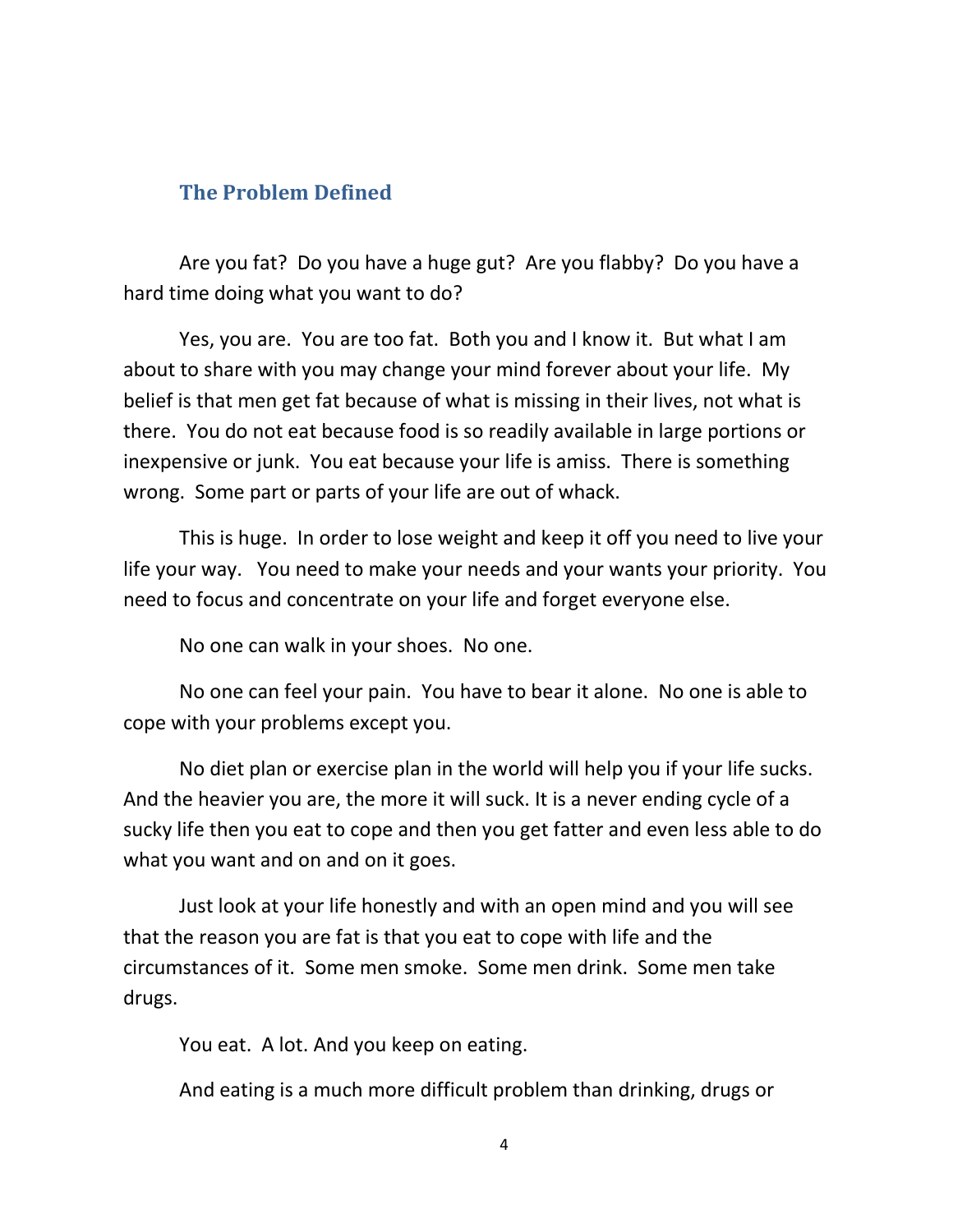smoking. I know that sounds shocking, but it is how I see it.

The problem with eating and why it is more difficult to deal with than smoking, drinking and drugging is that you do not need those things to live. You do not need to smoke again ever, or drink again ever or drug again ever. You can quit those things cold turkey and never look back. You do not need those things.

But you have to eat. You need it to survive. You have just used excess food as a survival mechanism because in your mind you cannot survive without excess food. Excess food means survival to you.

I know it does for me. It is my vice. It is what I have turned to time and time again during times of stress. If I ever have any sort of stress or problems I turn to food, and lots of it. It is how I cope.

I know why I eat. It is not a mystery. I am working on it. I work on it every day. My life has sucked in countless ways and it still does. But the cure for me is to un-suck it. To make it better. To have some enjoyment without food.

I believe you have to start with thinking differently first. You change your thoughts and your actions will follow.

You have to do other things and find enjoyment without eating.

You have to quit thinking of yourself as a fat man. Your mindset shift has to be - I am a man. A big, powerful, in charge of my life; man. I am big, not fat.

 Thinking fat is just like thinking anything else negative about you. Any negative thought you have about yourself only hurts you. One negative thought does not just cancel just out one positive thought. Negative thoughts are more powerful. One negative thoughts cancels outs countless positives. The more negative you think, the more negative you become.

So the more you say that you are fat; the fatter you become.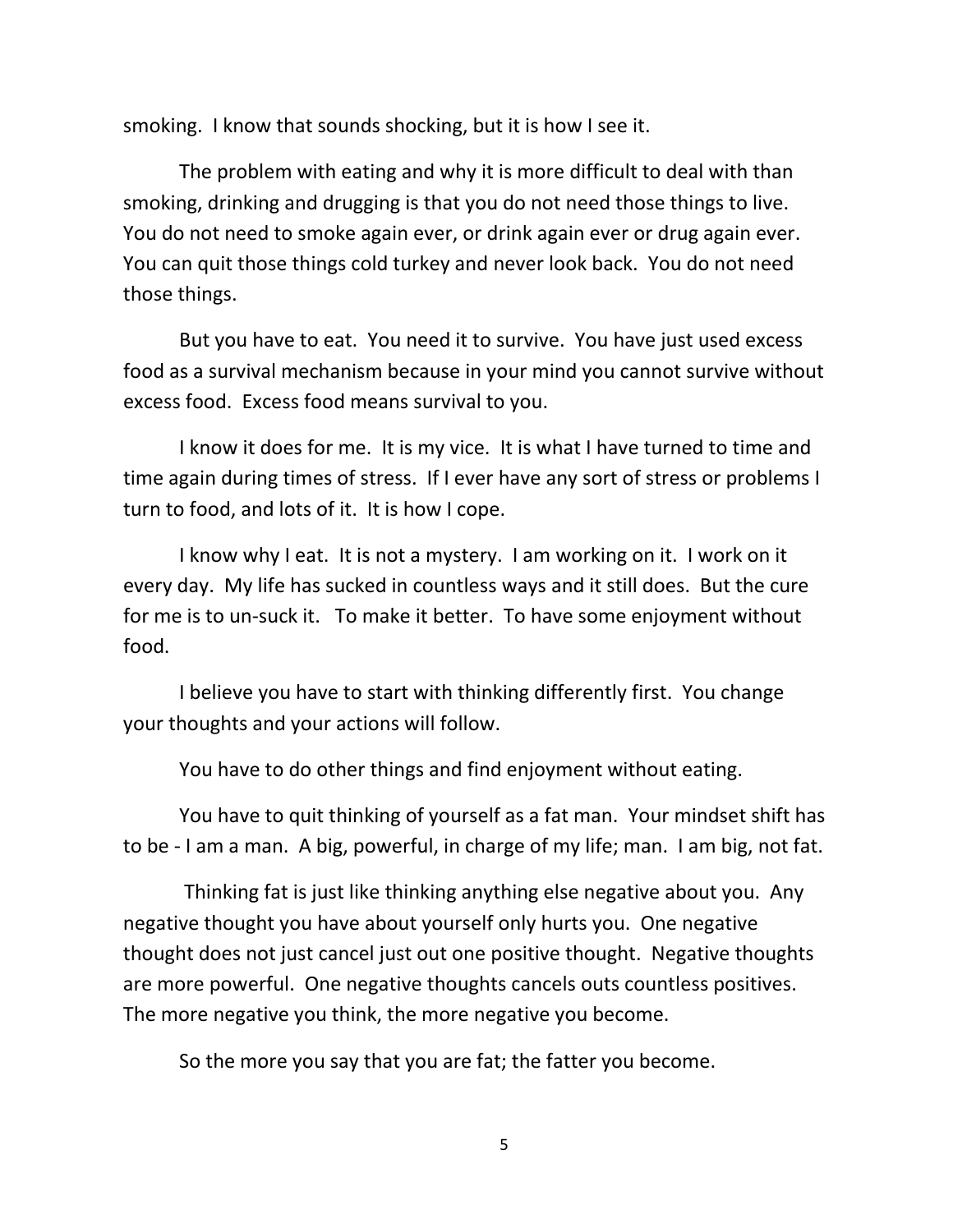You have to break the cycle with your mind first. Your actions, then your body will follow your mind.

 You are a person and you deserve to love you. You will never get anywhere by thinking bad about yourself.

 I know this is true because I have spent a lifetime thinking this way. My thoughts tended to be negative and hurtful. The things I said to myself I would never utter to anyone on the planet.

Would you ever viciously ridicule someone because of their physical appearance in the way you talk to yourself?

I was my own worst critic.

 Whenever I put in the conscious effort toward better thinking, my life improves.

 Whenever I do not do this, for whatever reason, my life goes downhill fast.

I know the title of this book implies to continue to stay fat and not do anything about your situation. But that is not what I want for you and not what I want for myself. I want to get leaner. I want to get in better shape.

But what I really mean is that you are where you are right now. You have to live in the reality of your current state. You are not going to lose all the weight you need to lose that quickly

It is likely that you have been carrying excess weight for years.

You have grown accustomed to this weight and know how to handle it. Your body is used to this weight and holds onto it. Your lifestyle is built around carrying a lot of weight. You are living in a manner that works for you now. It may be mediocre, but it is your life the way it is currently.

You will need to make very large changes in your lifestyle to lose a large amount of weight quickly. You may have to change everything about your life,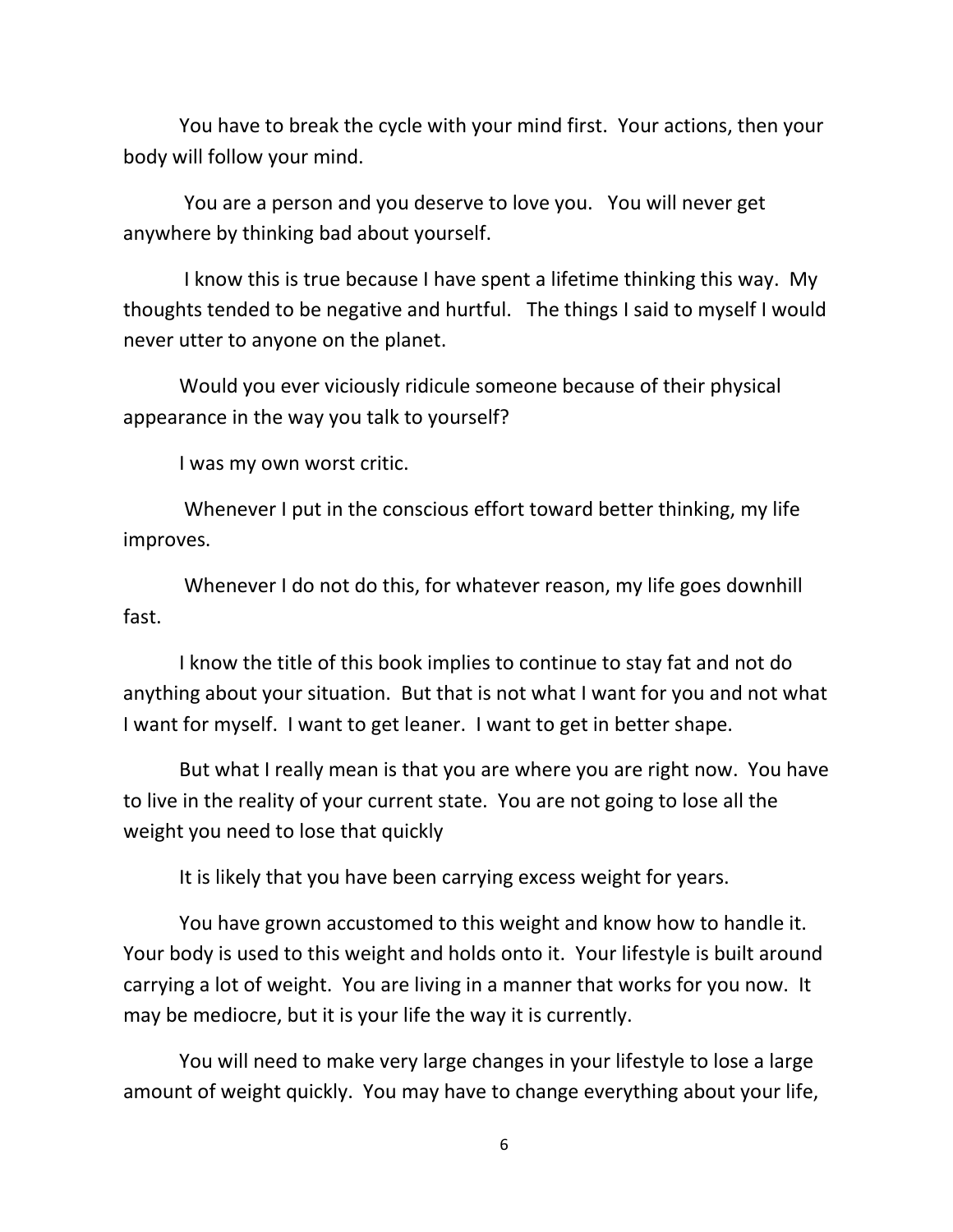even what you like.

But that type of lifestyle change is beyond the scope of this little book. The goal of this book is to help you do some simple things to look better now, feel better physically now and feel better mentally now about your life right away. Now.

Life is lived day by day and minute by minute. You need to enjoy those days and those minutes. You cannot wait to live until you lose a large amount of weight. You need to live now, today.

This book includes simple ways to do just that. If you start doing these things and living this way your life will improve. The more your life improves the more likely it is that you will lose weight.

Let's get started with some simple tips to improve your life now.

#### **1. Get Some Sun**

 You cannot look good or feel good without some sun. The sun is life giving. We all need to spend time outside. We need it. You not only look better with a tan, you will feel better. Spending enough time outside to actually be somewhat tan is the key to your looking and feeling good.

 Not baked in the sun for hours. Not getting sunburned. Not overdoing it.

But enough. It is up to you to decide how much sun you need. It is not up to the pale people and idiots who look terrible and pale and unhealthy. But what is obvious to anyone is that everyone needs to be outside. Your life will not be good if you are never in the sun. How can it?

Get some sun. Getting outside for 15 or 20 minutes a day with as few clothes as you can get away with is healthy. You are not going to die from a being in the sun for a few minutes. You do not need sunscreen to spend a few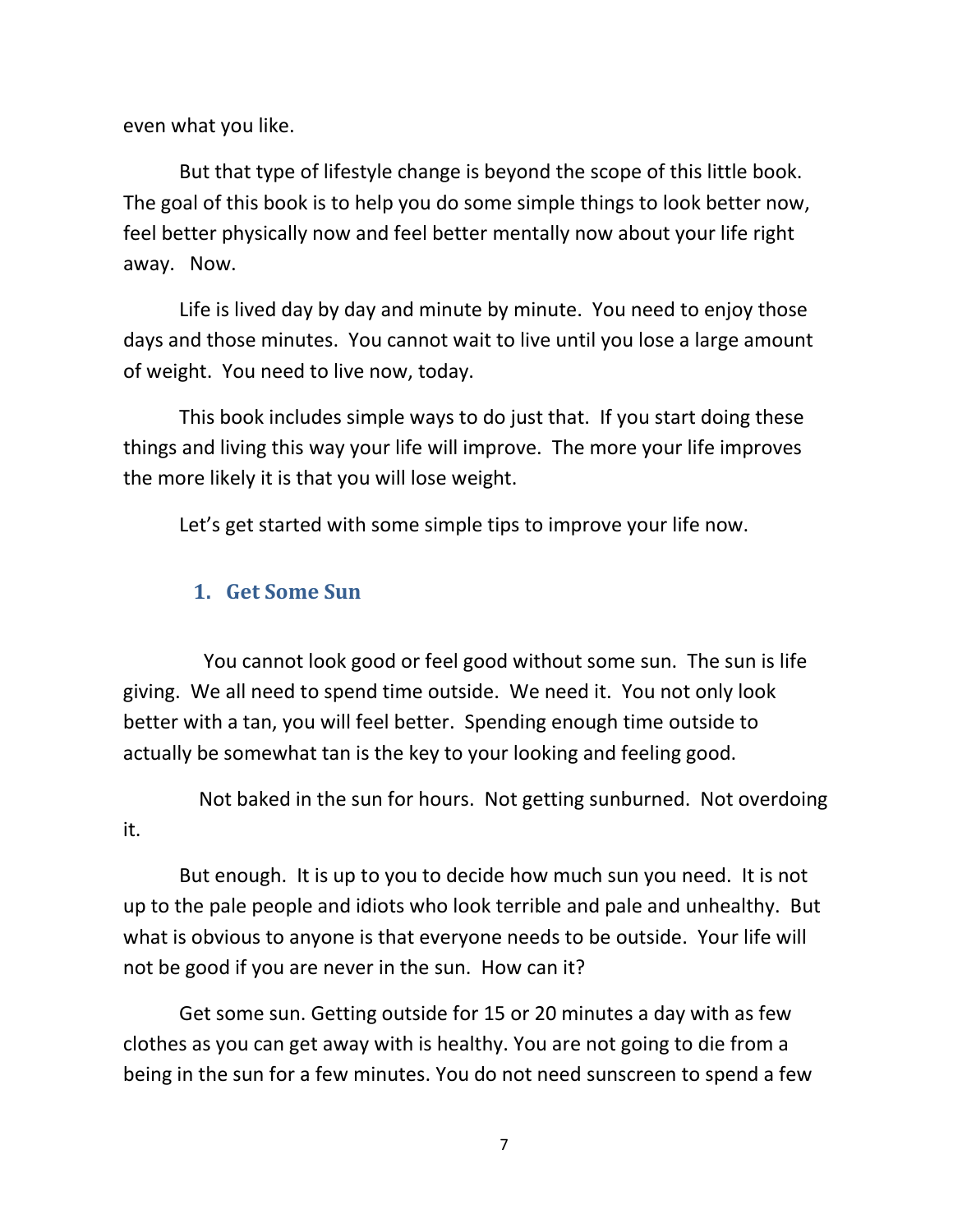minutes in the sun. The only ones who seem to benefit from all this sunscreen use are the sunscreen manufacturers. If you need to be outside for many hours, wear a big, broad brimmed hat, long sleeves, and long pants and get in the shade.

Where I live in the Wisconsin it is extremely difficult to get outside for very long in the winter, so I try to make up for it the rest of the year. But I get outside with my shirt off and my sweat pants rolled up as soon as I can in the winter. When we get those 40 degree days in February I go outside. I leave my socks and shoes on and just roll up my sweat pants over my knees. Then I take my shirt off and put something warm on the chair to sit back on. I keep my deck clear of snow so when those days come I can just get outside and not have to deal with the snow.

Get some sun. You absolutely have to spend some time in the sun to feel better and look better. It is not really the tan. It is the color and the look of a man who is not afraid of being outside. The mainstream media says to avoid the sun at all costs. It is almost as if you will die after being in the sun for 10 minutes. I do not believe in all that. Everyone looks better with a little color. Not leathery though, just tan. Even if you are fair skinned, the color and freckles you get from the sun will make you look better.

Think of it this way. What if some end of world event hits and you are stuck out in the desert. Wouldn't it be better to have been used to being outside before this event happened?

The problem with getting a tan is the boredom of sitting in the sun doing nothing. I get around this by doing something else while I am outside. I read, nap, make some calls, think, write, eat or drink instead of just sitting there. Most men have an incredible amount of things to do. Sitting in the sun takes too much time without doing something else. I do like to be outside at the beach or on a boat, but that just cannot be done all the time. The sun is free. There is no cost.

Give some thought to your housing to make sure you have easy access to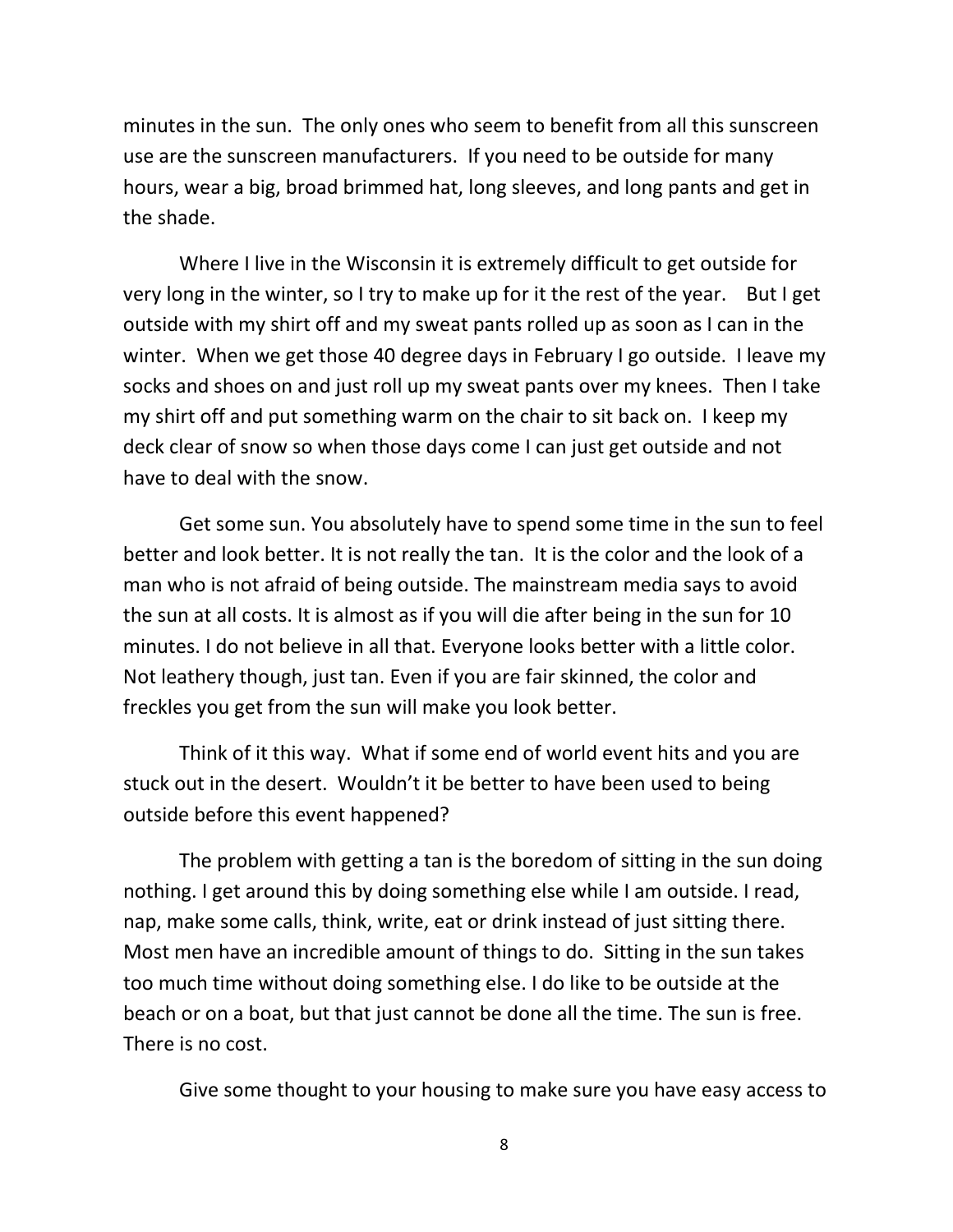being in the sun. I live in an apartment now with a deck off my dinette that has full sun until nearly 5:00 p.m. If I hustle home from work I can be in the sun for almost an hour.

Once you start getting a tan people will annoyingly tell you about it. They are trying to make you feel guilty about it. Nosy busybodies have no place in my life. When I have to listen to their useless opinions and they expect a response I usually say I was golfing or working outside to avoid all their stupid comments about my tan.

#### **2. Sleep More**

Sleep more and sleep better by making sleep a priority. Sleeping more is absolutely critical to feeling better. You can do everything else right but if you do not sleep enough it will not matter. When I was married I never slept for 8 hours a night for more than 2 days in a row. My wife was a night owl and I had to get up early for work. My job started at 7. She always wanted me to stay up and do projects around the house with her. I would try to go to bed early when I needed to but she would be up late beating and banging on things and making too much noise for me to sleep. After I left her I spent nearly 3 months sleeping as much as I could in order to feel good again. If you do nothing else, make sleeping a priority. This is your life we are talking about.

Take a nap as often as you need to. You look tired because you are. You look worn out because you are. You look exhausted because you are exhausted. It is not eating better or taking vitamins. The solution is to sleep more by going to bed earlier and sleeping in longer and taking naps until you look and feel better. You may be so sleep deprived that it takes many months or longer to see the results. But the sooner you start the sooner you will look better. It is not your duty to die young from lack of sleep. You are not fooling anyone.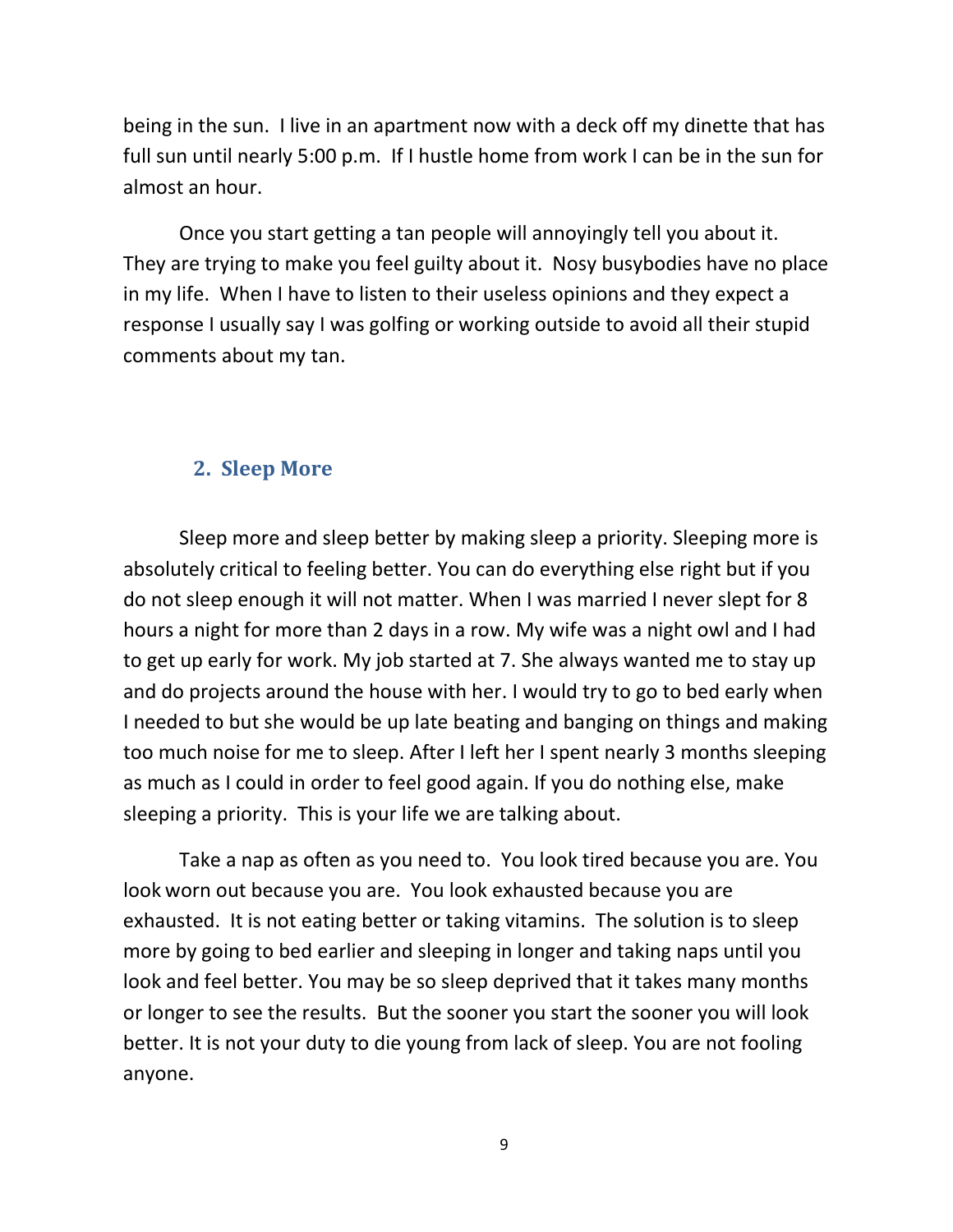You will know you are starting to feel the effects of being well rested when you start getting up consistently before your alarm clock rings. The other sign that you are well rested is that you will wake up hard and you will be more easily sexually aroused. The more you sleep the more testosterone you produce.

#### **3. Lifting Weights and Exercise**

Exercise in a manner that you can handle. When you are fat, exercising a lot is very difficult. Excess weight makes exercising for long periods of time torturous. You hurt. You will hurt for weeks after a big workout session. You will get injured more easily. You cannot compare the time you spend exercising to that of an in-shape person or elite athlete. I know a man who was an Olympic athlete. It is not unusual for him to exercise for 6 to 8 hours a day on the weekend. He works out for at least 2 hours even on work days. But that is him, not me. Aside from the fact that my body could never handle that regimen, I would find that much exercise boring. I have so many other things I want to do.

My favorite exercise program for this time in my life is to lift weights very heavy and intensely only 2 times per MONTH at the most using The Static Contraction Training method developed by Pete Sisco. This method of lifting is hard, heavy but safe. You feel it for days and your muscles and strength grows enormously. You are a serious weight lifter and bodybuilder without letting it take over your life, sapping all your time and leaving you at risk for the horrendous injuries that big time bodybuilders endure. The best part is your body responds to this type of lifting by your muscles getting much bigger. You look much better with big muscles. You can learn more about the program here - http://www.personal-development-for-men.com/pete-sisco.html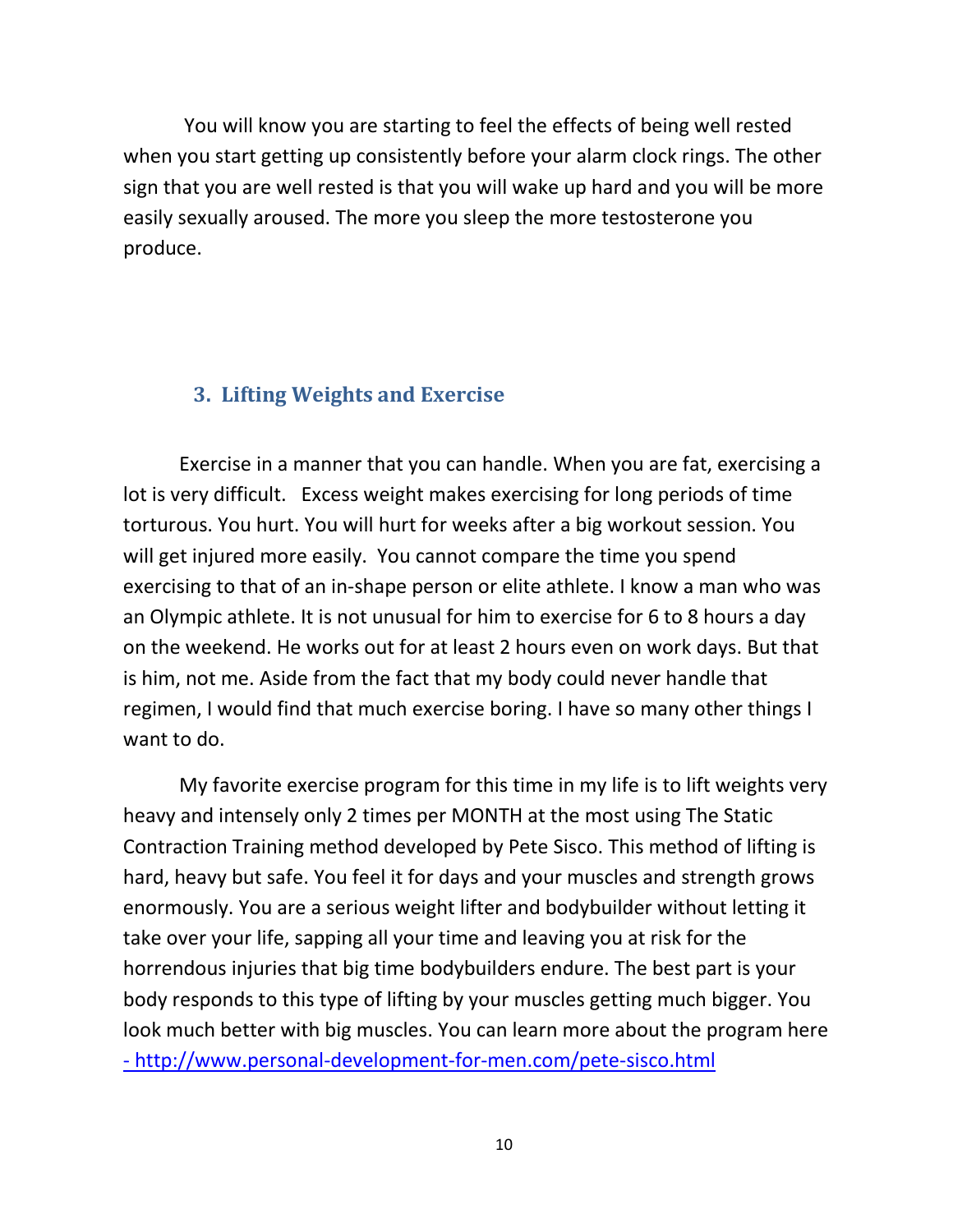I also walk as many times as I can each month. My goal is to walk 20 times per month. The lengths of the walks vary from 20 minutes in the days after a big lifting session when my body is still very tired and sore to a more normal 30 to 45 walk. In the better weather I will walk an hour or more in a scenic area. I will go on much longer hikes and walks when I am traveling. Since I love to travel, being in good walking shape is very important to me.

I sometimes do some sprinting. You may want to experiment with that. Sprinters have some of the best bodies in the world. I cannot recommend long distance jogging. It just seems to be too hard on a big man's body. I also cannot recommend biking. The hard seats on a bike will cause lots of problems with your testicles. Maybe a little bike riding for a change of pace or for fun. I think all the bike riding I did as a teenager affected my testosterone levels.

#### **4. Facial Hair**

Start growing some facial hair. Any facial hair is better than none. A mustache and chin beard is still the best look. All the most handsome celebrities are constantly experimenting with and tweaking their facial hair.

You need to get a beard trimmer so you can keep that beard nice and trimmed up and try different combinations. The big, bushy look is not what you want. If you have a job where they expect you to be clean shaven you can at least grow your sideburns.

Of course, if you have a job where you have to be clean shaven all the time, then you are basically a slave to your job.

 Another way around this work/clean shaved problem is to not shave on Thursday through Sunday. Then you have the stubble that women love so much for the weekend and you are clean shaven Monday through Wednesday for work. No one will really notice your stubble on Thursday and by Friday no one will care.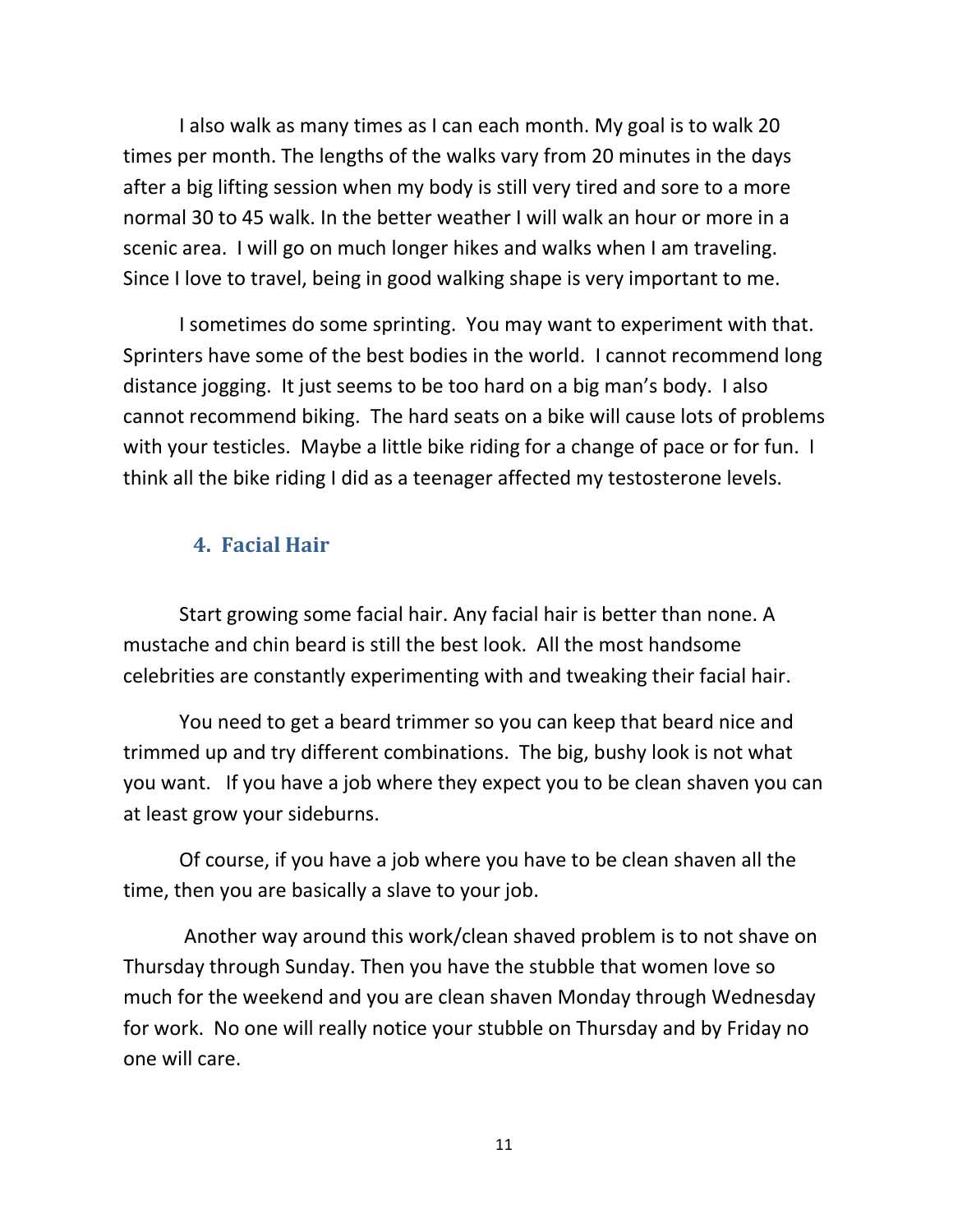I like having some type of facial hair. I enjoyed those first few wisps back in my early teens and then was always growing it during high school and college. It was just a fun thing to do. Something the guys were always working on and commenting about.

But I always shaved it tight whenever I was going to go out on the weekends. I mistakenly thought I looked better clean shaven. I guess I was following the tired old advice that people trust men who are clean shaven.

This idea is one of the stupidest ever.

You never see a politician, banker, CEO, military general or talking head in the media without a clean shaved face. Yet these guys are the worst liars and scum of the earth. If they are not directing the slaughter of innocents, finding ways to tax and regulate us out of existence, they are apologizing for the ones that do.

It is hard to believe that any rational person on earth can be swayed by a lying, clean shaven face, but it happens every day.

Now, when you look at one of the smooth talking, clean shaven faces you will see what I see, a liar who will do anything to increase his power.

Of course, facial hair does not make you honest.

All it does is make you look like a man. Since that is the essence of this book, that is what I am trying to explain.

The more you look like a man the more you will attract women.

Women love men with some facial hair as long as it is carefully groomed and not too overgrown. You need to carefully plan how you use your beard, mustache and sideburns to your advantage.

I think they love it because it makes you look like a man and they cannot grow one although I did spend a wild night long ago with a cute girl with a little stubble on her chin.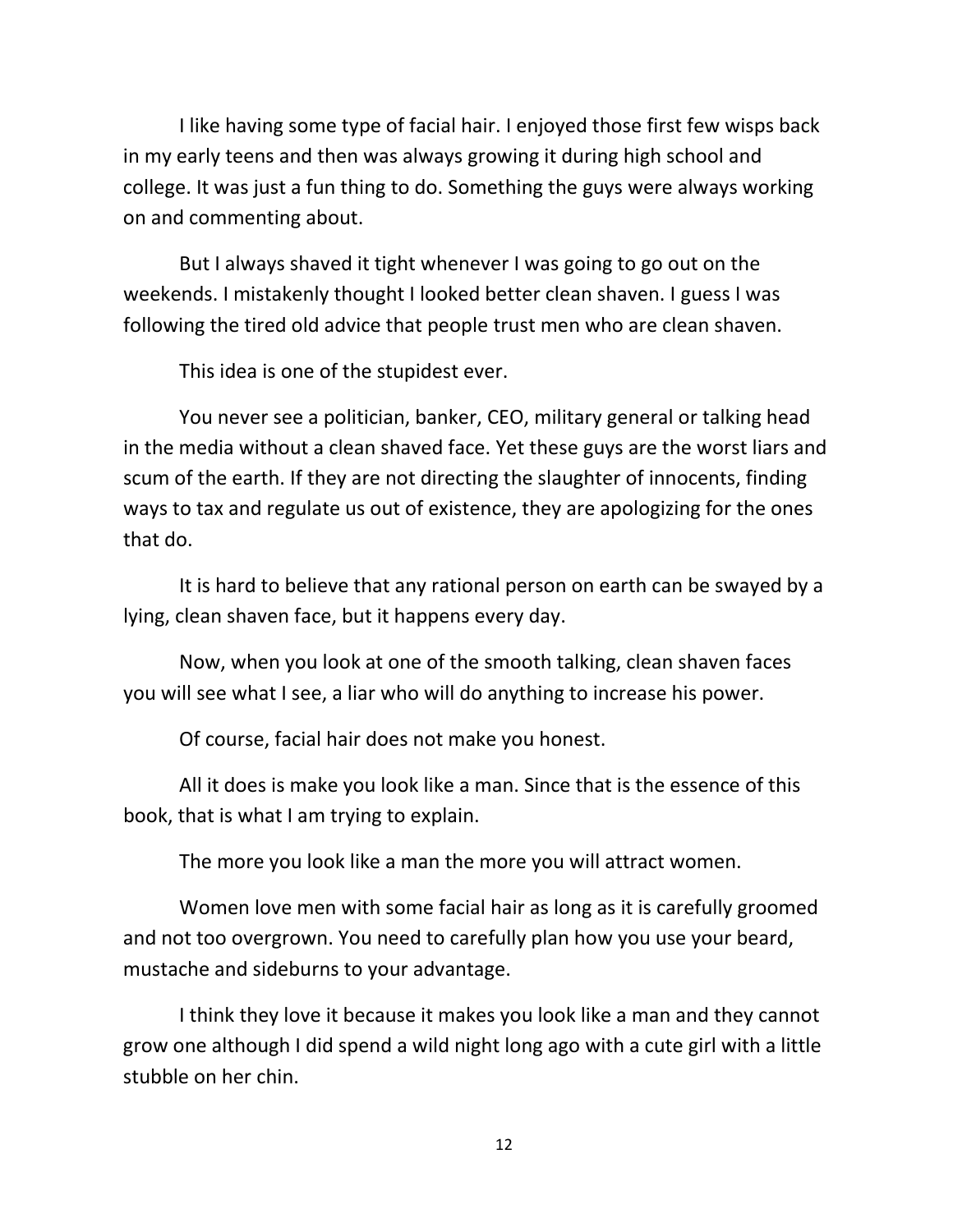You need to be careful around people who insist that you not have a beard. This usually means the person is a control freak who will think nothing of insisting you look the way they want you to look and doing what they want you to do.

People like this are no fun to be around. People like this will make your life a living hell.

My high school basketball coach insisted we not have beards. You would not play if you showed up with anything on your face except a smile. To him, your skills on the basketball court meant nothing. Of course, I had no skills in basketball anyway and did not play, but I still kept a clean shaved face to satisfy his lunatic ranting's. But even the all-state starters shaved to keep him happy.

My wife also insisted I keep a clean shaved face. If I ever let it grow a little on the weekends she would get all upset and say it caused her face to break out.

One time I had a Thursday and Friday off from work. I let my whole beard grow during that time. She did not notice for some reason. On Sunday I shaved except for my mustache. We had a family get together with her parents that day. I just kept it for fun, planning to shave it Monday morning for work.

One hour into the drive to her parent's house she noticed my mustache and flew into a rage. She spent the next hour berating my thoughtless behavior and screaming how her father could not stand a mustache. I tried to point out it was my face, not his, but she wouldn't listen. She even told me that I should find a place to shave before we got to her parent's house.

One more reason I left her.

It was my face after all. I should be able to grow some facial hair when I want.

Go ahead and grow whatever type of beard you want. It is your face. Not only will you feel better, more like a man you will look better.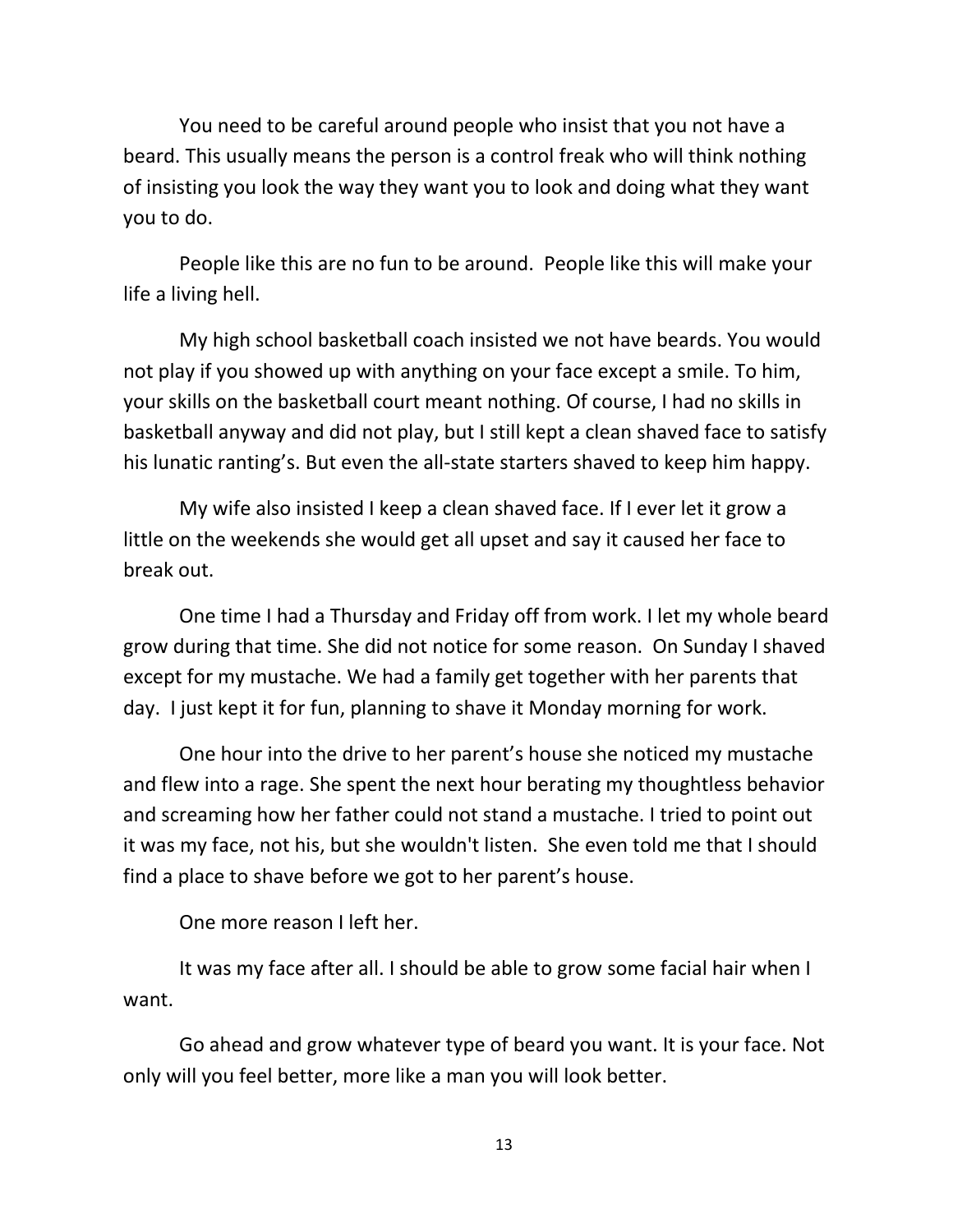Grow your facial hair. You will not be mistaken for a girl if you have some facial hair. This is one of the easier fixes. You may have difficulty growing a really great beard, but you can just work with what you have. Having facial hair of some kind automatically makes you look more alpha. This is critical to you if you have a rounder, softer face because of excess weight or if you have more of a baby face. You need facial hair to toughen up your look. A man needs to have a tough look. Facial hair is a tough look. The reason it is tough is because it means you do what you want.

Only men who are afraid of standing out want to always be clean shaven. You want to stand out. You do not want to blend in. Be more alpha and stand out. Alpha males do not blend into the crowd. They do not look like young boys with a clean shaved face. It is your face. You can have it how you want.

#### **Now a few words about body hair.**

I know body hair on men is not what you want to hear. But you must. I do not really enjoy talking about it but if you have a lot of body hair this is something you need to read.

You have to keep it under control. Start with some trimming and maybe even shave some parts of your body.

You do not want to be one of those guys with extremely long wispy hairs sticking out of your shirt collar.

You do not want to have an unruly snarl of hair on the back of your neck or anywhere really.

I remember sitting on a beach with my brother years ago. It was a really cool day so no one was really swimming that much. We were talking when we saw what looked like a bear come wading out of the water.

It was not a bear, but a very hairy man. The hair on his back must have been nearly a foot long. It was incredible and not in a good way. We looked at each other and laughed. I mean it was totally ridiculous.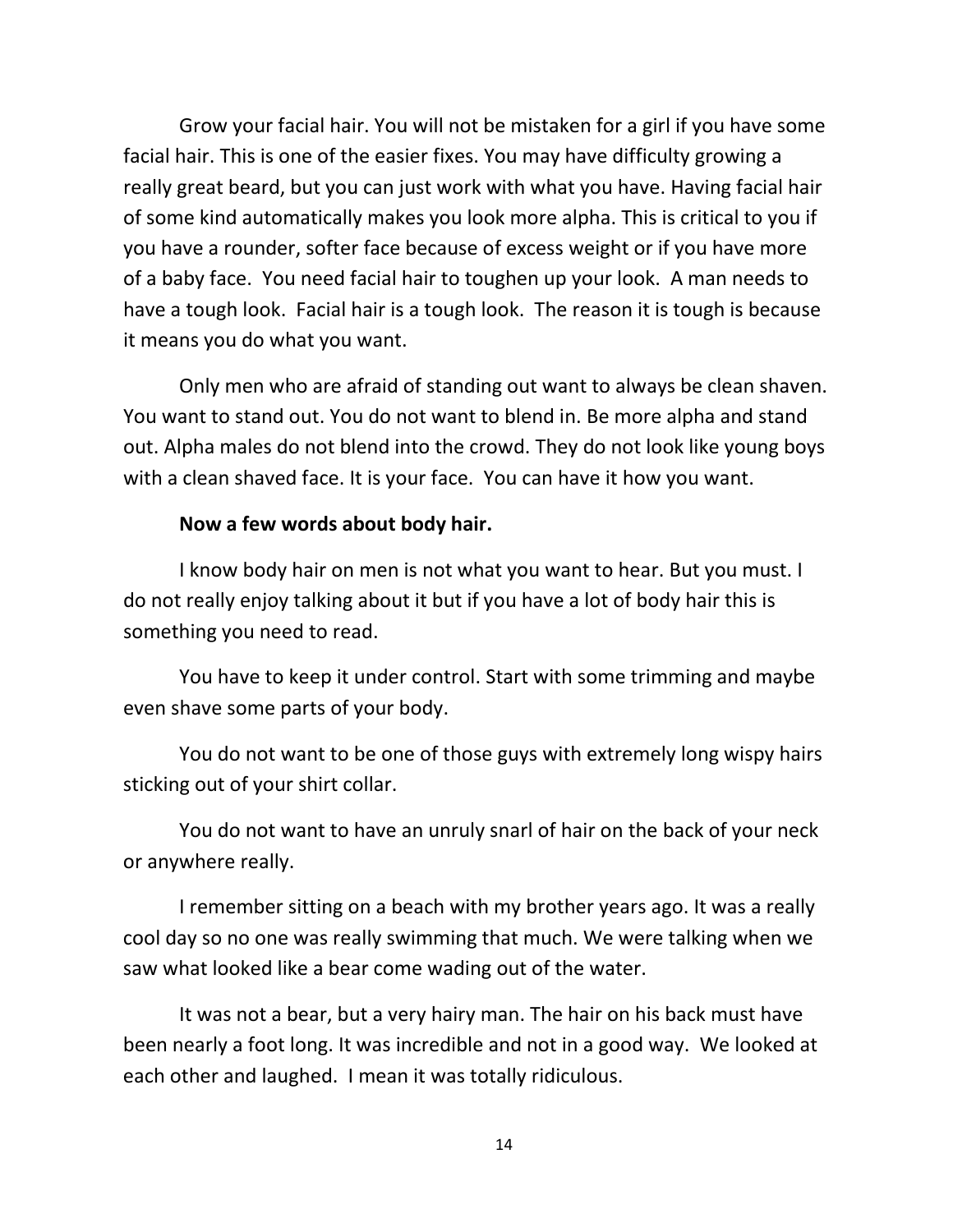The best looking men take the time and effort to maintain everything, including the hair on their bodies. It is only the men without a clue who let it get out of control.

You want to have a clue. You want to be in control.

You are not a caveman anymore who needs the hair to keep warm. It doesn't even really do that anyway. Besides, in caveman days they did not have sharp razors or electric trimmers, now we do.

You shave your face and keep that tamed. You cut your hair so it looks nice. You wear nice clothes to look good. You brush your teeth. You clip your nails. You work on yourself in every area you can. You have to take that final step and trim, trim, trim.

Just get a decent clipper. They do not cost that much. I started out clipping with a scissors but finally broke down and bought a \$30 clipper. It works great.

Women like the look of less body hair. When you see a guy with a lot of long body hair you always wonder what he is thinking. It just does not look good.

A small amount of closely trimmed body hair is the most flattering look.

The modern clippers work well. It is not that difficult or time consuming to trim your body hair. The only real problem is trimming that part of your back where your arms cannot reach. You will need someone to do this for you. That part is somewhat embarrassing, but it must be done. I do as much as I can by myself and then have my teenage daughter trim my back. She complains a little but it only takes her a few minutes.

The best tip for doing this task with minimum cleanup work after is to do it outside. Then the hair just blows away. If you trim in the bathtub your drain will get clogged eventually.

I like to keep my body hair under maximum control in the summer. But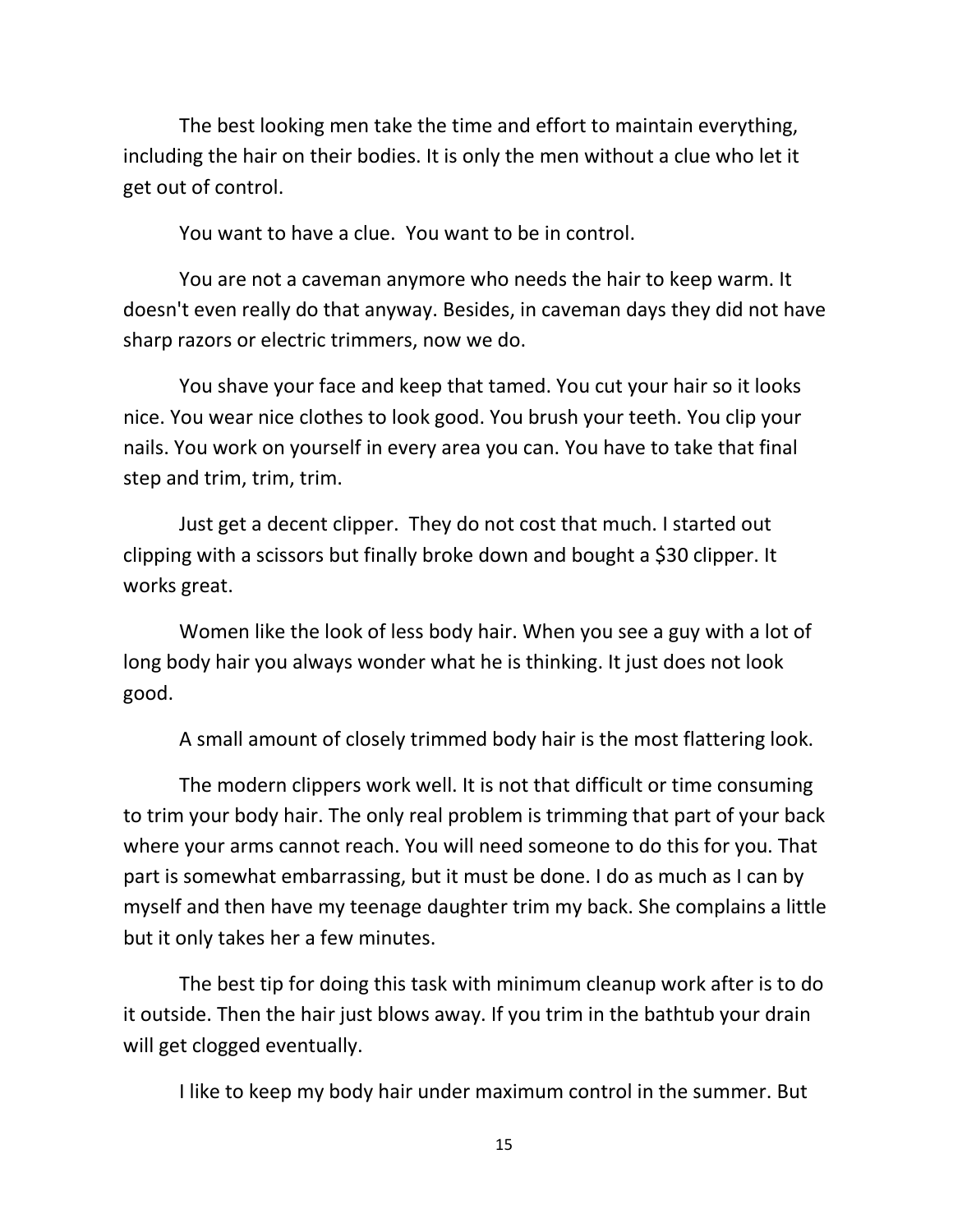you are taking off your clothes year round, so you have to do this all year.

You need to especially trim and shave your private parts. The reports I have seen from women all say that women prefer your pubic hair trimmed close. Having too much hair around your genitals not only makes everything look smaller, it makes your penis and testicles smaller because the hair takes up even more room in your pants. A big, unruly mess of hair competes for room and it will win.

Trimming and shaving your body is easier for men than women. You do not have to be overly concerned with doing it perfectly or evenly. Just be concerned with getting it under control and reducing the volume. No one is judging you. This hair will grow back fast so if you trim it unevenly, so what. The main thing is to reduce the volume of hair.

You are lifting weights, eating better and your muscles are starting to get bigger and more defined. You do not want a bunch of body hair to cover up what you are working hard for. Get out the clipper.

# **5. Wear Correct Clothing**

Throw away all your bad, ugly clothes.

Period.

Men seem to accumulate all kinds of ugly shirts over the years. Mostly as gifts, impulse buys and giveaways from events you attend. Do yourself a huge favor and just throw them away. Do other men a favor by not giving them to charity either. Throwing ugly shirts away is free to do but does cost more to replace your ugly clothes with good clothes. A better, easier, less expensive way to have a great wardrobe is to not have so many clothes.

You only want to have good clothes in your home that look good on you.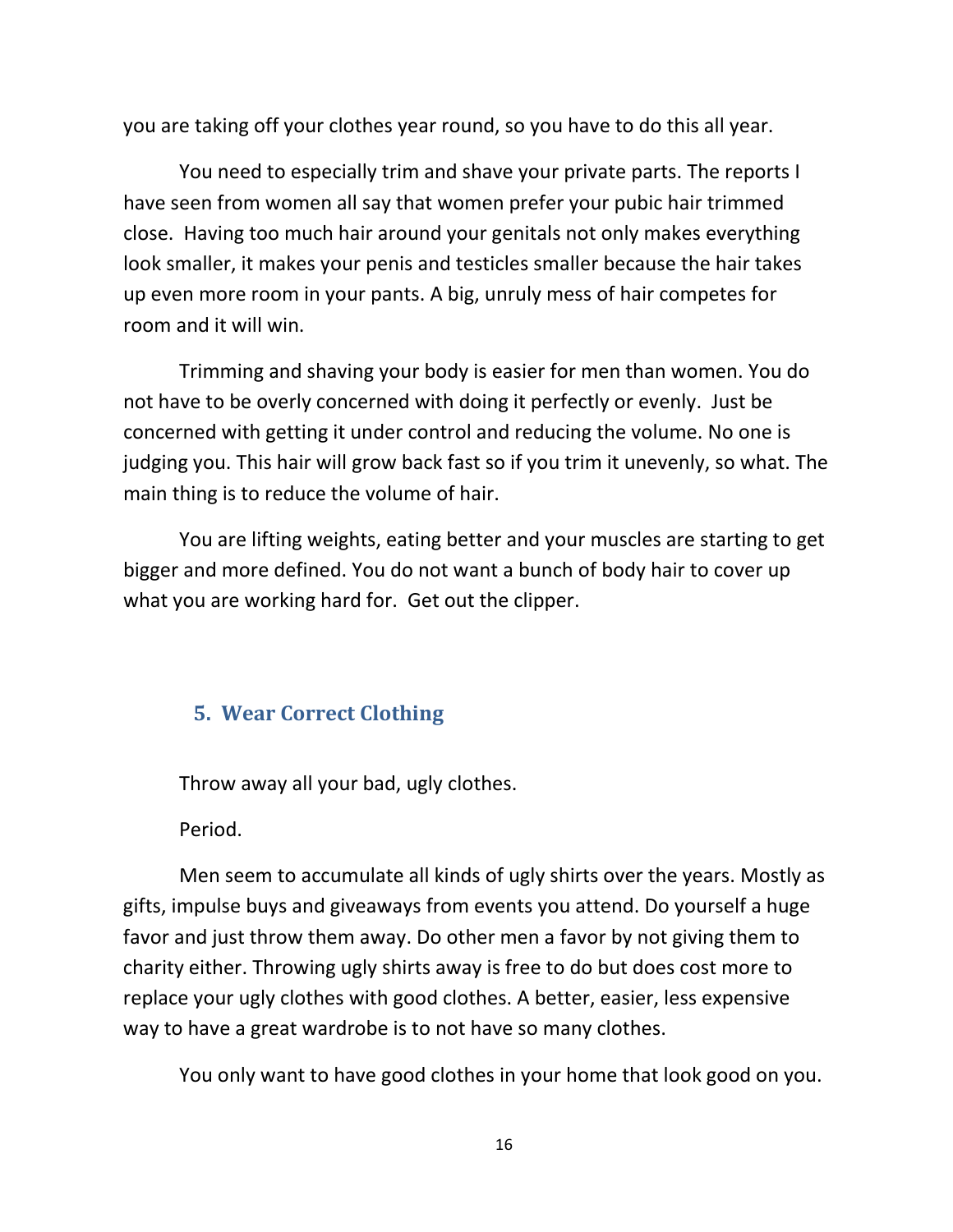#### **Tight Pants and Tight Underwear are no good.**

If you are a fat man your legs and ass are large and take up all the space in your pants. The lack of room in your pants takes up all the material and squeezes your private parts. I believe that wearing tight pants for most of my life has put a tremendous amount of pressure on my genitals. I believe that this makes a man's genitals smaller and may decrease your testosterone production. The penis and testicles are basically bags of blood. If your pants are too tight, the material will force the blood from your penis and testicles and back into your body. Even if wearing tight pants does not lower your testosterone and makes your genitals smaller, it is a very uncomfortable way to live.

The solution is to never wear tight pants and underwear. This is more difficult than you would think. Pants are just not made right. You really need to spend time (and money) on the correct fitting pants.

What in the world do I know about fat men in tight pants?

I am a fat man and I have been searching and researching and studying testosterone for years.

I cannot remember if I was a fat baby or not. I think my baby pictures showed that I was fat. Maybe all babies are a little fat.

But I was fat all through grade school, most of high school and most of adulthood.

I think that being fat is a huge cause of low testosterone in men. Eating the wrong foods and carrying extra weight is not good for anyone.

But I think a totally misunderstood problem is that the clothing fat men wear contribute to low testosterone. It is not just eating too much of the wrong foods and getting fatter.

The misunderstood problem is that a fat man has to deal with too tight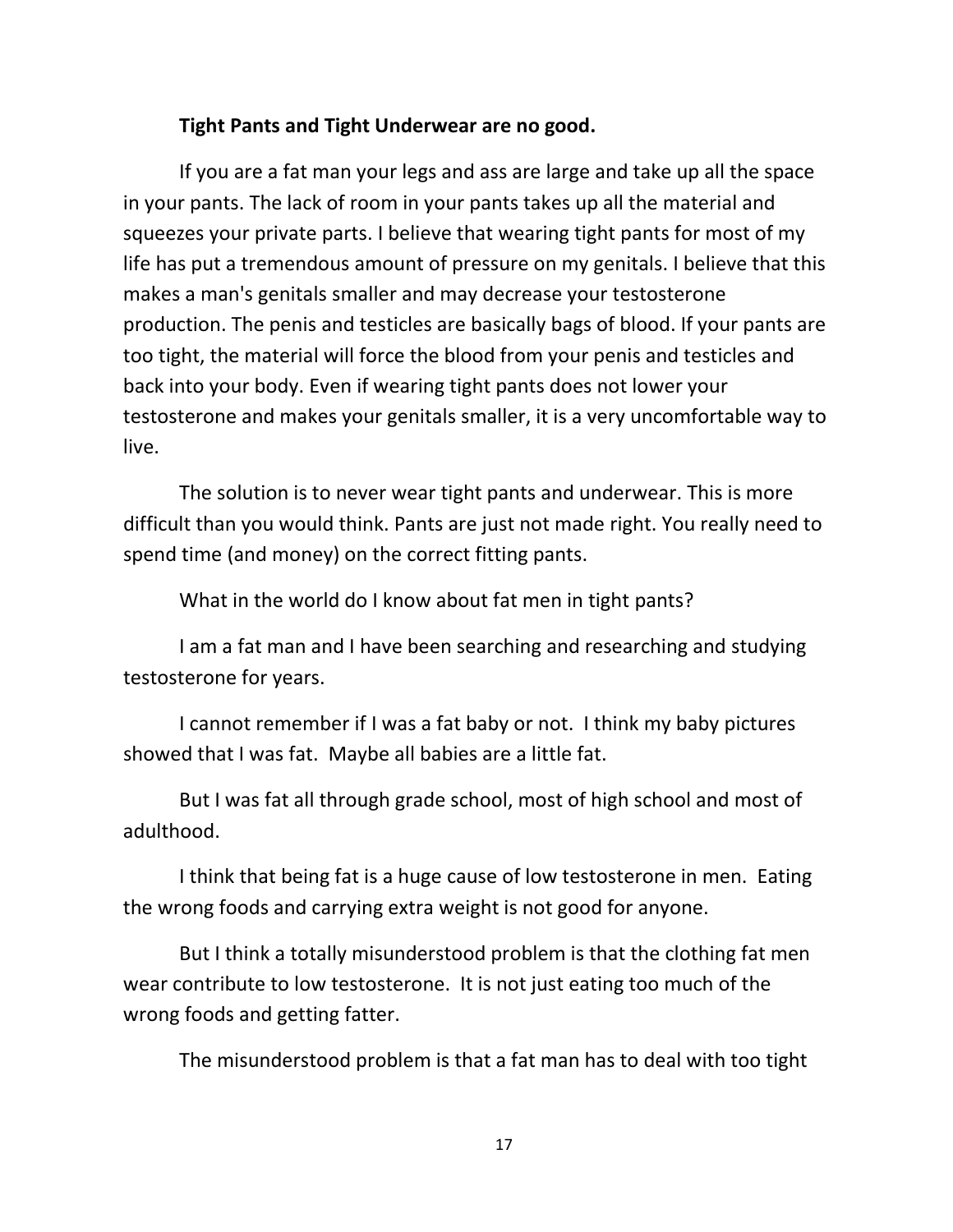of pants and underwear.

This tight clothing squeezes your testicles and your penis. These organs are just bags of blood. The more pressure that is on them for longer periods of time, the smaller they will stay and the smaller they will become.

Then the smaller they are the less testosterone your body will produce and the more likely it is that you will gain weight and make it even harder on your testicles and penis.

As you produce less testosterone, it becomes harder to get leaner and more difficult to build muscle.

It is a vicious circle that is never discussed.

But it is a valid hypothesis because I can see how this has worked in my life.

I was always dissatisfied with the size of my private parts. They worked. I have had lots of sex with different women, masturbated very often, and still do, and I even have children. An average sized penis and small testicles will not make you childless.

But it will cause you embarrassment.

It will make you less of a man.

You will already look smaller because you have a larger body. But part of the cause of your penis actually being smaller will be because your pants are too tight.

The simple immediate solution is to wear loose pants and underwear.

I am thankful that we never bought the tight white underwear for my son that I wore all the time up until I left my wife.

I even wore this tight underwear to bed for most of my life.

The first step any man, especially a fat man, needs to take to start to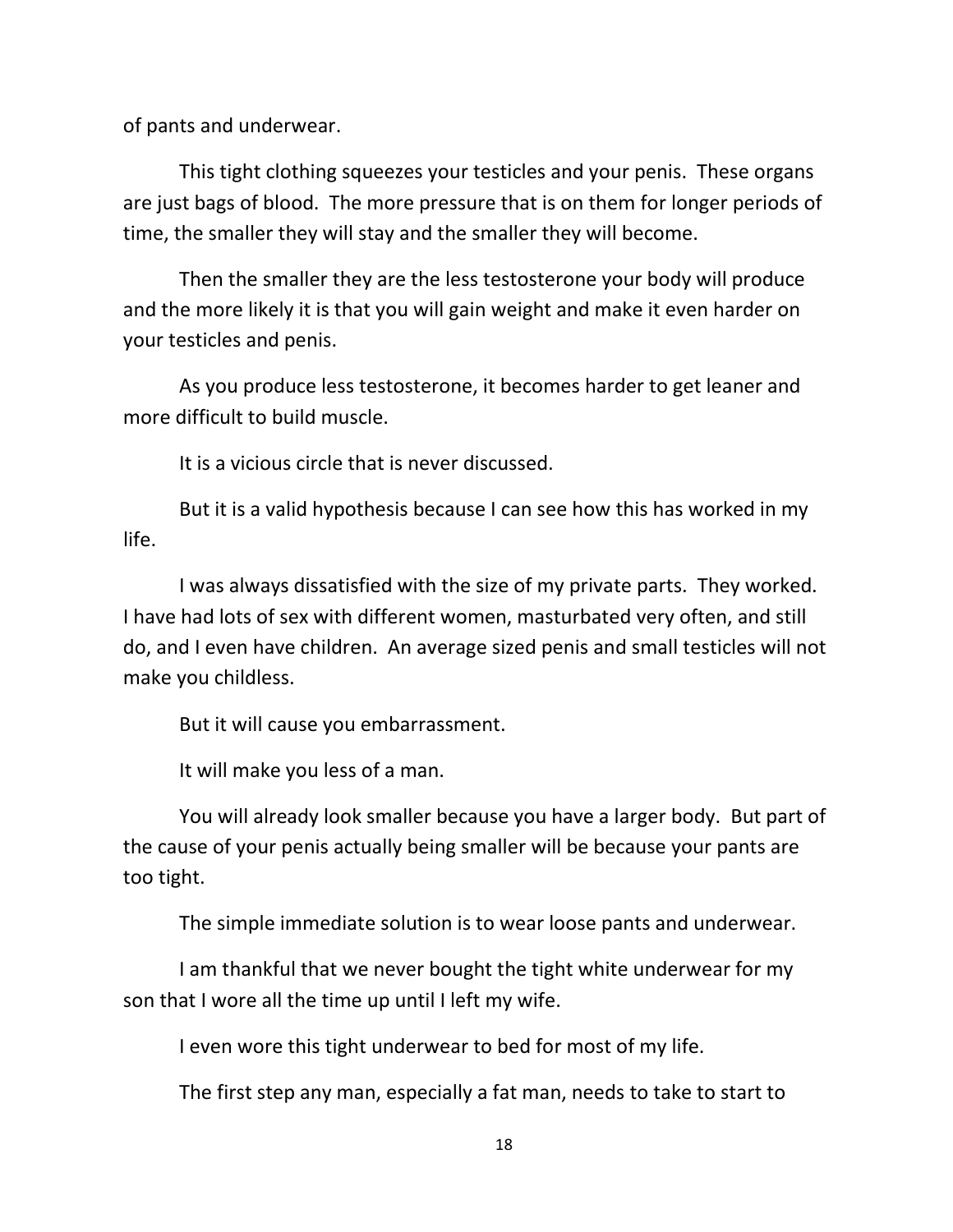increase his testosterone is to throw away ALL your tight underwear and probably your too tight pants. You need to wear loose fitting boxers. Not snug boxers, or boxer briefs, loose. Do not get the cheap kind at Wal-Mart of anything made with polyester. Get good kinds at the Department store or online with an elastic band on the top and all cotton. Make sure they are loose. I cannot recommend you go commando that much. This may be better for your penis and testicles but it is not good for the seat of your pants if you know what I mean.

This wearing of tight underwear is a real problem. I was even reading about how one of the giants of the penis enlargement industry experimented with wearing very tight underwear for a number of months and he actually lost many inches of size. I was not surprised.

Just as important as wearing loose underwear is loose pants. For some reason we want to squeeze into the smallest pant size we can fit into. Yes, you can squeeze into these pants but your penis and testicles will be squeezed way too much. They need room, they need space.

You need to have lots of room when you sit down and even when you stand.

I think that most fat men have been stuck wearing these tight pants all these years because bigger sizes of pants and underwear are not readily available in most stores. When I was growing up it was rare to find pants bigger than a 36 waist. So, that is what I got, a 36 waist. I could barely squeeze into these pants and they squeezed my private parts way down because there was just not any room. How could there be any room for my penis and testicles, the pants were already too small and my thighs and butt were huge from a combination of my massive leg muscles and extra fat.

Since I have been doing penis enlargement myself for a number of years, I am much larger than before. I am very careful to wear loose pants and to sit in a way that does not put pressure on my private parts. I really notice whenever I do not do this and am irritated at myself or the circumstances when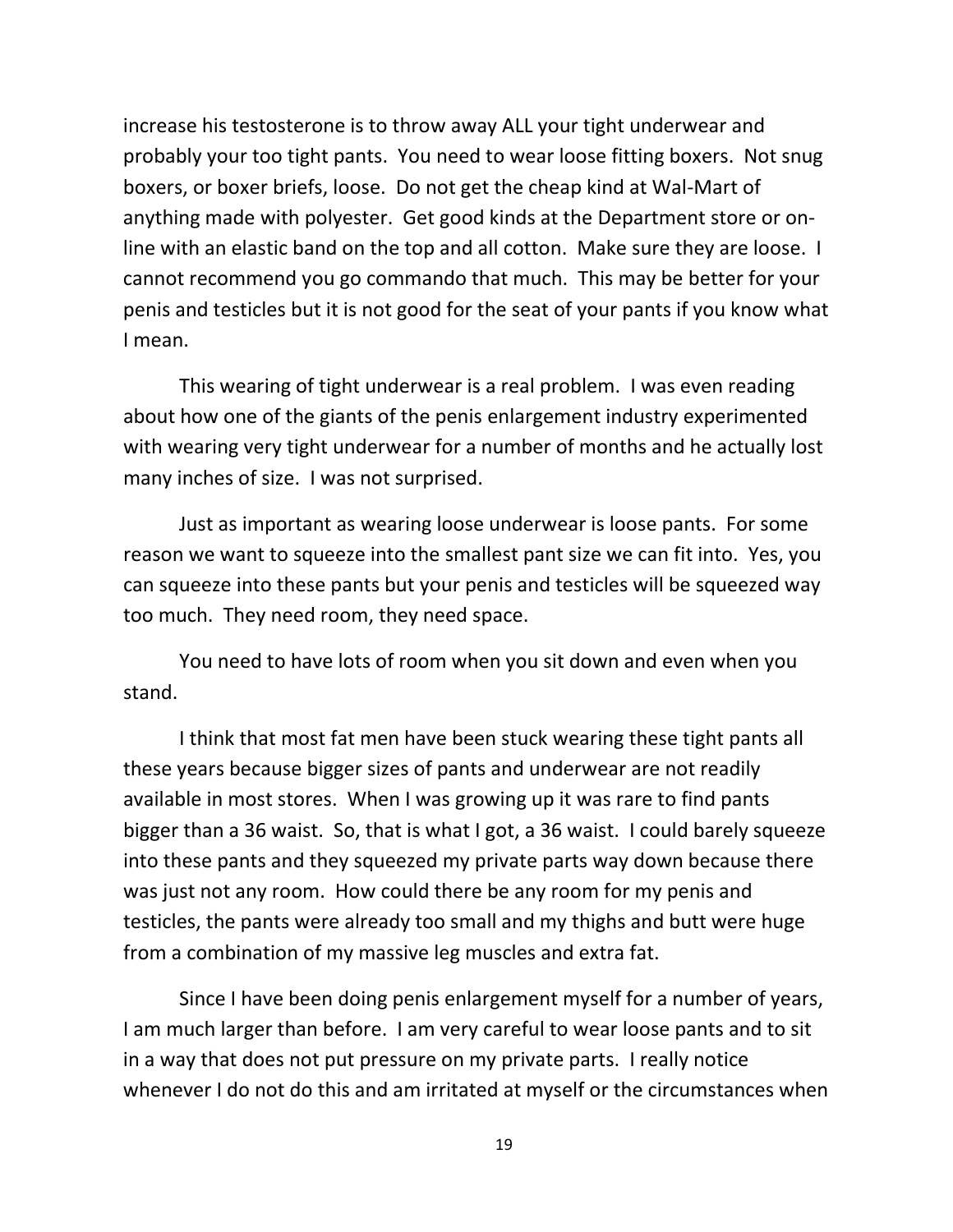I cannot wear the proper clothes or take the proper time to sit correctly.

The way you look and feel in your clothes may be the biggest of the fat man challenges.

It is difficult to find clothes that fit at a lower cost. If you have unlimited funds you can get your clothes tailored or buy more expensive items. But this is not true for most men. I am working on earning more to make buying more expensive, better fitting clothes part of my lifestyle, but presently, what I want is not affordable.

Since you weigh more, your shoes will wear out quickly. They may look good on the outside but your feet and lower legs will tell you that the support is gone. Good shoes are very expensive. Even cheap shoes are expensive when you are replacing them very often.

Throw out the clothes that make you look bad. You have to do this. I know it is hard to throw out clothes you spent money on, but you have to. You will be tempted to wear the ugly clothes. It is easier than doing laundry all the time and cheaper than buying new clothes. But wearing better clothes is what good looking men do. You never see good looking men in ugly clothes because that is part of the reason they look good. Celebrities, entertainers, sports stars and male models all look better because they always are wearing good looking clothes. Women really notice how men dress. If you continue to dress poorly, they will continue to not notice you. They will not give you a look.

**Wear boots.** Think of it this way. You love to see women with the cute, small, sexy feet in revealing shoes. This is more thrilling to men. High heels, small slippers, sexy sandals all look great on women.

But small, lightweight, thin shoes just look foolish on men. It is a more womanly look. This is what you don't want. Buy boots from Timberland or a great store like that. They are expensive, no doubt, but how you look and how you feel is critical to looking more alpha.

I am talking about the ankle high, all leather boots. Not work boots, but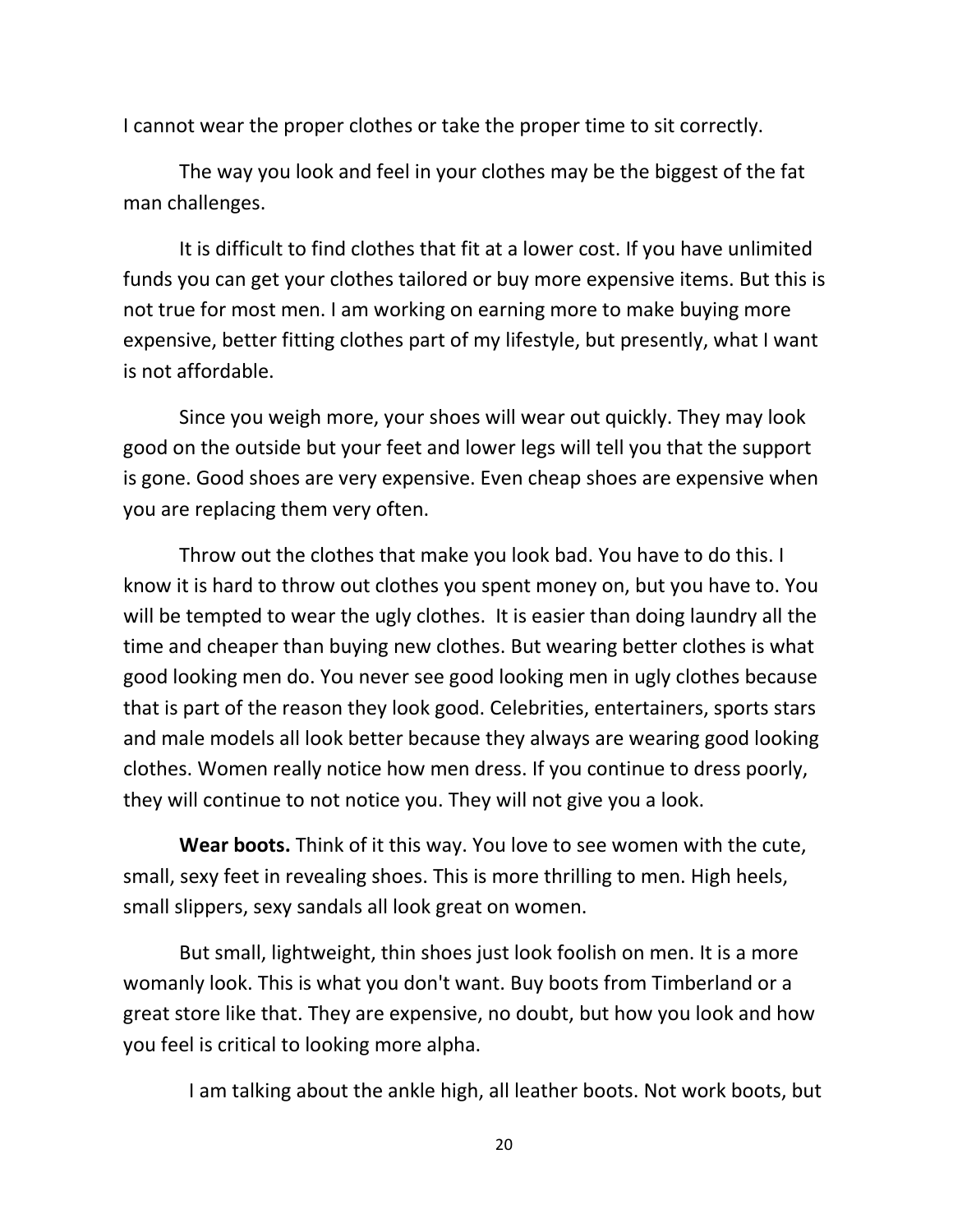casual boots.

These boots should work year around, except when you are wearing shorts, of course. You should be able to stand for long periods of time in these boots. You should be able to walk for long distances. They should be very comfortable and very durable. They should look good, but more importantly, look tough. You should be able to walk through the toughest terrain, cobblestone roads, woods and trails.

 You should also think that you can kick someone in a street fight. How will you do that in flip-flops or hush puppies? Be more alpha with your shoes.

**Wear contacts**. Men who wear glasses just do not look that tough. It is nearly impossible to find good looking glasses especially for larger men. The little glasses on your gigantic head look ridiculous. It even seems like a gayer look if you are still young.

Wear contact lenses most of the time. This is a very good way to automatically look better for anyone. I just cannot think of one movie I have ever watched where the leading man wore glasses, it just does not happen.

 The reason is that it is nearly impossible to look good wearing glasses. The movies always have the men they want to look foolish, wear glasses. I know it is superficial, shallow and stupid to think this way, but it is the way it is.

My life turned for the better the day I started wearing contact lenses back in high school. My life always seemed to spiral down the more I wore my glasses.

**Do not wait to buy nice clothes.** What you do not want to do with clothes is wait to buy nice clothes until you lose weight.

 You have it backwards. You need to buy now clothes now. Clothes that fit your body now. Buy clothes that look good on you now.

Waiting for anything never helps you. It only hurts you. You need to see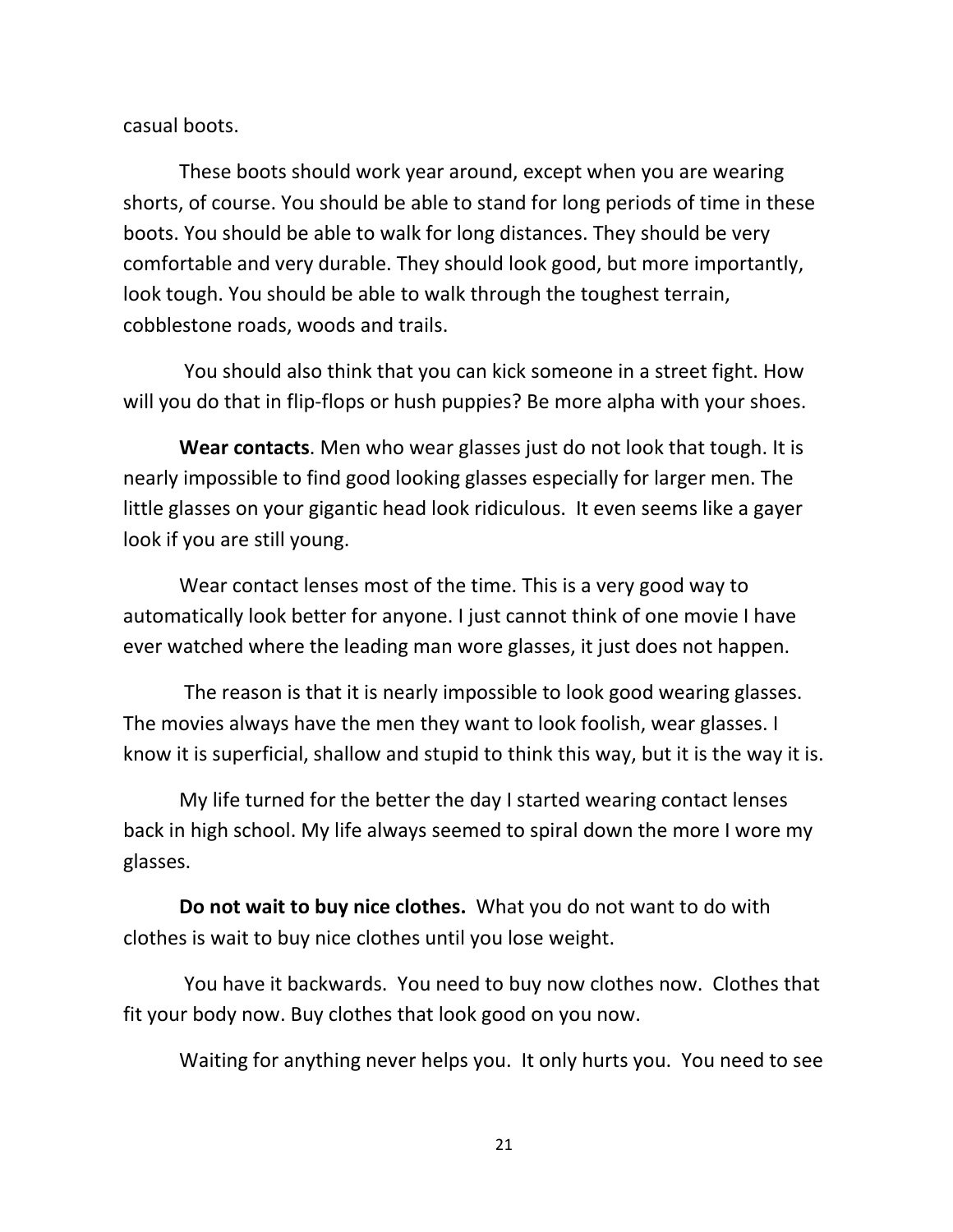your life as good now.

 Thinking that you will buy nice clothes when you have lost weight is not the way to do it. What if you do not lose the weight you want to lose? What if you lose some weight but still do not fit into the clothes you want? These are a lot of what ifs. This happens.

 The better way is to be buying new clothes just for you that look good on you now. You need to spend money on your needs now and new clothes are your needs.

 This does not need to be that difficult. You do not go out all the time. You do not need dozens of shirts and pants. You only need a few good clothes, not a closet full of bad ones.

 If you buy something good today at the size you are today, it will still fit well after you lose 10 or 20 pounds. So you will get some use out of it.

 What I hate about waiting for anything is just that - you are waiting to live. You do not want to wait to live. You want to live now.

 Quit waiting. What are you waiting for? Death? Waiting to die is not living.

#### **6. Buy Things for You**

You need to spend most of your money on you, not others. If others want something let them earn it. You need to go after what you want and that takes money. Start spending the money you earn on what you want and need to improve your life.

**Get a haircut**. Too many men let what is left of their hair get bushy and unkempt. I know I let this go way too often in my life. I did not like the time it took to get a haircut or the cost. I figured that the less often I went in the more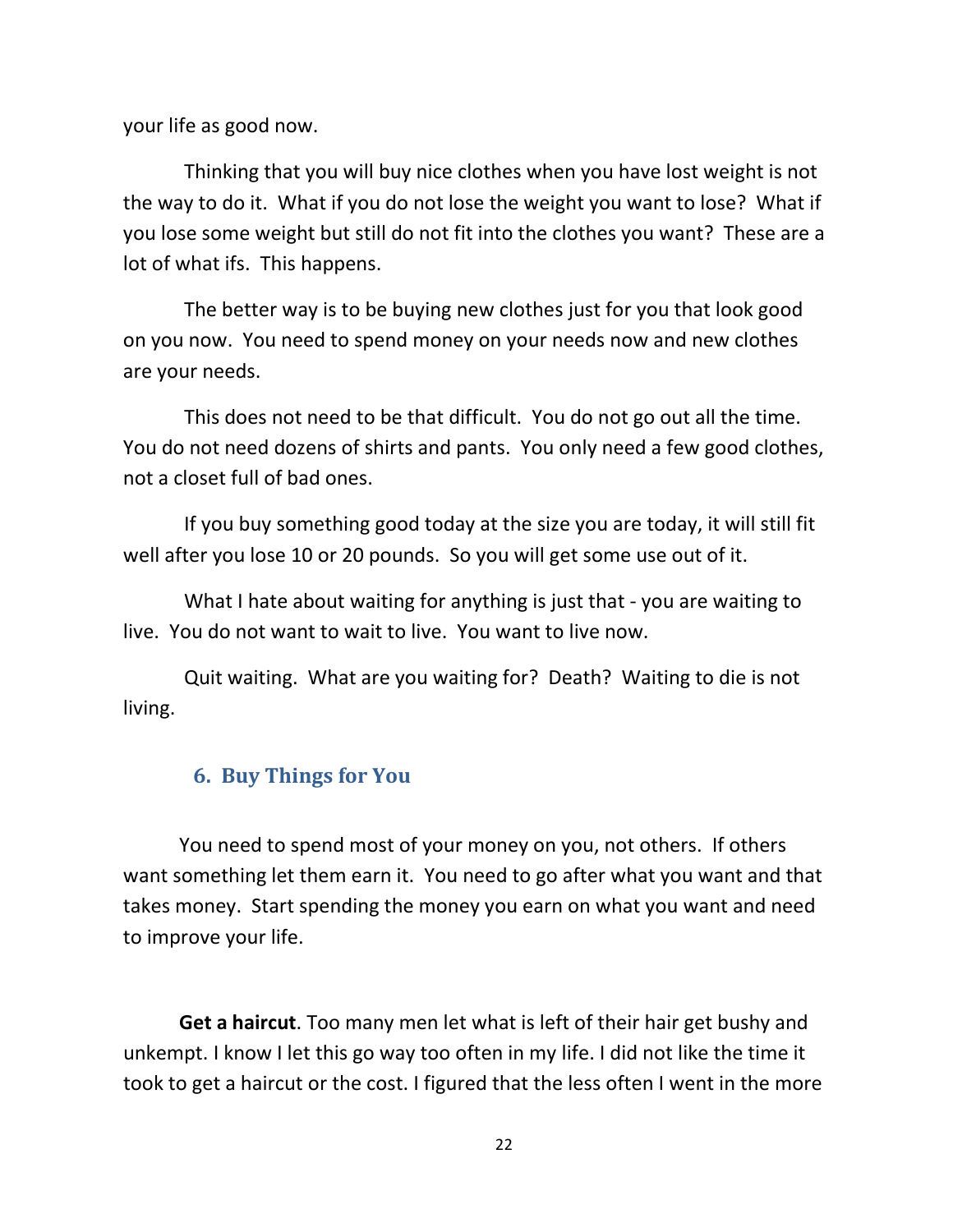money I did not spend and the more time I would have. I was really wrong. Once you get in the habit of getting a haircut every 3 or 4 weeks you will see that the way you look will be worth the extra dollars.

 When you go in this often, it does not take the barber or stylist very long to cut your hair. Men look better with a nice tight to the head haircut especially as you get older. Unless you are in a rock band, long hair just does not look good.

The tighter the haircut you have the more manly you will look. It is just like how a woman looks better and better the longer her hair is. A man looks better and better the shorter his hair is. There are some men who do look great with long hair, just not that many. I prefer to go with what works rather than what may work. Getting haircuts often does not really cost that much. This is a technique that only costs a little more than what you are already spending.

It is pretty simple what an alpha male buys. It is whatever you decide you want.

This is not a complicated algorithm or a theory. This is not the only thing an alpha male does differently, but it is an important shift in your life that is satisfying and fun.

An alpha male buys whatever he wants, whenever he wants it.

A beta male spends the vast majority of his money on other people and what other people say he should buy.

You are the one working aren't you? You are the one spending your time, your energy, your life making a living. You are the one attracting money to you. You are the one people are giving money to because of your efforts. You are the one accumulating resources.

It is all you.

Why would you think that the money you acquire should go to someone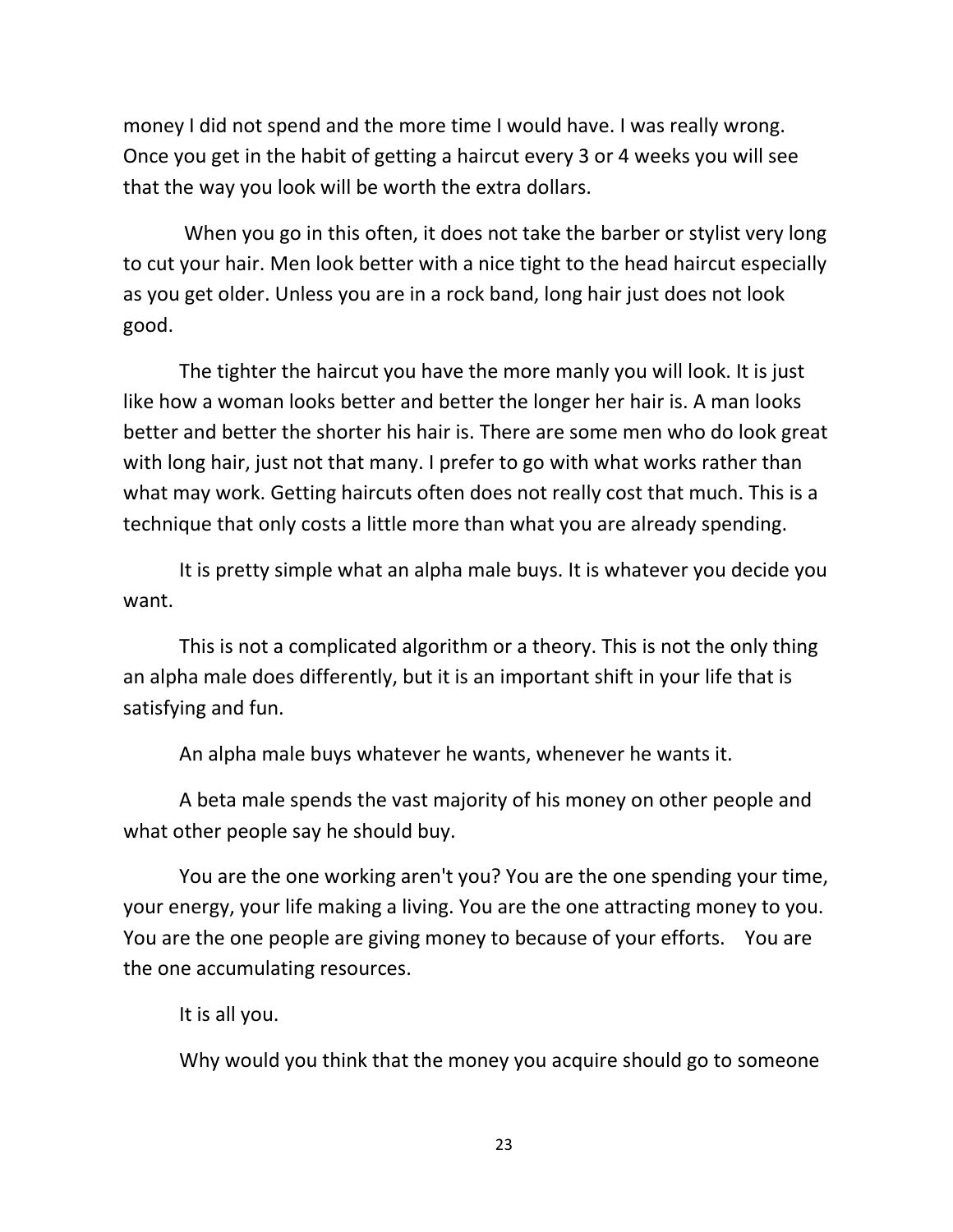#### else?

But that is what happens to most men. But not alpha males. An alpha male buys what he wants.

Just look at what a typical man does. If you are married or have a steady girlfriend, you will be spending most of your money on her and what she wants. You will buy the house she wants. You will buy the car she wants. You will buy furniture and home furnishings that she wants. You will take the vacations she wants.

You will push all of what you want deep down inside until you do not even know what you want anymore.

If you have children, you will be spending most of your money on your children. Your wife will be the major cause of you spending all your money on your children. Private schools, camps, nice clothes, electronics, whatever your children want or whatever your wife thinks they should have.

Even if you are neither married nor have children, you will feel tremendous guilt for any money you spend. You will be pressured constantly to buy things you do not want or need. There will be a constant stream of people with their hand out expecting you to pay for what they say.

I know that even when I was doing well in the years prior to my marriage, I felt tremendous guilt buying what I wanted and often denied myself. I can still see the things I wanted and did not buy.

Instead of buying the car I really wanted at that time, which happened to be a new 4-wheel drive Ford Explorer. I bought the safe and lower cost Honda Accord. The Honda was a good car and served me well, but it was my second, safer and more sensible choice.

I had the money for the Explorer. It would have been cooler, more fun and more me, but I settled for the Honda. I could not spend my money on a great vehicle that I really wanted, even though I could afford it. I was not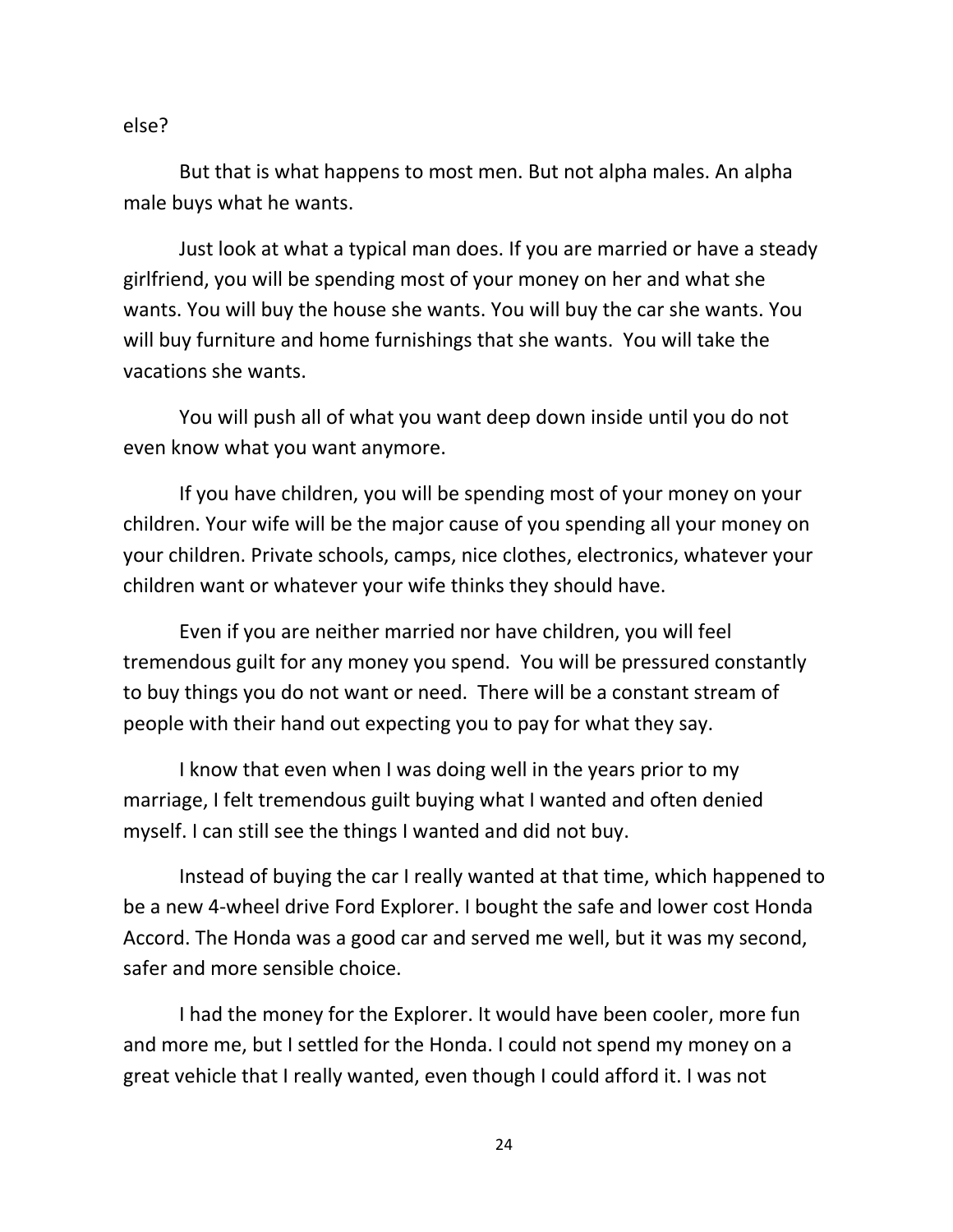thinking what an alpha male buys at the time. I only thought, what will other people think? That car is too much. The Honda will last longer, it is more practical. But you see even years later, I still regret it.

I put a lot of my money into savings, stocks, bonds and mutual funds. I then used all this money to buy my first house for my wife and have never been able to accumulate anything close to that since.

Like I said, I had quite a bit of money saved in various forms. I could have lived a little more lavishly at the time. But I was intent on stashing money away for the future. This future came and went with the money spent but not on what I wanted.

An alpha male does not think like that. An alpha male buys what he wants and will spend a large portion of his money on what he considers fun at the time. This could be a better, newer, cooler car that fits his personality and his lifestyle.

An alpha male buys the house, cars, furniture and home furnishings he wants. He travels where he wants. He does what he wants.

It could be a better place to live in a better location. When I was single I lived in a big City. I chose to live in a mid-range outlying area. The area was fine. It was fairly safe and fairly convenient. But it was not fun. There were bars close by but not the ones I would go to and not ones where women would frequent.

I chose this area because it was less expensive than the downtown areas that were more fun and offered more nightlife. Since there was no nightlife where I lived, I only enjoyed this once in a while. I would either take a chance on the drunk driving or make expensive arrangements.

The point is that if you are a single man who wants to meet women, it is better to live closer to where the action and nightlife is. It is so much easier when you can just walk to the best bars or if they are a bus ride or very short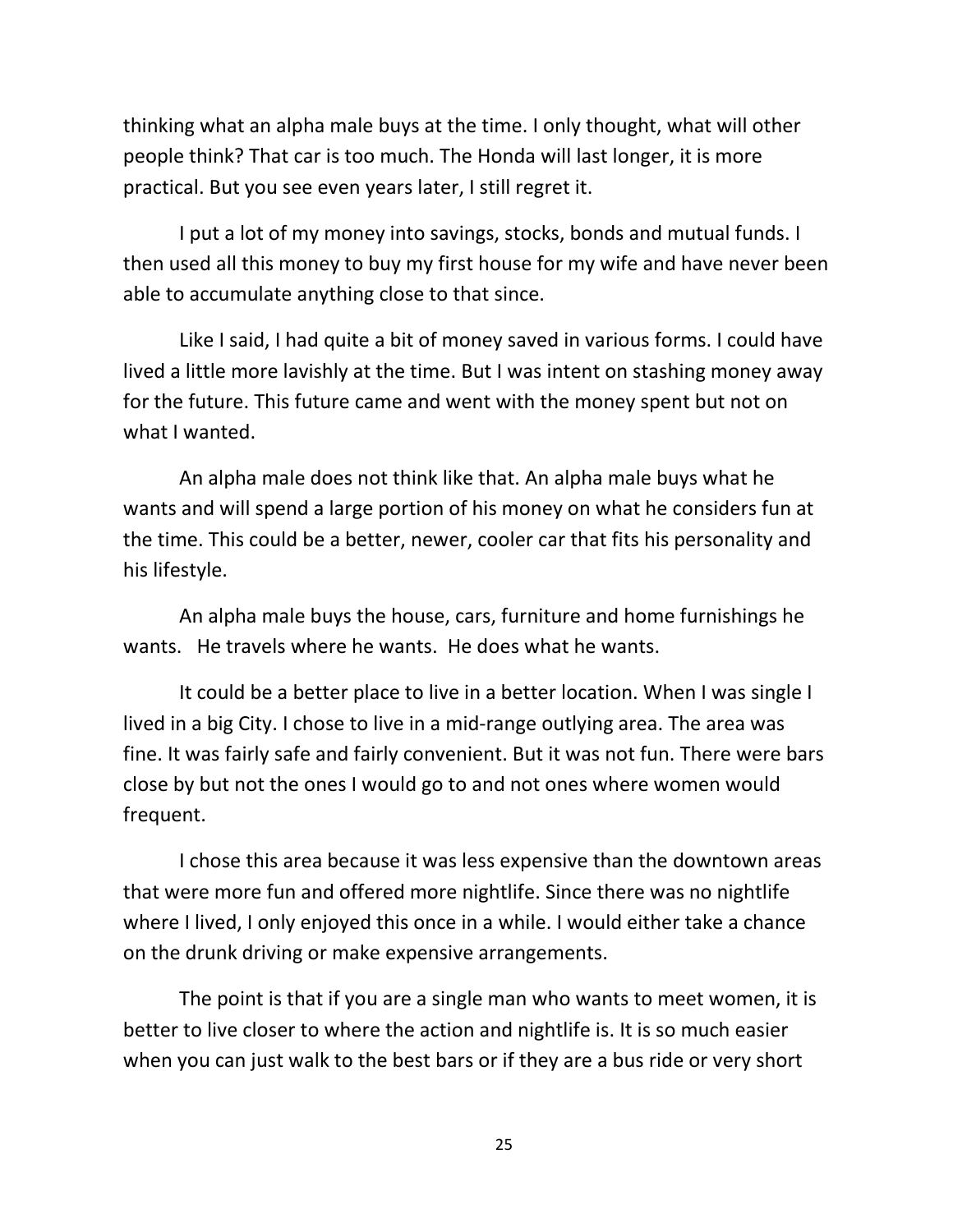cab ride away.

I rarely bought the clothes that I looked best in. I always was looking for something cheap. If I ever did buy something more expensive, and of course, a lot better, I felt guilty for it and did not wear it that much because I wanted to save those clothes for the future.

I did not get my hair cut very often. So I looked great after a haircut, but as the weeks went by when I really needed a haircut, I looked shabby and unkempt. I wanted to avoid the cost of the haircut. An alpha male buys an inexpensive haircut as often as necessary to keep looking good.

I did travel somewhat but I did do it on the cheap. I know there were lots of times when traveling that I did not do things I really wanted strictly because it cost too much. I ate cheaply instead of in nicer places. I stayed in cheap hotels. I did not let loose and drink a little more to save the cost of alcohol. I did not go on the side adventures, tours or spend on the admissions to see great things. I certainly did not tip well. Worst of all, I did not travel as much as I wanted because I did not want to spend the money.

You can see that spending money on yourself is not only what an alpha male buys, but how to improve your life in a massive way.

Why do you think that continually denying yourself things is a good thing?

It makes no sense once you really think about it.

What is the sense of working, making a living, spending all that time and all that effort and not buying what you want?

It makes no sense, because it is not sensible. It only makes sense if you think poorly of yourself or are a beta male and are thinking like massive amounts of people think.

This is not how I am living anymore. I write out my lists of the things I want. I go to a lot of effort to make a living and I want to see and experience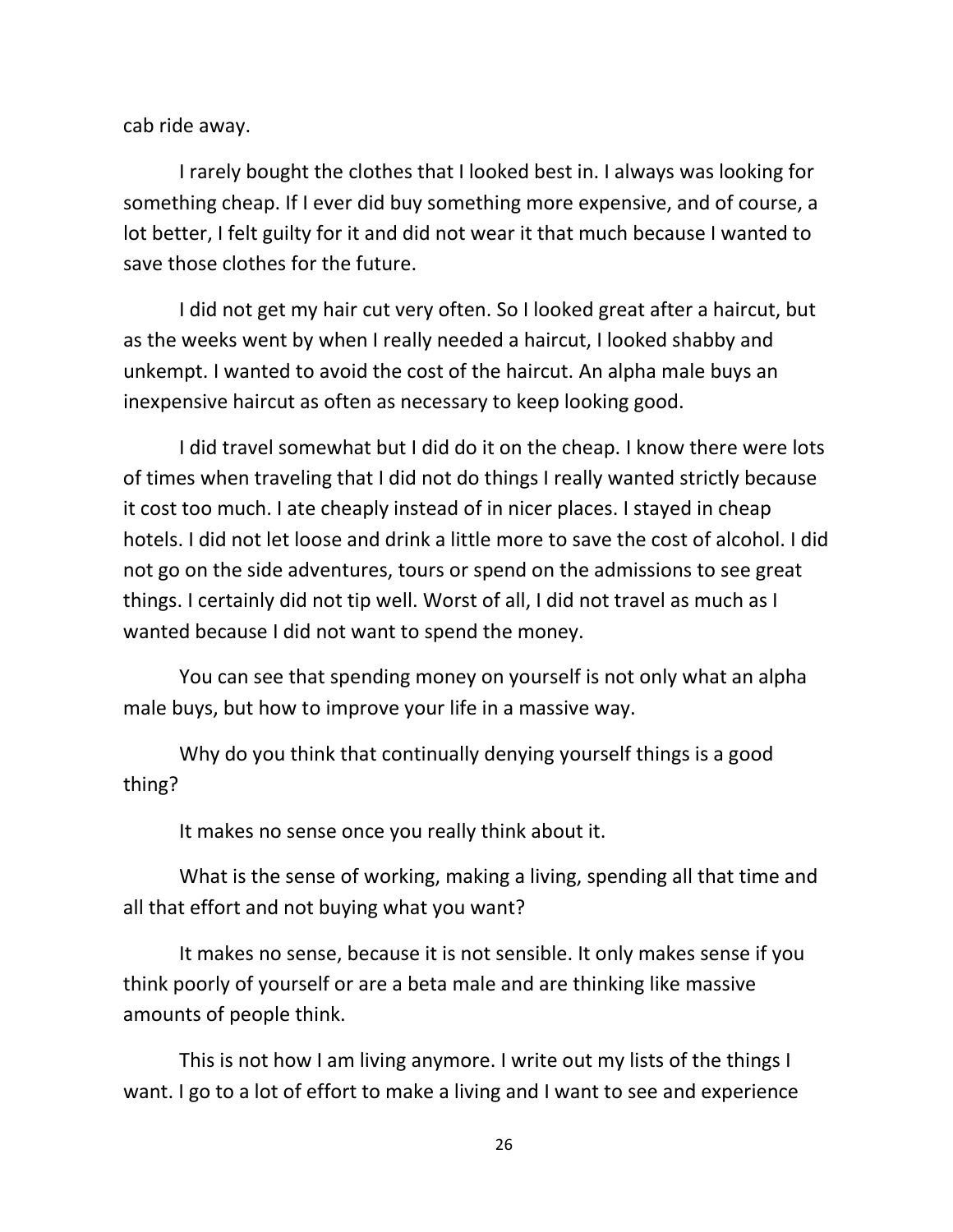buying what I want. I want to buy what I want to buy and do what I want to do. I do not want to spend my money on other people. I do not want to defer my happiness to the future.

Of course, I do have children and care for them. It requires a lot of money. But along with taking care of their needs and wants, I also consider my needs and wants. I spend on all of us.

Besides, your children will grow up, make their own living and then buy what they want. If you give them everything when they are young, what will they do when they grow up? They will not have as much of an incentive to create a better life for themselves.

If they look to you as a model, they will feel the guilt to deny themselves also. They will continue down the path of feeling guilt for doing what they want with the money they earn. That is not right. But your children will learn from you.

My kids see me buying the types of things I want now and how happy I am when I buy those things.

As I earn money I buy things on my list. Each time I buy something I really want, I enjoy it thoroughly and am so grateful that I was able to cast off those old stupid, beta male, beaten down tired ideas of not getting what I want.

I am enjoying my life now. My life is great now. Each time I buy what an alpha male buys, things like nice clothes, information I can use to make my life better like looking better, a haircut, good food, a meal out, fitness club membership dues, my internet connection, rent in a nice place, gas, vehicle maintenance, drinks out, internet dating site access, dates and fun of any kind, I am happy.

It is not money gone anymore to me now. It is money spent on making my life better. Buying what an alpha male buys is one step to being more alpha and a huge step toward improving your life.

27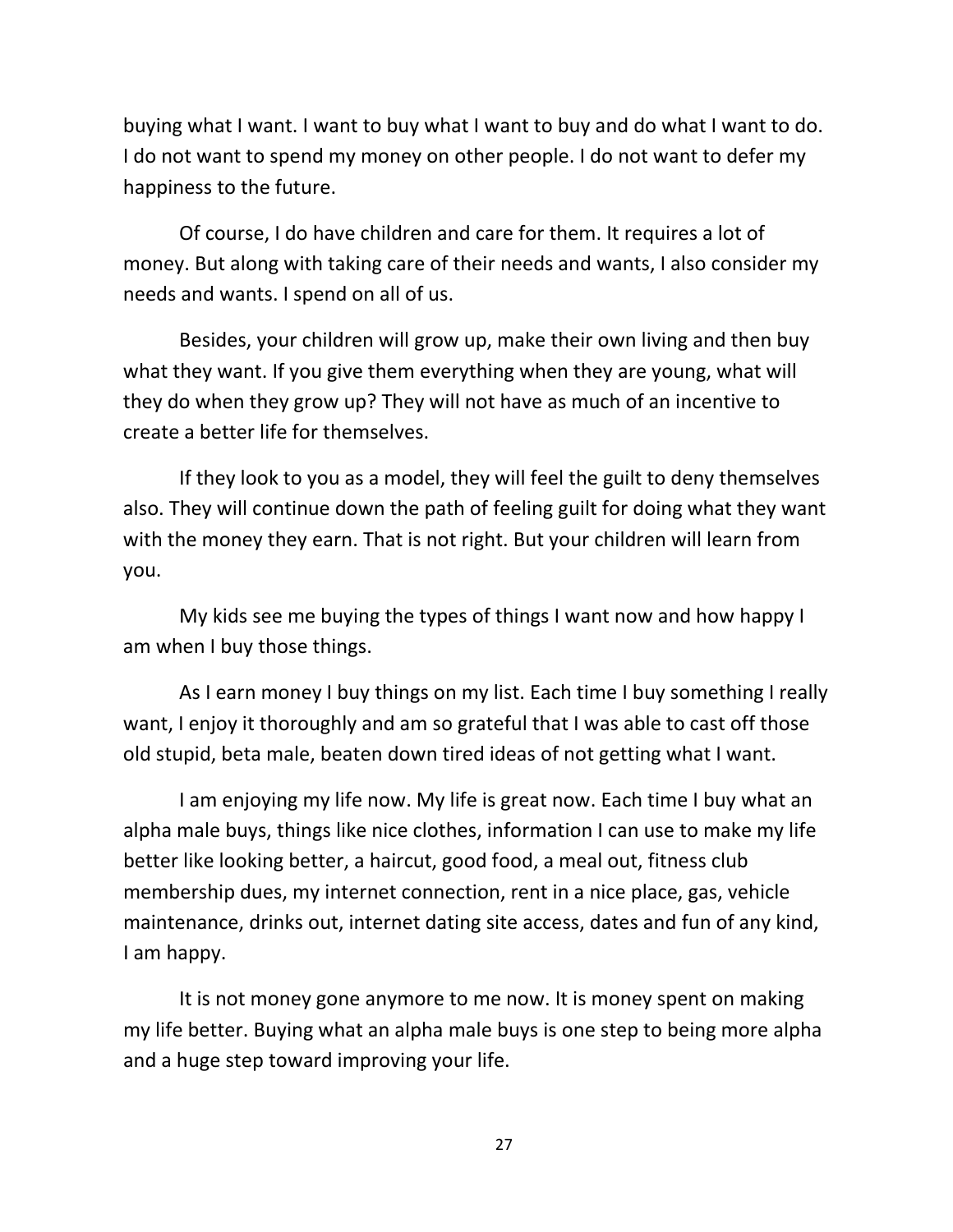You only have now. You have to find a way to enjoy your life now. You need to be able to spend a good chunk of your money buying and experiencing things now.

#### **7. Do What You Want**

We are trained from an early age to ask permission. We seem to spend the rest of our lives asking for this and requesting that, raising our hand to do anything, even going to the bathroom.

But is this any way at all for a man to go through life?

No. If you want any kind of a life at all you never ask permission, you just do.

 Instead of thinking that this is some ingrained habit that you were forced to endure, think of children in a school. If the teacher did not have the children ask permission to do everything, the teacher would have had to really work hard. Instead the teachers normally lazily sat at a desk and barked enough orders to keep the little ones in line.

You are not little anymore.

You are a man and you need to do what men do.

Men don't ask. They do.

 You have to get out of that childhood mentality and habit. I was a victim of this when I was married. I let my wife take over until I was asking permission to use the bathroom. It seemed like I could never do anything without clearing it with her first.

 If I didn't get her permission first, she would make my life a living hell afterwards. I learned that in order to get along with her I had better ask her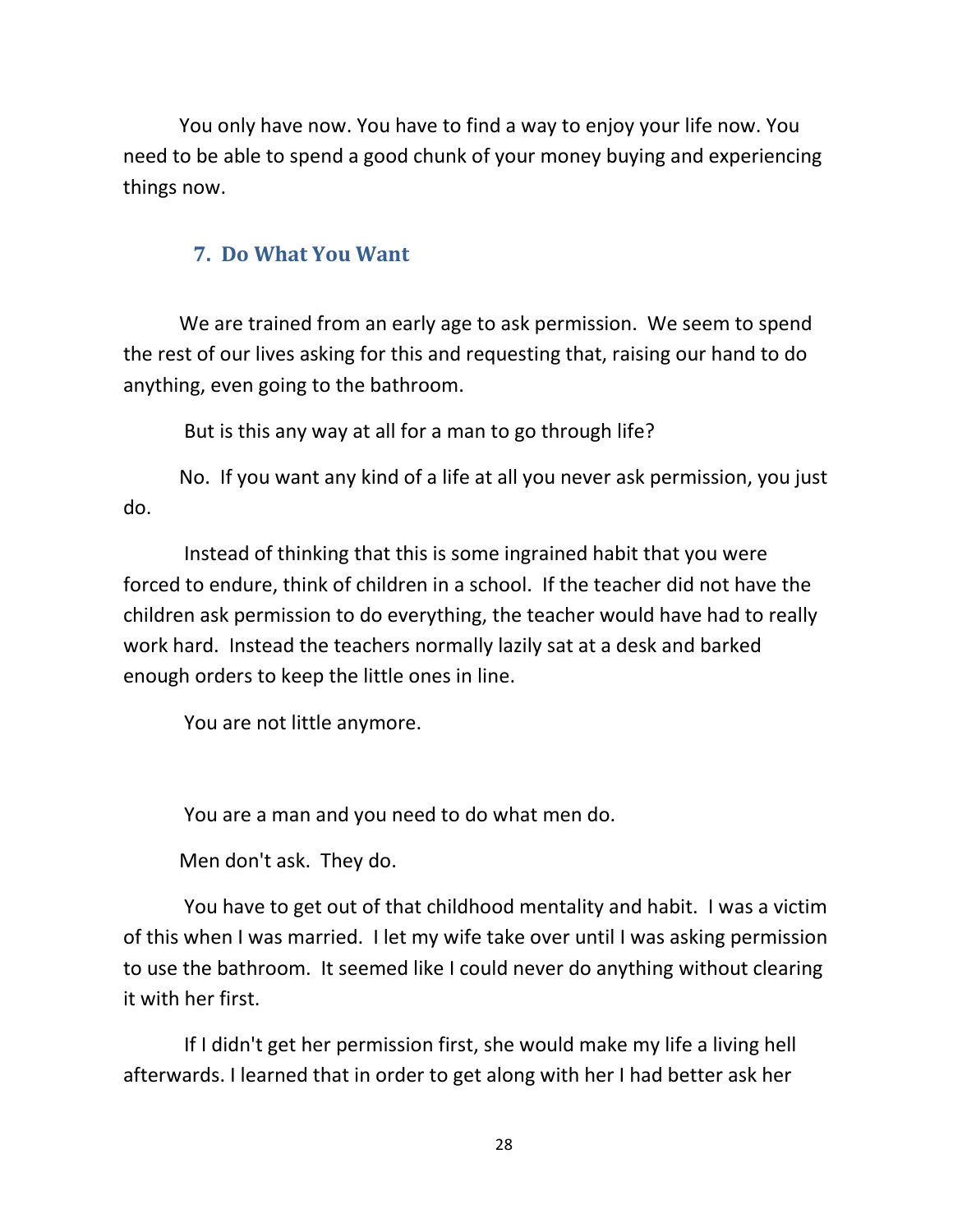first to make sure it was okay.

 Sometimes I would ask, get approval and then after I would do it, she would change her mind and still be upset for me doing what I wanted to do. It was me doing what I wanted to do that seemed to enrage her the most.

 Just like a teacher who gets upset at her students who do what they want to do.

 Is this the way you want to live your life? Is this how you want to be? Do you enjoy being told what to do? Do you like to ask permission? Do you enjoy groveling?

No.

I thought not.

You have to get back to being a man. You have to forget about asking.

 It is not easy. The entire world is set up for you to have to ask. Ask for an interview to get a job. Ask for time off when you get a job. Ask for a raise. Ask what to do. Ask for more time to finish. Ask, ask and ask some more.

 It is maddening. That is life until you realize that you can just stop asking. You quit asking permission and you start doing.

Try it. Instead of asking a girl for her phone number say give me your phone number. Instead of asking your boss for a raise; improve your finances by starting a small business. Instead of asking your girlfriend for sex, pick her up and carry her into the bedroom. Instead of asking your wife if you can do something you want to do, just do it.

Do what you want to do. You are not here to do what others want you to do. Forget others. No one will be that happy with you for doing what you want. They do not care about your happiness. Only you care. If you wait for approval to be happy, you will never get any.

Did your parents encourage you to go out and get wild with your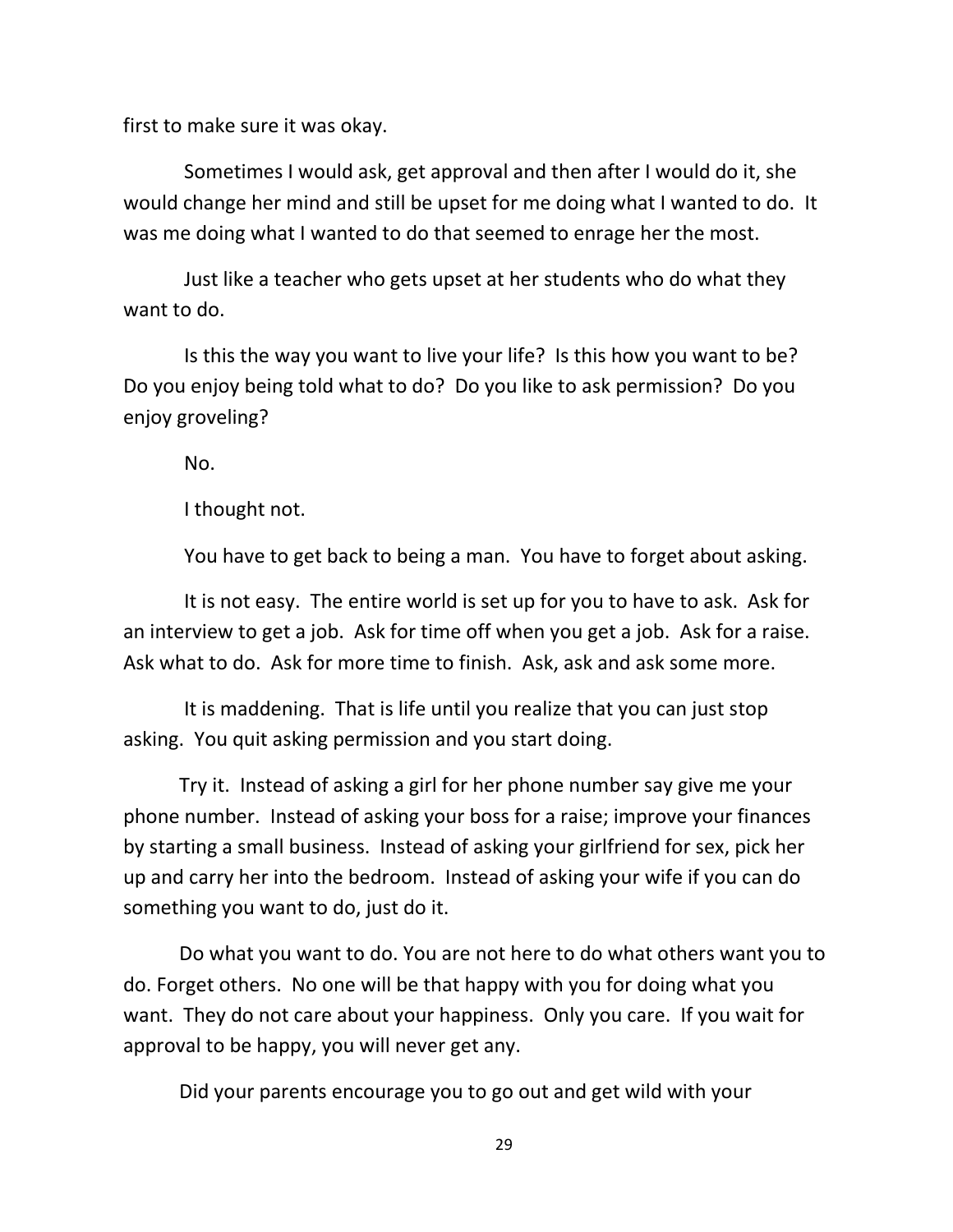friend's? Or did they prefer that you stay home, watch TV with them and stay safe?

Did your girlfriend want to get into the crazy sex ideas you have or does she want to be more normal?

Does your wife support your business dreams or does she insist you stay in your normal boring job?

I know this is hard. Your whole life has been based on doing what you are told. But look at where you are. Are you living the life you want? You are fat and out of shape because you are trying to do what other people want you to do. You are in a job you hate, so you eat. You are married to the wrong woman so you eat. You grew up in a home where everyone ate too much. You learned to eat to cope. You were bored in school so you ate when you came home from school. You are in all kinds of groups, clubs and activities that you do not like so you eat. Your life is boring and when you are bored you eat.

Can you see why your life is not how you want it and why you eat too much? You eat too much because your life is not how you want it. The cure is to make it how you want it.

Have more fun, be more relaxed and do more of what you want to do. You do not have to carry the weight of the world on your shoulders. The world has been here a long time and has been fine. It will be fine long after you are gone. Your main concern is to enjoy your life. Be more of a man and have fun now, enjoy your life now.

 Lose the guilt. If you are actually guilty of some terrible crime, just confess. But if you have done nothing wrong, then you are not guilty.

 Gain more free time for yourself by being more organized so that you have more time to do what you want to do. Any time and effort you put toward simplifying your life will pay a ton of dividends with more future time. It is a productive task.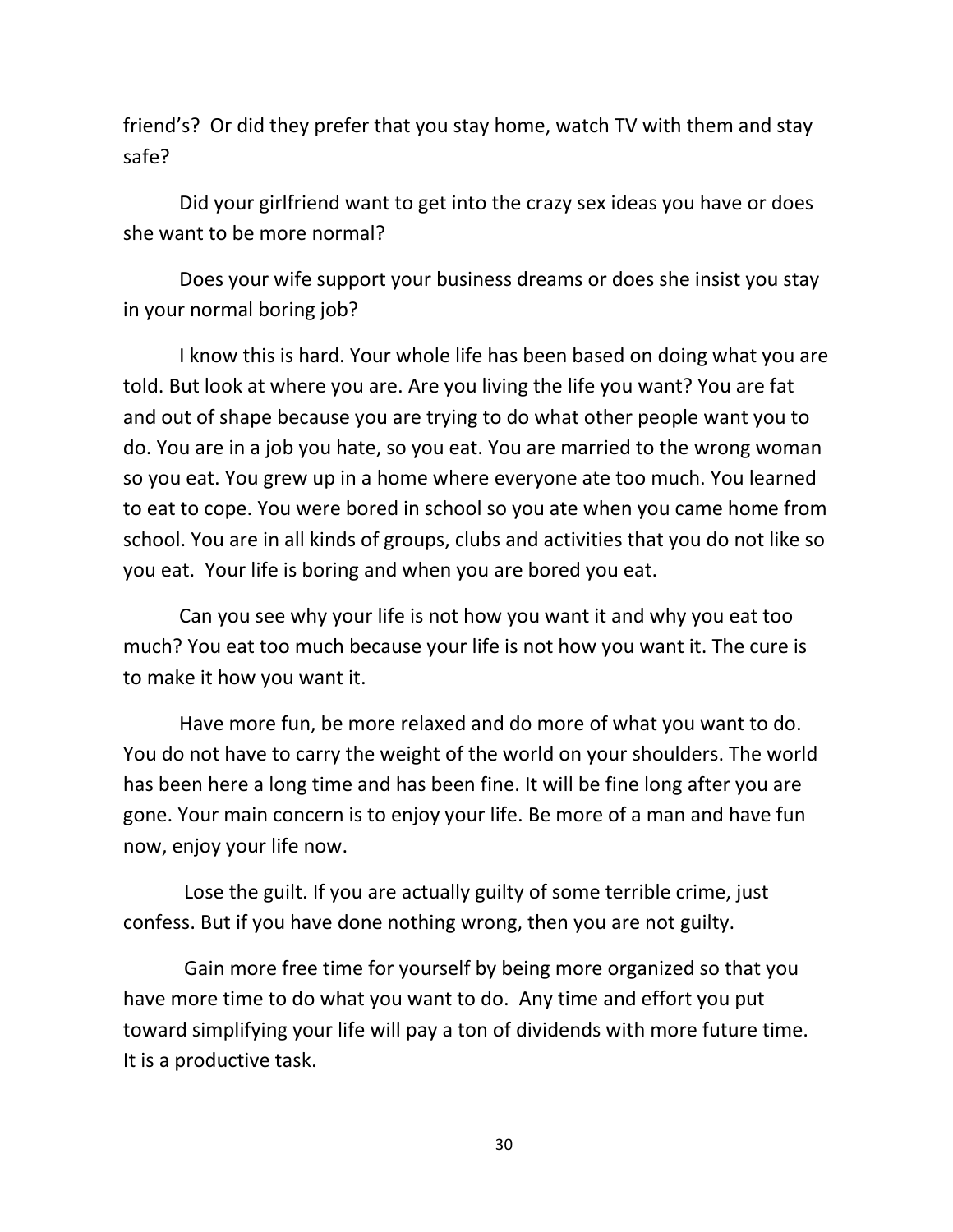Actually go to places where the women are. Alpha males go to the women. You need to get out more. You need to spend quite a bit of time where women are, both on-line and in the real world. You can only attract more women if there are women to attract. No women equal no attraction and a nonexistent love life.

 Act with more boldness. The more you start to act confidently the more you will actually be confident. The more you act like your life, your needs and your desires are the most important thing in your life, the more likely that you will get the things you desire and the more your life will improve.

 Don't wait to do these things. Start now, today. You can be a fat alpha male, there is no sense waiting to lose weight, finish school or get through anything. Waiting for anything, anyone or any reason does not help you. You start getting a better life as soon as you start doing what an alpha male does.

All these methods are ways to change your behavior and your mind. You do these things to develop an alpha male look to attract women easier to you. Women are drawn to men who do these things to be more alpha. The more you do things and the more you change your ways the better all aspects of your life will be.

#### **8. Forget Others**

The easiest way, maybe the only way, to make massive improvements in your life is to find out what you need to stop doing. It is not always about doing something, sometimes it is about the stopping.

I have come to this conclusion because it has just become so obvious that the harm that a person does to himself and to the world is caused by doing things that are harmful, duh.

So why don't we just stop? Why don't we leave bad situations? Why do we stay and struggle and stay and fight?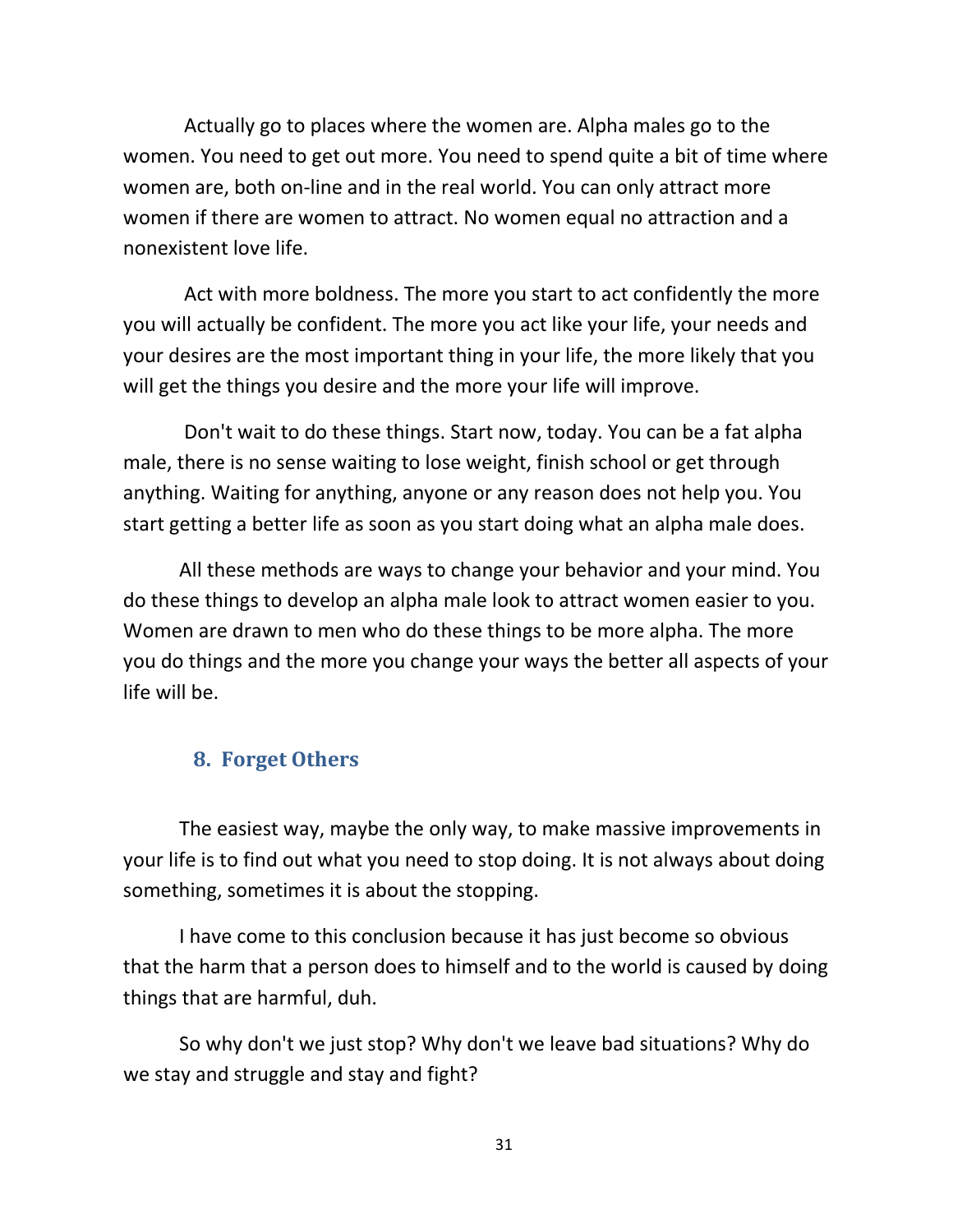That is what I am telling you, just stop.

It is very easy to stop once you start the process.

The problem is in the starting of it. We are just so conditioned to never stop.

It is a built in mechanism, ingrained in us to never stop, never quit, and just keep going. This is the idea that quitting is for losers. That winners never quit.

We are led to believe that in order to have courage we must never quit. Sometimes the most courageous thing to do is quit.

Do you remember No Mas? This was when Roberto Duran quit on his fight against Sugar Ray Leonard. He was ridiculed for this. In everyone's estimation he should have just gone back out to finish the fight.

Maybe he quit because he was getting the crap beat out of him and he did not want to risk getting his brains turned to mush or dying in the ring.

Maybe he thought of spending the rest of his life as a vegetable. Maybe he thought of his family seeing his lifeless body lying in the ring.

Sometimes the people you admire the most have quit some terrible situation or circumstance they were in.

What do you think about when you are doing something to yourself that is making your life miserable?

I know when my wife was giving me a vicious lecture that I was thinking of suicide. I was thinking that I just wish she would die.

I was not thinking that this is just such a great situation I am in and that I should just shut up and listen to her lectures and tirades. I wanted it to end.

This is what I mean by stopping. I stopped letting her slowly kill me by leaving her. My level of awareness of how the power of negative repetition was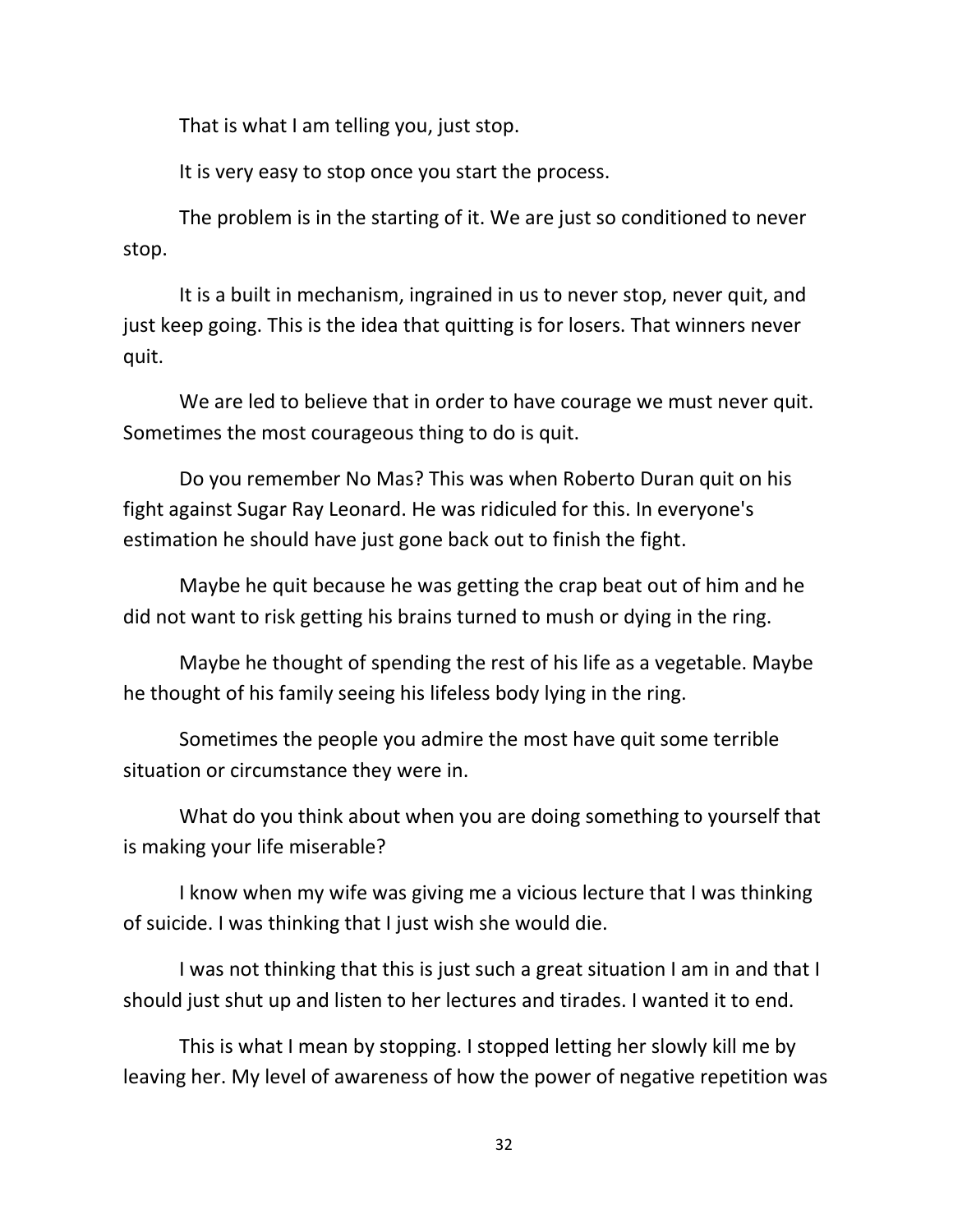harming me allowed me to make the decision to leave. This was the best decision of my life, and the hardest. I cannot imagine anything being more difficult.

This is what I mean by stopping.

Stopping smoking.

Stopping drinking or drugs if it is too much for you.

Stopping managing stress by overeating.

Stop the waste of time of watching too much sports and television.

Stop doing what you have always done. You are not your past, you can make massive changes for the better and you can start in an instant.

Stop waiting to lose weight to start living. Live now, even if you are fat. Work on fat loss, but more importantly, work on having a good life now. Start living now. Have enough self-respect to realize that enjoying your life now is the most important thing you can do for yourself.

Stopping the believing that the government is a good thing. My view on the government is that people live and prosper in spite of the government not because of it. If you are honest with your thinking you will agree with that.

Shifting your awareness from the government to yourself will automatically increase your freedom.

Say to yourself that the best things that have happened to you have been you're doing. My best decisions were things I decided on, not others. Other people had nothing to do with the best things in my life. Other people and groups have only served to hurt me and slow me down and fill my head with bad thoughts.

The only reason that the government does not have things any more screwed up is that decent people are involved and continue to do enough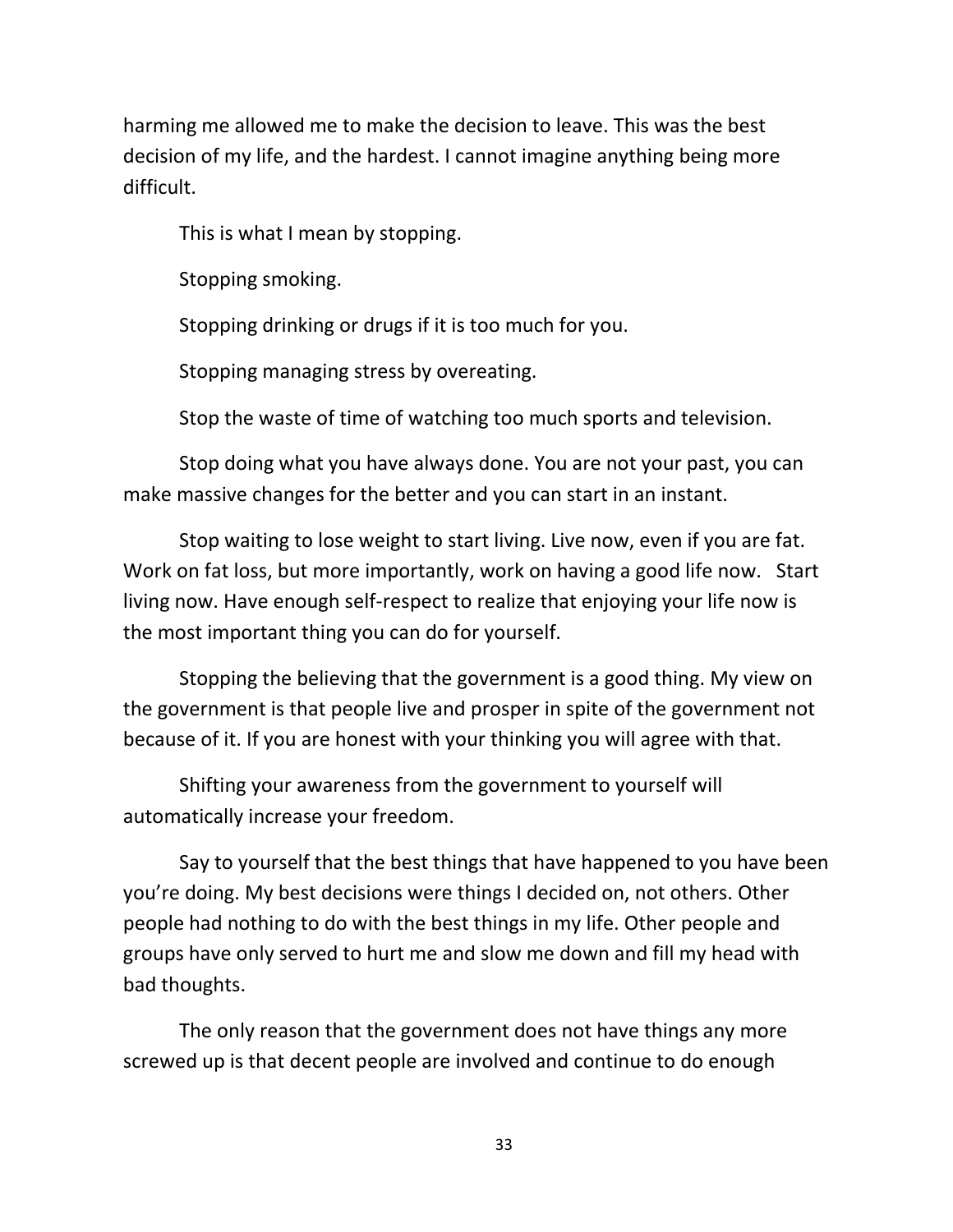decent things to make it right.

My view is that if government did not exist, the amount of good would be so great that the world be just be unbelievably great.

This world starts with you having enough self-respect to do what you know is right for you.

You want to be a normal guy but with an edge. Take the power back into your hands.

#### **9. Think Big, Not Fat**

It is not going to help you to think negatively about yourself. Quit thinking of yourself as fat. Think of yourself as big. As in big and powerful. As in big and strong. As in big and able to do what you want. That is the way you want to live your life isn't it?

You are in charge of it. You can choose to enjoy some big meals if you want. You are free to push around massive weights and have huge muscles. When you have had an awesome workout or have skipped some meals or ate lighter for a day or two, then you can indulge in a giant meal.

You can choose to be a man other men are afraid of.

Big men are powerful. Big men are strong. Big men can have a great life.

Big men can be with hot women. We see this all the time. Big football linemen are with very beautiful women. It is not just the quarterbacks and wide receivers who get all the girls.

You need to think big, not fat.

And as a big man, you do big man things, not fat man things.

A big man spends time in the weight room developing and maintaining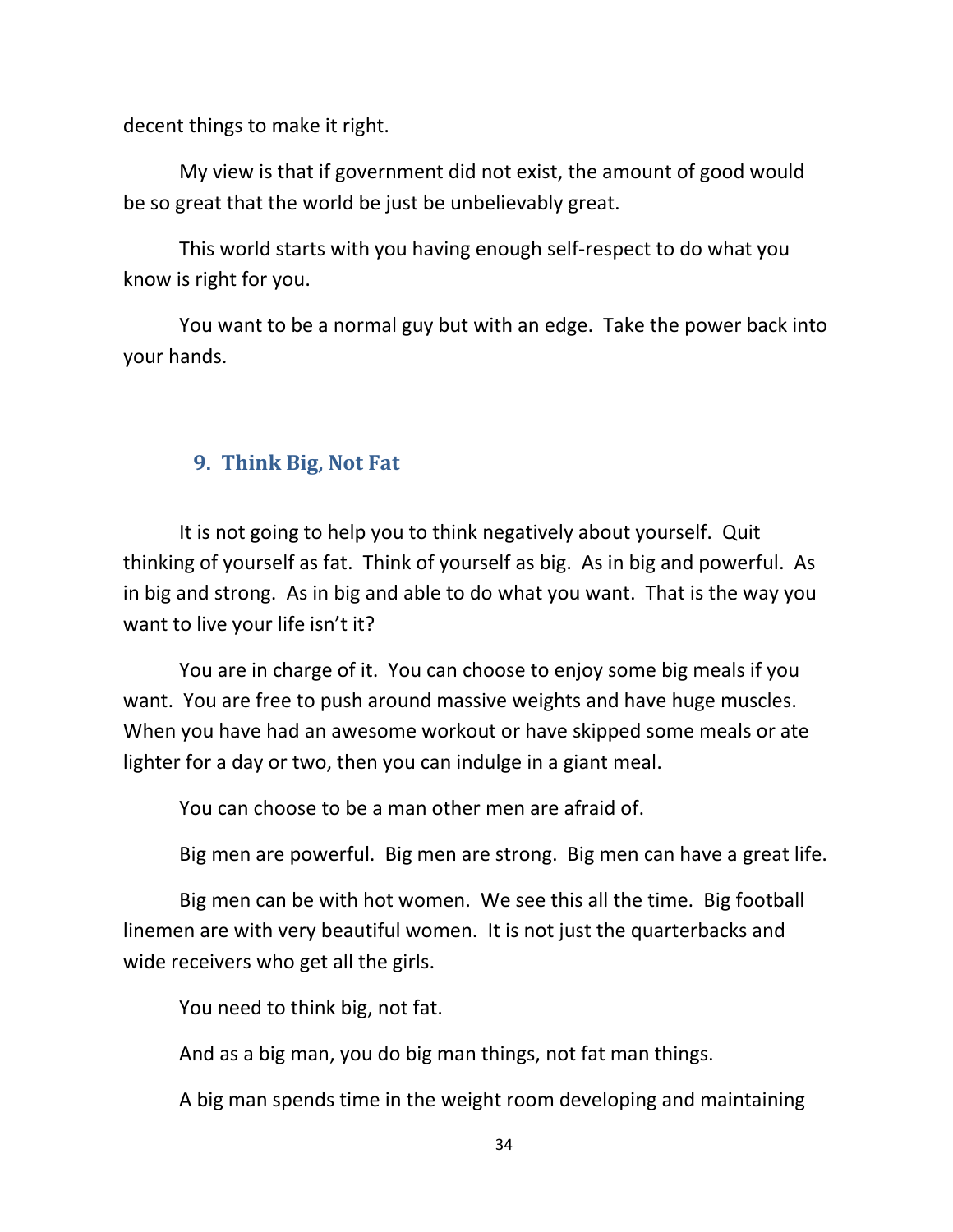big muscles.

A big man does plenty of sleeping so he feels great all the time.

A big man does some walking and cardio work to be able to move around as much as he wants.

A big man does not continue to eat when he is full. He doesn't overeat all the time. He wants to do things and he knows that overeating all the time will not help that.

A big man is just a man after all.

Here are some big man advantages for you to consider:

- People will be afraid of you. You are not likely to get into fights if you are bigger than everyone. You can cultivate this appearance by wearing the tougher looking facial hair and developing even more muscle.
- People will assume you are strong.
- Some people will look up to you.
- People will not expect you to do things that small men do, like run, or work physically for really long periods of time. These types of things are not any fun anyway.
- There are sports that are for big men, like football, lifting weights, rugby, the shot put and the discus. Most people love football, so just being a part of it is good.

You have to use being fat to your advantage.

How might you do that?

 Think of yourself as big and do what big men do. Big men play football. Big men work as bouncers at bars. Big men lift weights. Big men make people scared. Big men can be counted on. Big men can be fun. Big men are not thought to be smart. If you are, you are surprising. Big men get rich. Big men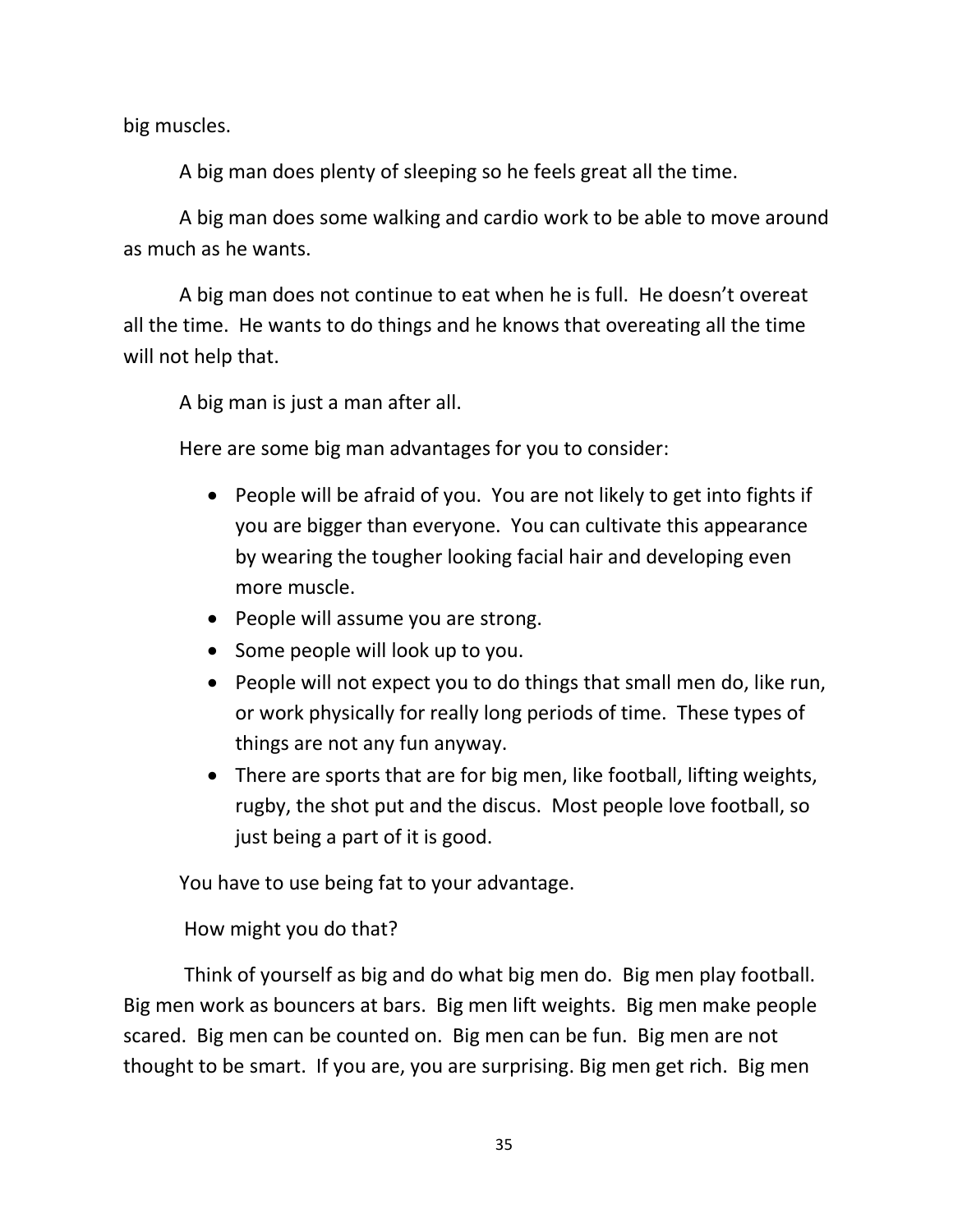live their life in the way they want to live it.

Do you get me? Be a big man, rather than a fat man. You act and come from a big man perspective.

 Women like big men. Maybe not all women and maybe not all big men. But enough women like bigger men for it to be a trend.

 As a big man you are not going to be expected to have six pack abs. Getting those is really difficult. Even the men who have them have a difficult time keeping them. Keeping six pack abs has to be your life. Everything else has to fall by the wayside.

You have to eat perfectly all the time and exercise constantly. It hardly seems worth it. What is worth it is eating less, exercising a little more and just reducing the volume of your stomach. Just getting it a little smaller will help your life.

A better, easier way to live is to just work on getting somewhat leaner than you are now. Losing a few pounds always helps you.

 The classic example is when you are constipated. You feel all bloated and sluggish. Your stomach is full and rounded and your pants are tight. Then when you finally release all that waste and you have a giant bowel movement or two, you feel good again. You have lost maybe a pound of waste and stored water and you feel immeasurably better. So, just losing a pound of weight will help you. Find ways to eat less and be a little more active than you are now. Skip a meal once or twice a week. If you normally eat snacks, skip then. Cut back on a few meals. This will not hurt you.

 A great way to feel a lot better and get a little slimmer is to go to bed really early. Sleeping a few extra hours will help you. You burn a lot of calories when you sleep. Plus you eat more when you are tired. Instead of eating a bunch of junk food at night when you are relaxing or pretending you are doing something productive, just go to bed. Think of how this will keep your weight under control.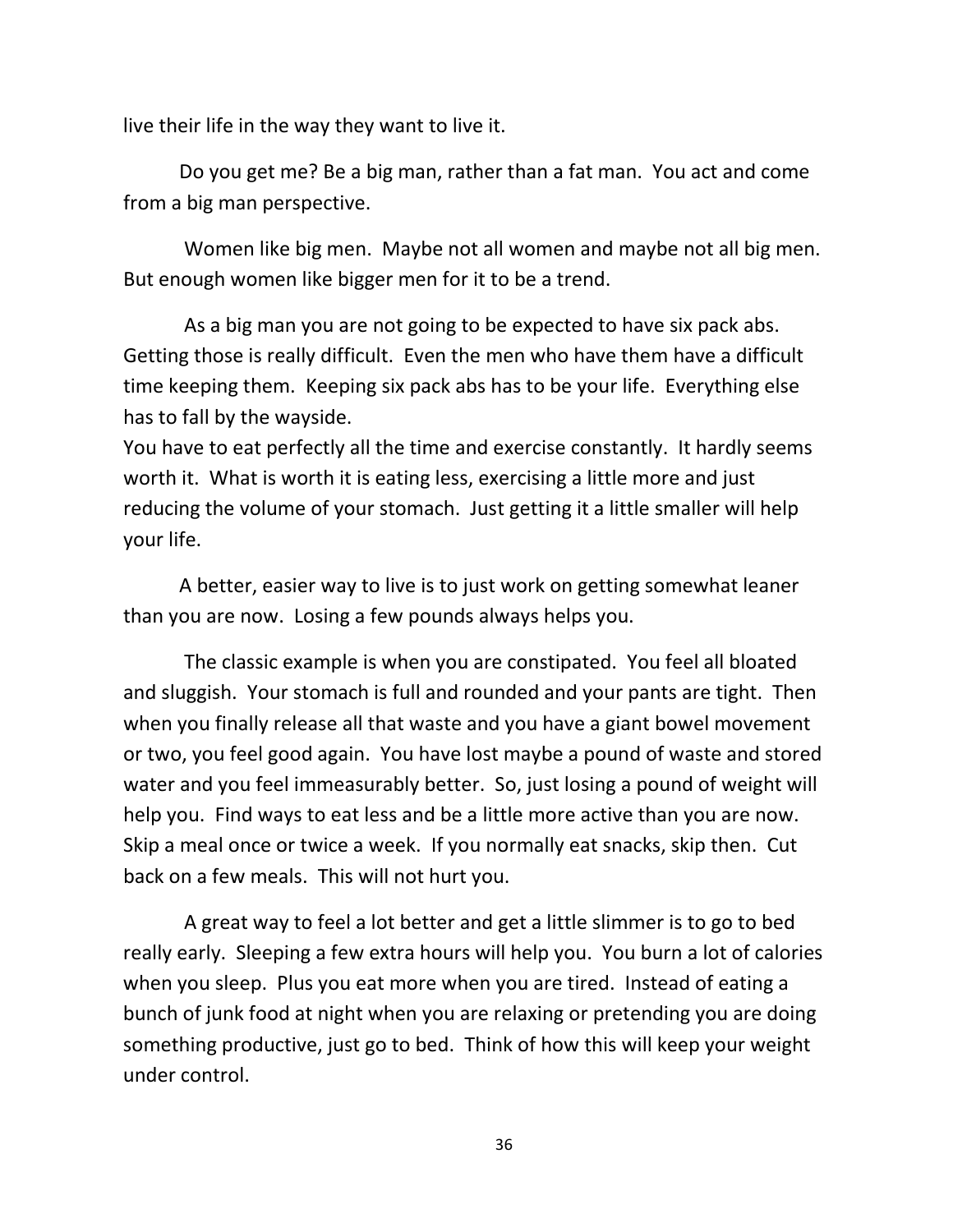You cannot continue to under sleep for months and years at a time and expect to be healthy and have any hope of losing weight. At one time doctors prescribed bed rest for obese patients. They just had people go to bed and sleep much more than they were. You would eat a lot less of course, not more.

It is so much easier, and cheaper, to eat less than it is to exercise more.

 Exercise is important. But eating less is more important for losing weight.

 I remember reading a bodybuilding article and the pro bodybuilder was saying that eating was more important than lifting for gaining muscle. Of course, that is pure nonsense. You will not gain any muscle without lifting in some manner.

 But that is what is put out there. You need to turn the ideas around and examine them.

#### **10. Improve Your Testosterone**

Increasing your testosterone levels. Women with higher testosterone levels are not that desirable. These are the women who are more hairy, with deeper voices, larger chin, stockier bodies and who seem to be more aggressive and seem more like men.

But what is bad for girls, is good for you. The higher your testosterone levels the more of a man you will be. You do need to concentrate on this if you tend to low on testosterone. You will also need to work on this as you age. The world we live in now is very hard on men. All the things that are needed for men to increase and keep a high testosterone level are difficult to do. You might need to do more research on increasing your testosterone. One of the best resources I have found is - http://www.boost-your-low-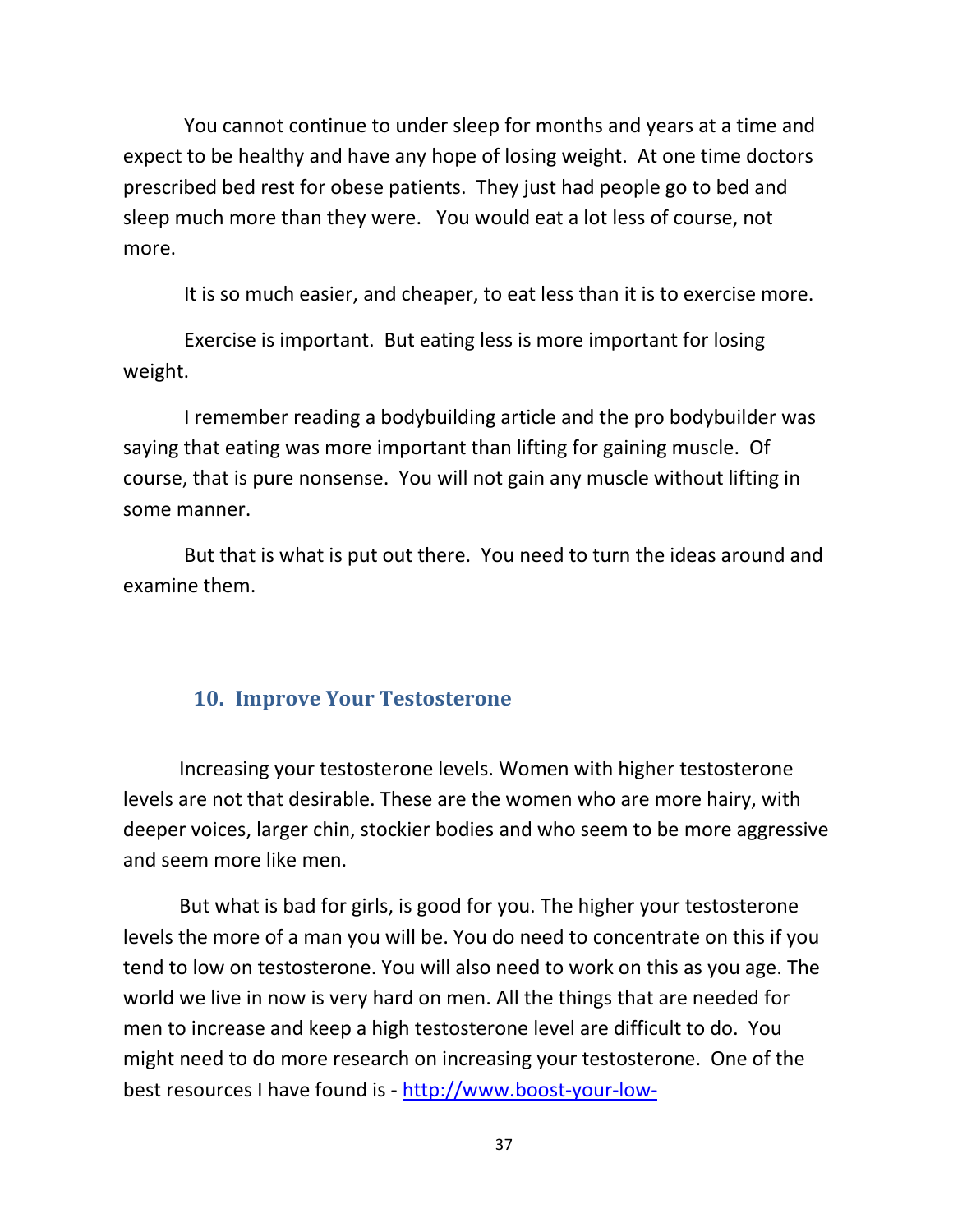#### testosterone.com/index.html

It is starting to become extremely apparent that the problems in a man's life are directly related to either starting out with low testosterone or losing it over time.

You can see the evidence of low testosterone in young men all the time. These are the young men who are very skinny, or what they call skinny fat. Meaning thin arms and thin legs with a flabby belly. Young men have to do enough resistance type training to be muscular. It is vital to your life. You also see this in feminized men who seem almost girlish. This is no good at all for a man. You have to recognize this and act to right yourself.

Low testosterone is easily seen in older men. Sagging and flabby guts, thin legs, thin arms, small chests and flat butts. Older men have to do what I am suggesting. Older men can look good and keep their testosterone levels higher as long as you make this a priority. Most men don't. They make everything else a priority.

This is your life. You can make these types of changes.

Many of these things I have discussed earlier, so here is a brief recap:

- Only wear loose boxer shorts. Tight, constrictive underwear does not help you. The penis and testicles are basically bags of blood. Your tight underwear squeezes these bags and forces the blood back into your body making these things smaller. The smaller your penis and especially your testicles, the lower your testosterone.
- Only wear loose pants. This is the same idea of the underwear. This is much more difficult. If you are a heavier man or have large legs it is very hard to get pants that fit that are loose enough in the area around your penis and testicles. There is just not enough material. You will have to try on dozens or maybe hundreds of pants and be ready to spend a lot of money on them.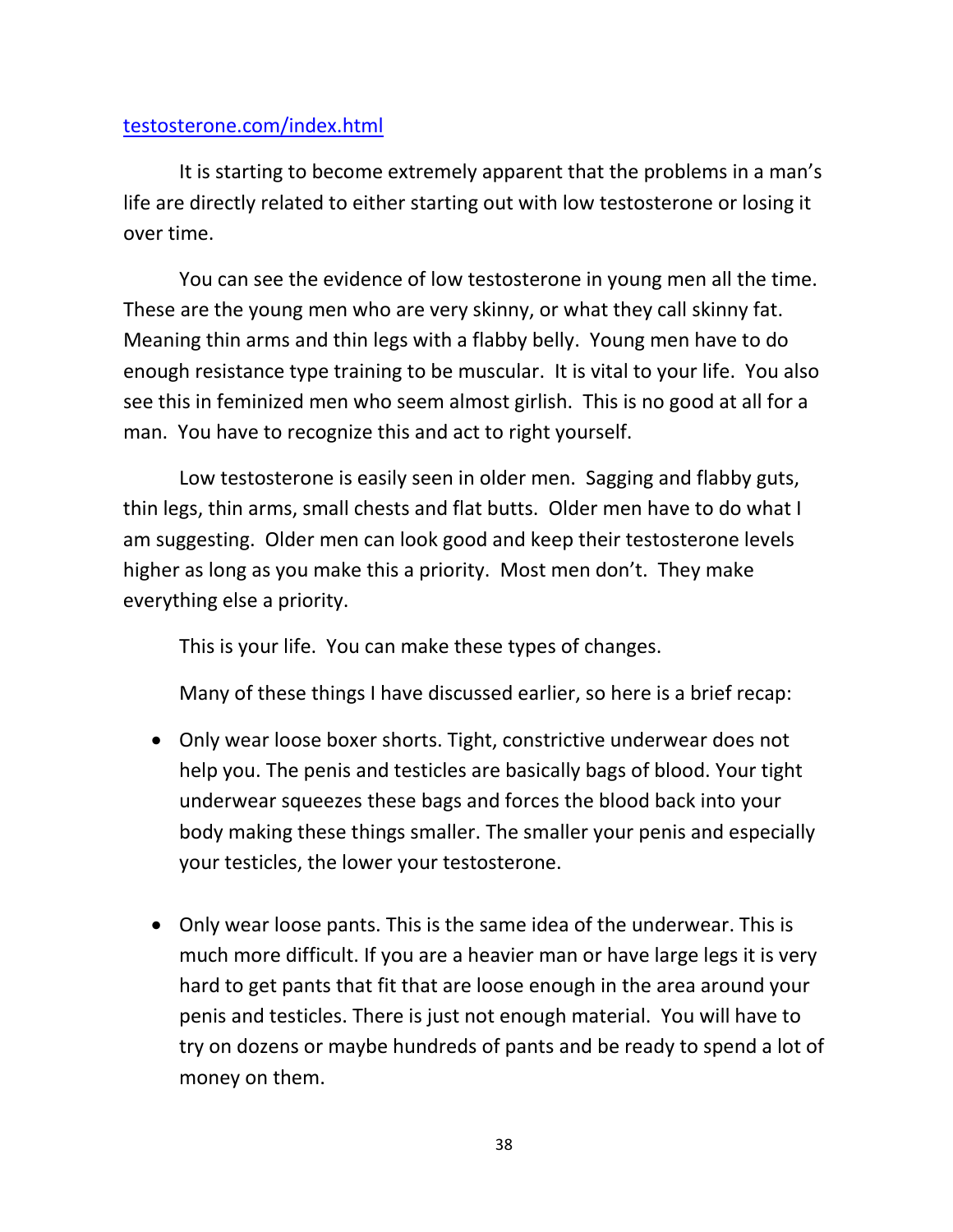- Sit in a way that there is no pressure on your testicles and penis. A combination of tight clothing and sitting for hours with your sex organs smashed up with no room will ruin you.
- Sleep more. The more you sleep the healthier you will be overall and especially in raising your low testosterone. If you want to lose your health as fast as possible, just sleep less. I know this is hard. There is so much to do, sleep just gets in the way.
- Eat better which is more protein, especially meat, and a lot, lot less carbohydrates. This is hard too. Meat is expensive compared to carbohydrates, but this is your health we are talking about. You have to spend the money on better food that improves your life. A lot of the health and testosterone teachers say to buy grass fed beef. You will have to decide. This stuff if much more expensive.
- Get rid of the excess stress. Find ways to relax. Think more about how to improve your life and do what you want rather than waiting for someone else to save you or make things better. There is no real reason to be upset about terrible situations in the world. There is nothing you can do. You can only improve your world. I think if you make efforts to do the above things your life will get a little better and you will be able to handle the normal daily stress better. How can you handle stress if you are chronically tired, overfed on carbohydrates and wearing too tight of pants? The whole world will seem against you.
- I think it is healthy to drink alcohol on an occasional basis. I love to go out drinking. Just not that often or that much. I prefer to have control over every aspect of my life. I do not do the out of control drinking that young men sometimes do. I drank a lot as a young man but rarely was I so drunk that I needed to be tended to. I was the one who tended to my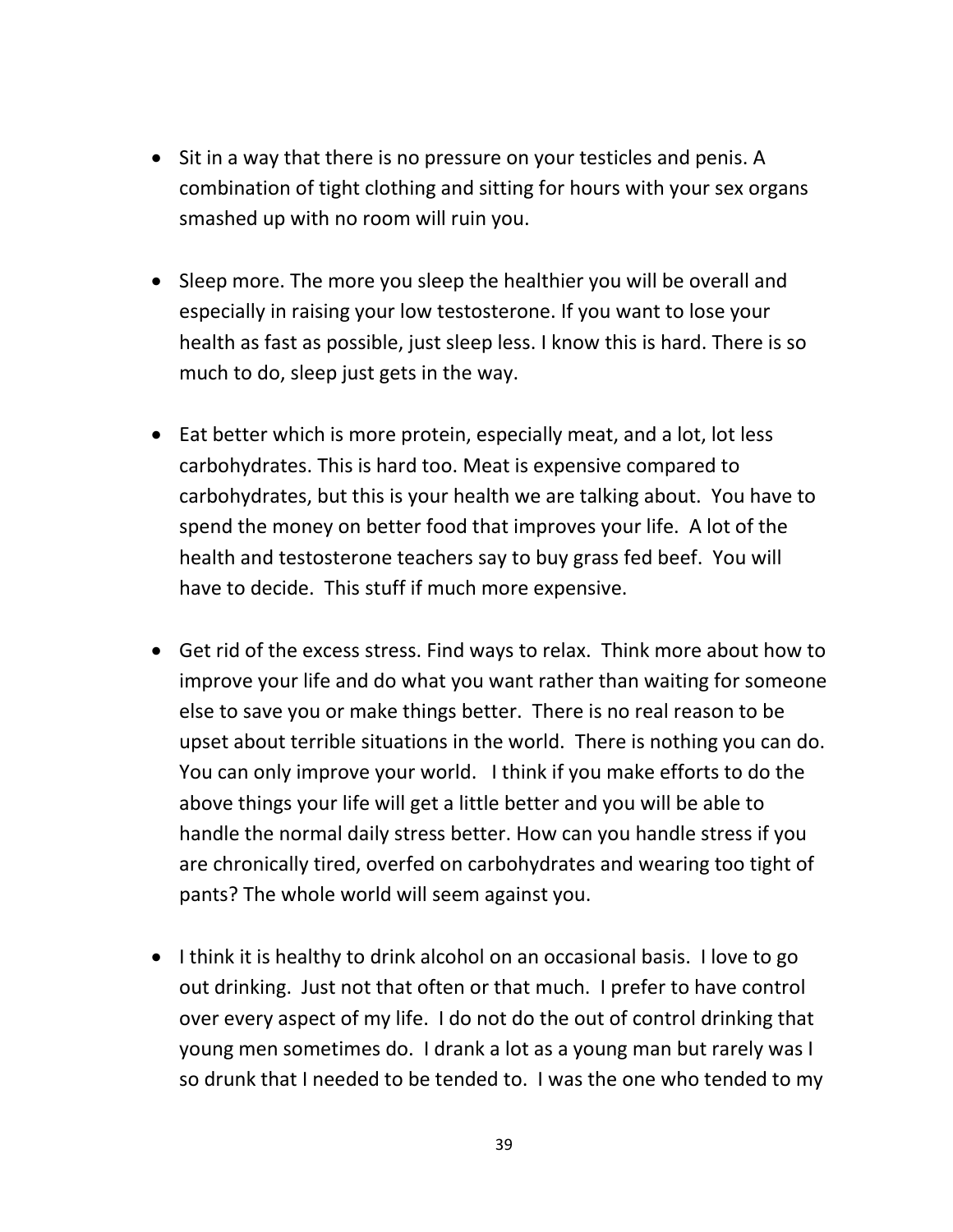too drunk friends. Getting too drunk is not a good thing to me. But getting mildly buzzed and relaxing with a few drinks is. The problem is that the world is now set up to make it hard for men to relax in the normal old ways. In the old days men could relax with a few inexpensive drinks, a cigar or a couple of cigarettes. Now that way of life is dead. Drinks are so expensive it is difficult to rationalize the cost of more than one or two. You cannot smoke in a bar. Plus if you actually do go out for a few drinks you get stressed worrying about drinking one too many and getting stopped by the cops. More and more men are just staying home because it is not worth it. These are the men who cope with life with overeating. When you think of it when men were going out many nights a week it was easier to stay lean. You may have drunk a lot more and ate greasy bar food, but you also were more relaxed, had more fun and were more active. You would play pool, throw darts, and move around a lot and maybe even dance.

- If you have a major problem in your life like a bad wife, leave her like I left mine. My wife was the problem in my life. She prepared too much of the wrong food for me, even saying I ate too much meat and it was too expensive. She made it impossible for me to get enough sleep. She made it impossible for me to enjoy my life and pursue my dreams. She even bought me tight underwear and tight pants saying I should always wear tight pants to remind myself not to eat. She was constantly verbally abusive causing me enormous stress. I left her and have been putting my life back together ever since.
- Wear a zinger ring around your penis and testicles. You can Google it to learn more. This little device really seems to help. I love this little device. It really helps and makes you feel good. I wear it nearly every night.
- Perform a testicle health massage often. You can Google this to learn what to do. Basically it is massaging your testicles. Not only is this very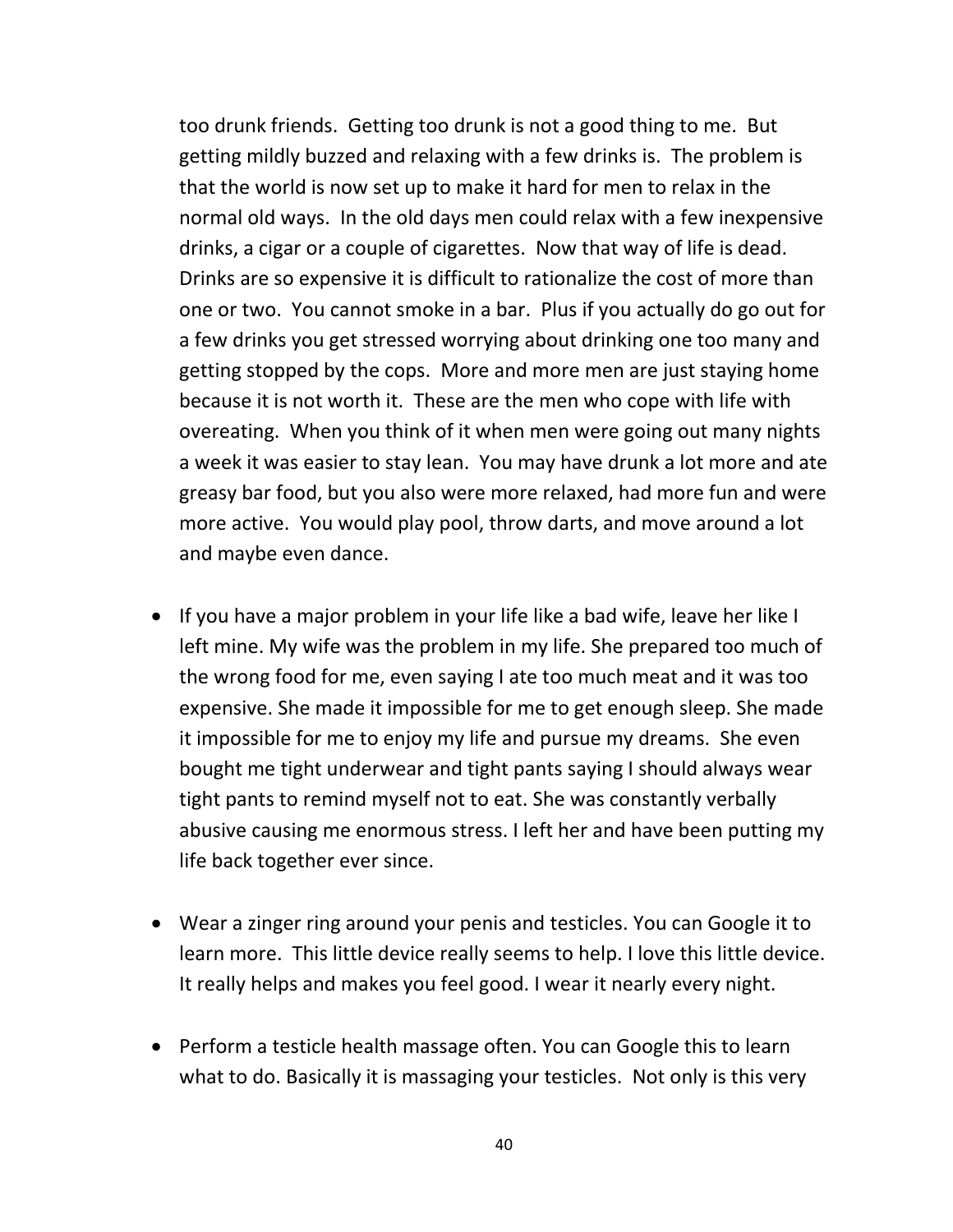good for your testosterone production, it feels great.

#### **11. Good Looking, Successful Big Men**

**James Gandolfini.** He played Tony Soprano in The Sopranos TV series. The key to be a good looking fat man is to look tough. Big muscles and a big attitude. He is not going to let anyone push him around.

**Rush Limbaugh**. Whether you love him or hate him, he is a powerful, rich, famous alpha male. He is rich beyond comprehension and can do whatever he wants.

 **John Goodman**. He was kind of a stooge during the Roseanne, years but he has been in countless movies and never plays the stooge in them anymore. He is usually the bold, powerful guy who does what he wants and doesn't care what anyone says. I was looking for some good looking photos of him, but I guess he does not really look that good as a younger man. Now, it looks like he lost a lot of weight and looks fantastic. The point is that he is a well-known and loved actor who has been working in great movies and TV for decades. He did not let being fat get in his way.

**John Belushi**. So funny. I wonder if his problems with drugs stemmed from not being able to overcome his hatred of being fat. I still get sad thinking of him overdosing on drugs. Dying young from whatever cause is such a waste. He provided so much humor, so much entertainment.

**Jack Black**. He is more of a cute fat, rather than a tough fat. I like to be cute, but it is better to work on being tough looking and masculine. But he is so smart and so funny.

**Jackie Gleason**. I am too young to really get why he was so popular, but I guess he was. They say during his prime that he was one of the highest paid entertainers in the world.

**Chris Farley**. Same tragic ending as John Belushi. He was just so funny. It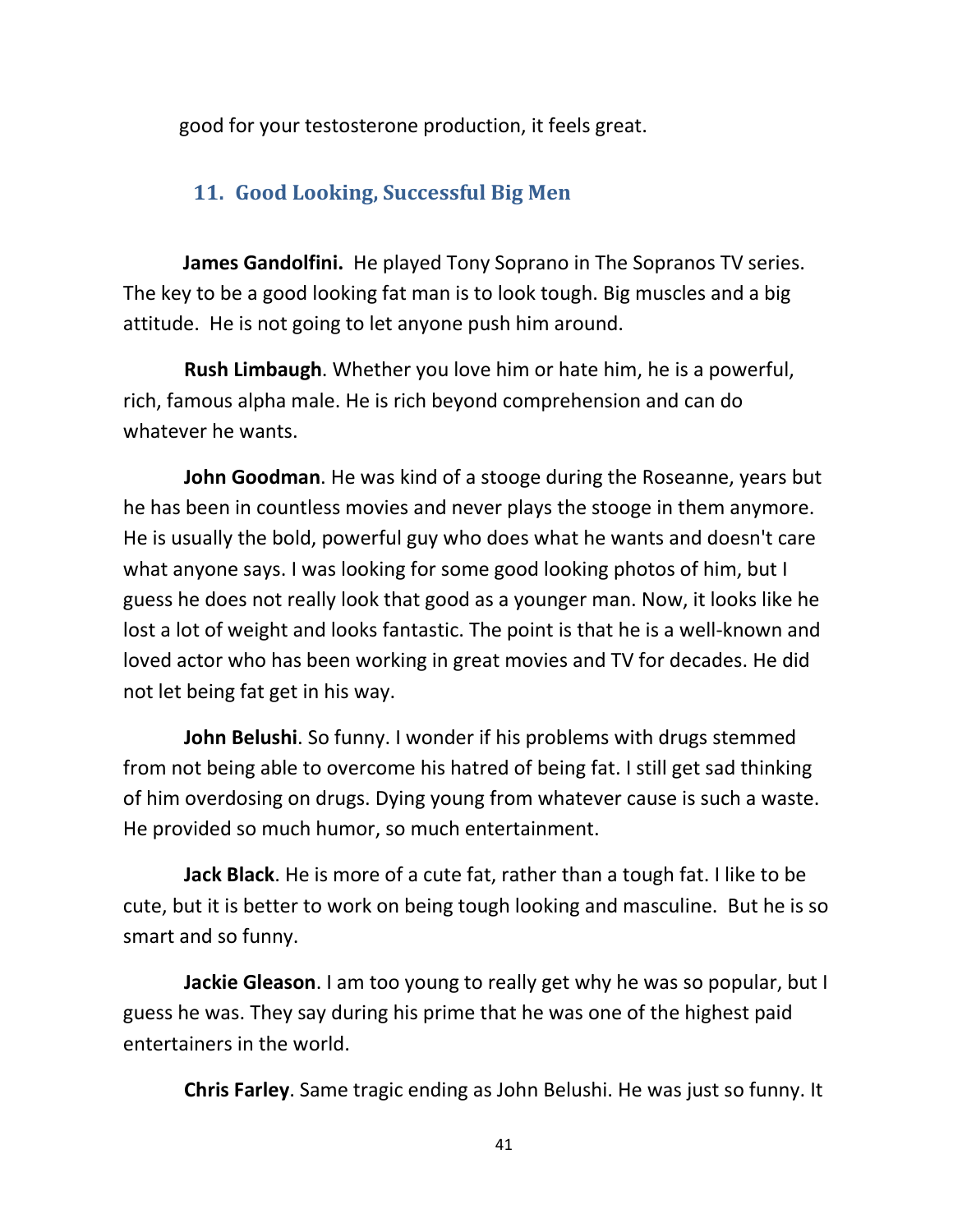is hard to believe that a man that funny, that talented would hate himself so much to overdo the drugs to that degree. I believe that when someone gets so out of control with drugs it is because they are other deep-seated issues. The drugs are a way of masking the pain. I am not a real anti-drug guy. I am an antidying young guy. I am a guy who thinks everyone should live out there days as happy and healthy as possible. I do not see why anyone would want to take so many drugs so as to risk dying. There must have been a lot of issues with Chris to not only overdo the eating, but the drugs as well. I think if Chris had taken the time and effort to lift weights he would still be alive. It is difficult to let your life get too out of control if you are lifting weights.

**Rex Ryan**. He is just so brash and seems like such a fun coach, rather than like all the other the stoic coaches who are so dull and boring.

**John Daly**. What a golfer and fun loving guy. I loved reading about his partying, drinking and womanizing. These are some of my may favorite activities too. Usually golf is harder for bigger men. It is hard to work the club around your big gut, big chest and massive arms. I struggle with golf because of it. But I still like to golf with my good friends. We drink out on the course and joke around.

**Most NFL lineman**. A lot of these guys are just so fat, but they have so much muscle to go with it. They are just so powerful. If you have a big stomach and are a large man, the look you want is to get the massive arms, chest and shoulders of a football lineman. Those guys look like they can push over a wall even with their massive guts. The tight football uniform does not do them any favors except for the shoulder pads. When you see those guys without their uniforms they are usually wearing nice, well-fitting clothes, so they look sharp. You can learn from them. Of course, having bundles of cash helps on the clothes buying. Instead of complaining of the high cost of nice clothes, you should be spending your time making more money so you can easily purchase them yourself. Every time I am out in normal stores shopping for clothes it is so demoralizing. I can hardly ever find clothes that work for me and even if there is something, there are hardly any choices. You have to shop in big man stores,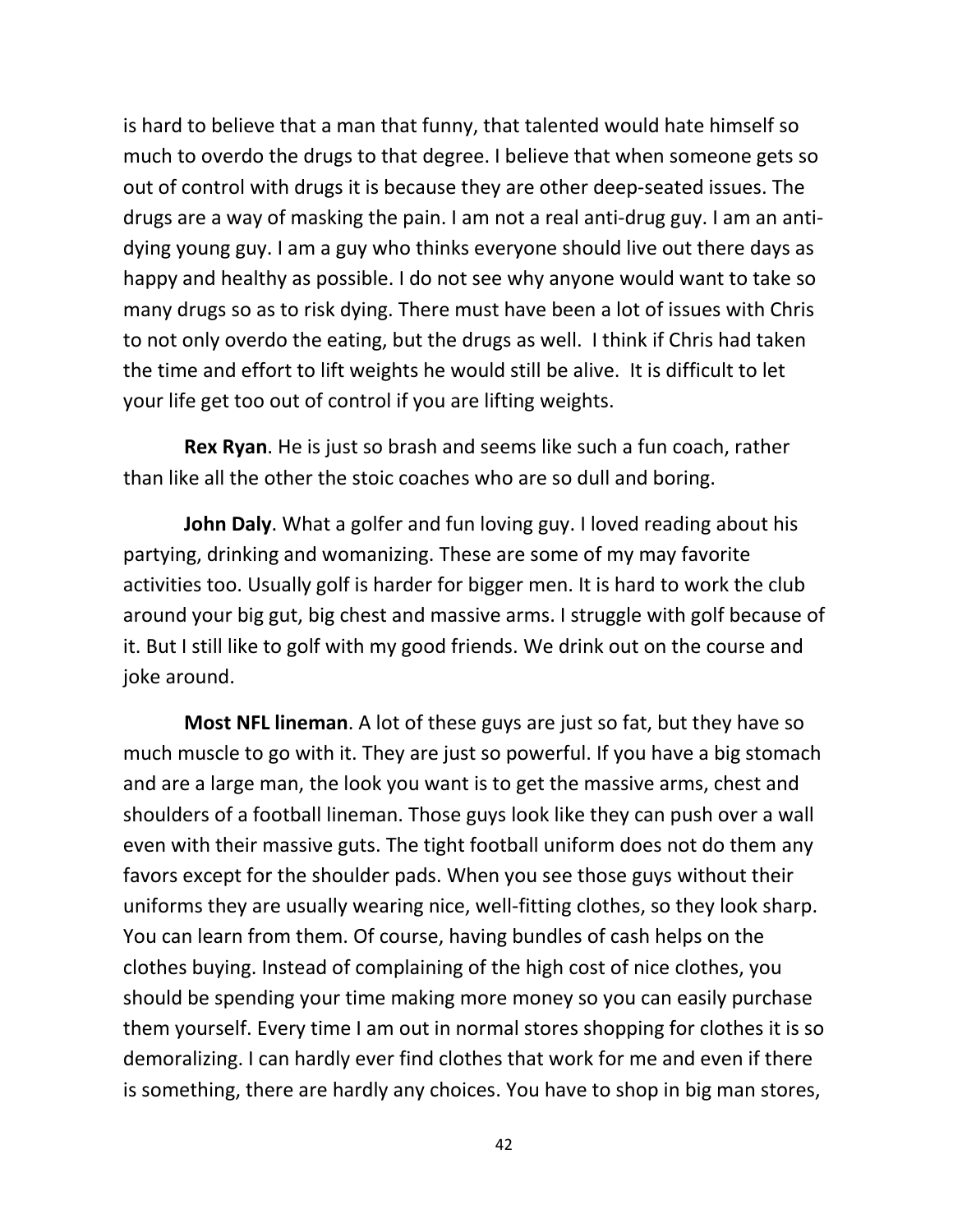not regular stores. You are a big man, not a regular person.

**Dr. Joe Vitale**. He is one of my favorite prosperity teachers. He is so inspiring. He admits he is working on his weight, but he does not let extra weight slow down his life. The amount of writing and products he has created is staggering. I cannot read his work and not feel better. He has a way of making you feel good and that anything is possible. . You can learn more about his philosophy at http://blog.mrfire.com/

 **Player Supreme**. He is one of the dating teachers that I learn a lot from. I think it is sometimes better to learn things from people who look like you. I am not black, but I am similar in size to him. . You can learn more about his philosophy at http://playersupreme.info/

**Blackdragon**. He is another dating teacher. I have not seen a picture of him, but he does talk about being somewhat big and overweight. You can learn more about his philosophy at http://blackdragonblog.wordpress.com/

 **Kim Dotcom**. This man created a huge fortune in a very short time period with his Megaupload business. Now the government is persecuting him. Hopefully he will be set free. The point it he is very large and very fat and very rich. I don't know if he got fat after he got rich, but he needs to lose a lot of weight. But he is not letting excess weight get in the way of getting rich.

 **John Wayne**. He was lean when he was young but then got very big as he aged. But he carried the weight well and looked good.

These are just a few examples. The point is that your weight does not have to define you. You define you by how you think and what you do. IF you want to get rich and famous you can. You can certainly have a great life no matter how much you weigh.

Of course, these guys should lose weight for their health. But the point is that these men did not let being overweight get in the way of having a fantastic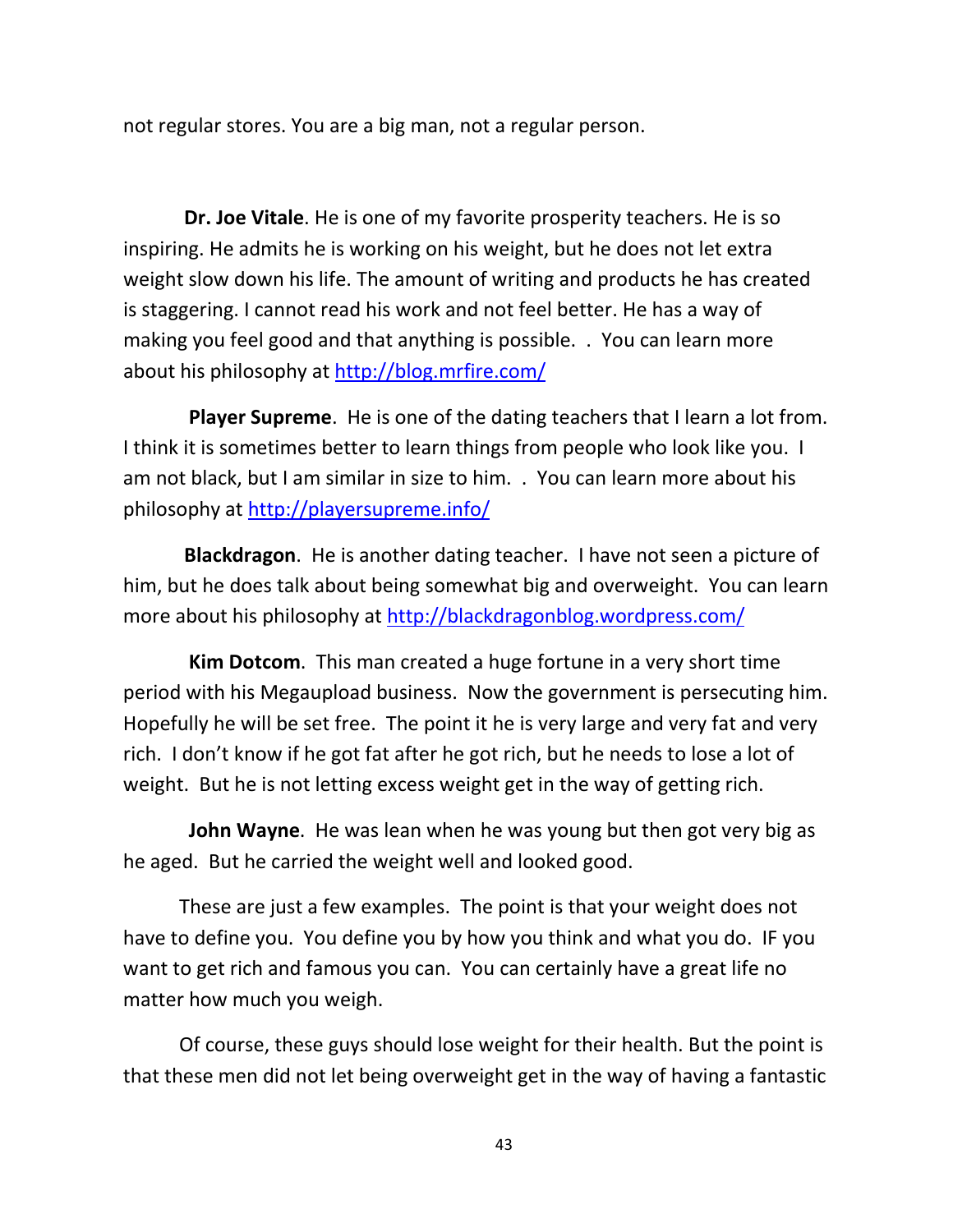career and a great life. They are famous and rich. They are powerful. They have had great times. And some of them have done great with women.

They are alpha males. Alpha males do not have to be lean. Sometimes just being a very large man will help you be an alpha male. People look up to big men. You can use that to your advantage if you are large.

Obviously, you should take steps to get leaner. You will look better, it is healthier. Certainly you will feel better.

But what I am really talking about is feeling good now. We all only have now. There is no point in waiting to live your life until you lose weight. You have to live each moment.

Far too many fat men let being fat stand in the way of enjoying life. They rationalize to themselves that they will do whatever it is that they want to do later, after they lose weight.

Have you ever said any of these things?

- I will look for a better job after I lose weight.
- I will change careers after I lose weight.
- I will start a business after I lose weight.
- I will end this dysfunctional relationship after I lose weight.
- I will do the things I want to do after I lose weight.
- I will go after women after I lose weight.
- I will travel after I lose weight.
- I will buy some new clothes after I lose weight.
- I will enjoy my life after I lose weight.

I thought all those things. I struggle with them still. But the point is that you only have now to live. You may or may not lose weight. You may lose some but not enough. You may lose some and gain some back.

But you will be living. If your job sucks, you need to look for something better. If what you are doing is in a dying industry or it provides no value, then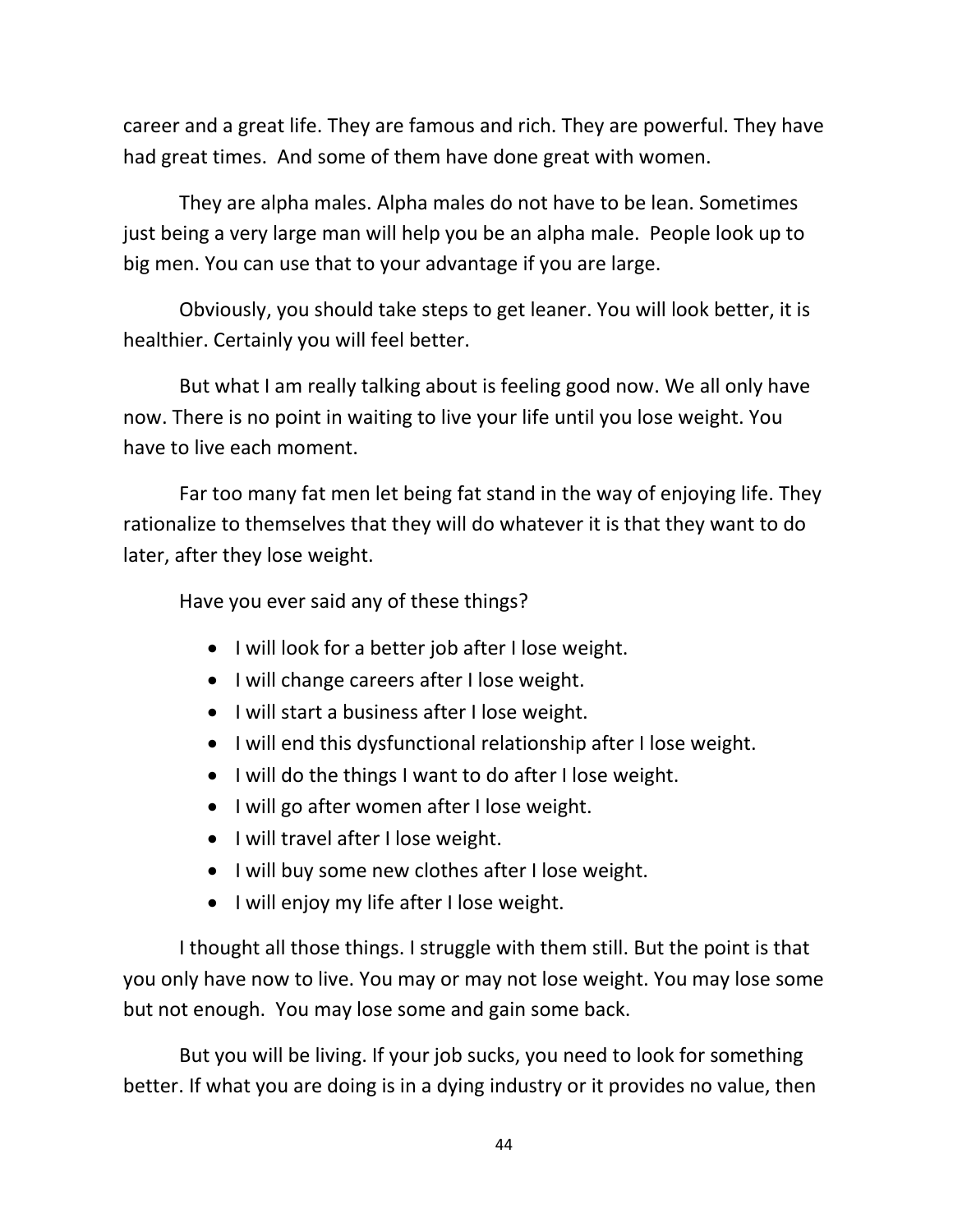you need to change careers. If you really want to start a business, then start it. If your marriage is in shambles, you need to walk away.

What if you never lose the weight? What if you do not lose the right amount of weight? What if you come up short (or long) of your goal weight?

Will you mentally beat yourself up the rest of your life? You don't want that. You want to become one of the good looking fat men now while you are working on getting lean.

You do not want to waste your life not doing what you want. You need to engage in life what you really want to do in spite of being fat. You are a big man with a lot to offer. You matter.

#### **12. Do What Lean Guys Do**

If you are honest you will see that lean men normally do things a lot different than fat men. In fact, they do things the way I have described already. Just do these things and over time you will become lean. It is only when you slide backward and do not do those things that you will get fat.

Just think back to when you were a kid how the lean guys did things versus how you did things.

The leaner guys took their shirts off as soon as it got hot out and stayed outside all day to play, goof off and work. The heavier guys, because of being embarrassed about being heavy, kept their shirts on and had to go inside because they were so hot. Taking your shirt off is how you can stay outside longer because it is cooler. That is why people in hot areas stay cool, less clothes.

Lean guys cared more about what they wanted to do. They did not care so much about others. They did not care if their mothers called them in early. They just stayed out as late as they wanted. They were not nice little boys doing what their mommies wanted. They were naughty and did what they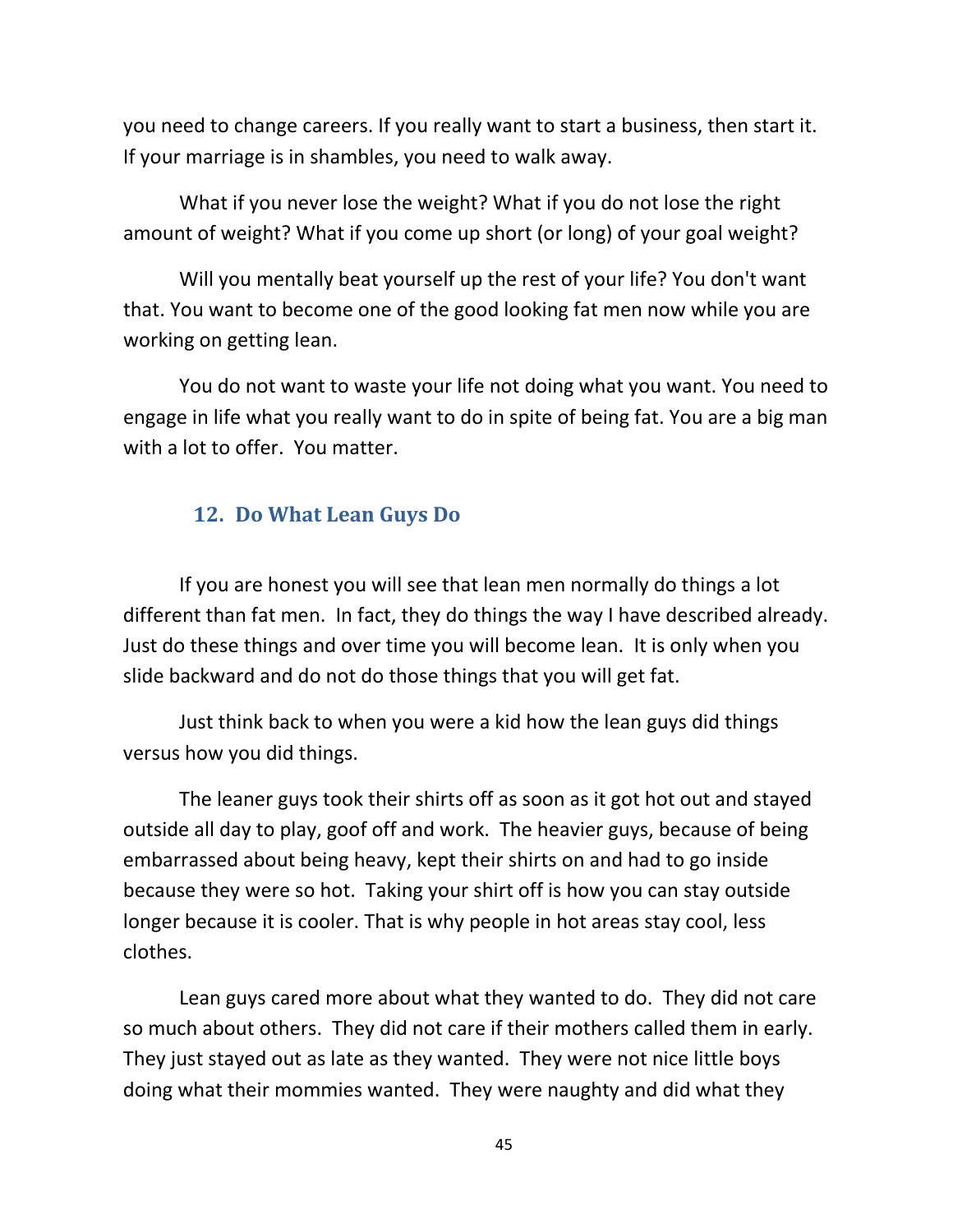wanted.

They did not always eat when it was a meal time. If they were doing something better, they kept doing it. They did what they wanted.

They kept going all day doing what they wanted to do. They felt no need to rest if they were happy doing something.

It is this doing what you want and living your life the way you want to live it that is the difference. This is the secret of leaner men. They are more into doing what they want rather than what other people want. They do not care very much, or even at all, what other people want.

Are you starting to see that the more you care about doing what you want, the better your life will become and the easier it will be to lose weight?

#### **13. Simpler Ways to Eat Less**

- Drink black coffee. Cut out the creamers and sugars. Just drink it black. Fresh coffee that is not overly strong is one of the healthiest, tastiest, calorie free snacks you can have. I quit the cream and sugar years ago. I only use cream when I go to a coffee shop and they have that ridiculously strong, poor tasting coffee.
- Avoid sugared soft drinks. I have to admit I love Diet Coke. But I limit this to enjoying on a long drive, for special treats and after a very sweaty walk, exercise or work session. It is not something I drink every day or even every week. On rare occasions I will get a sugared soda. But I think of it as I would really have some sugary food. That is more satisfying.
- Eat eggs for breakfast with nothing else. No toast, no pancakes, no cereal, no fruit, just eggs.
- Eat cold cuts and cheese for lunch without the bread.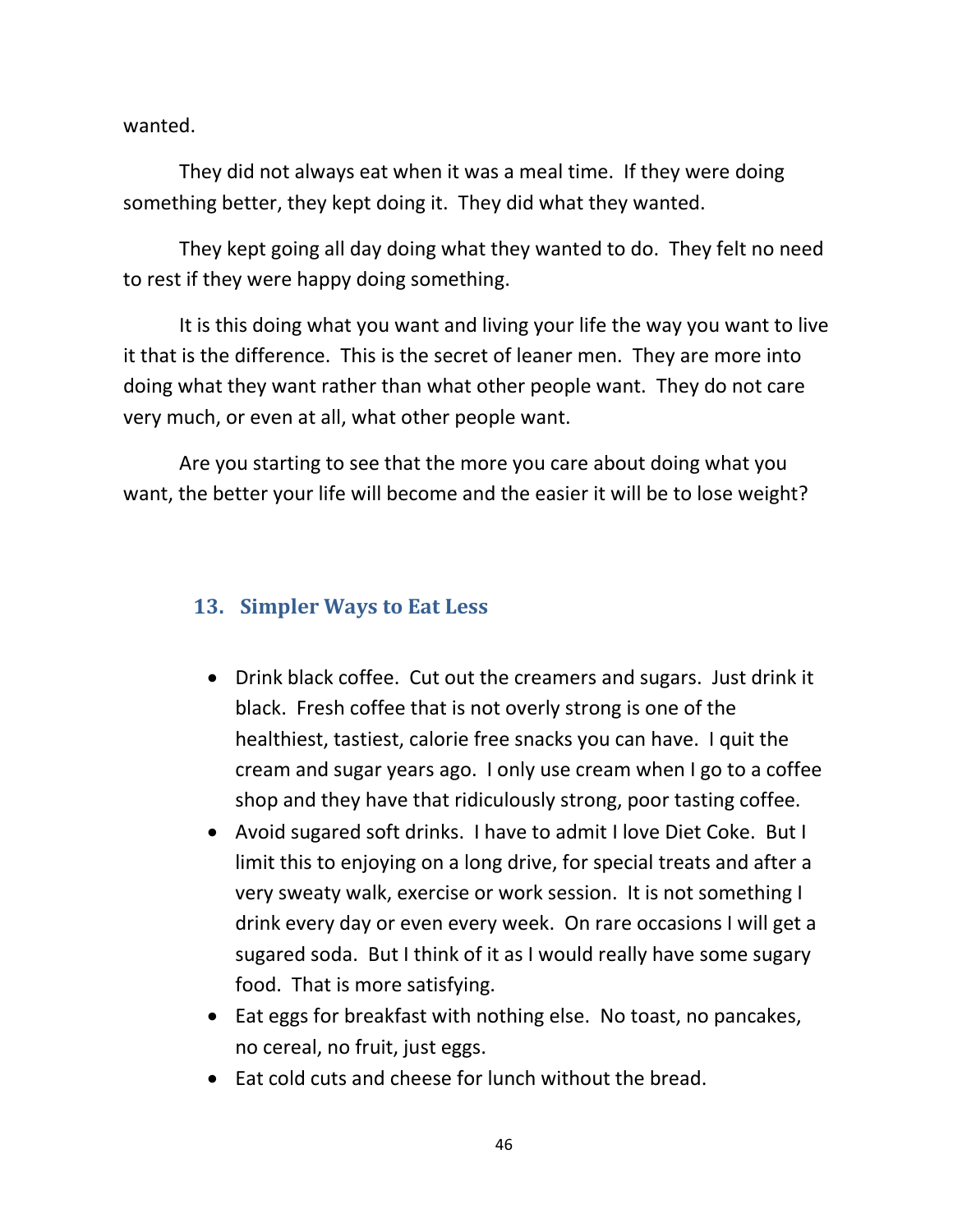- Avoid eating in the evening. If you feel the overwhelming urge eat, go to bed instead.
- Stop snacking. It is much easier to control the volume of food by eating less frequently. The old advice about snacking all day is from the old bodybuilding days where thin men were trying to gain weight. Fatter men need to eat less often.
- Eat more meat and cut out the carbohydrates. Meat is more filling and has fewer calories than carbohydrates. There is a point where you cannot eat any more meat. There is never a point where you feel full from eating carbohydrates. You run out of food before you are full when eating carbohydrates or it is embarrassing to keep eating. It is never a matter of being full. That type of food will never fill you. I only stop eating carbohydrate when I run out of food, or get sick or am embarrassed about eating so much.
- When you drink choose a less heavy option. There are many good tasting light beers available now. I love Miller 64, Bud 55, Michelob Ultra and Coors Light. These beers are fun to drink and you will not really get full. They are as refreshing as water. Plus, they have less alcohol than regular beers and drinks. If you are drinking with others drink for drink, you will get less drunk than they get. It is easier to stay in control. There are even lighter versions of micro-beers. To tell the truth, I drank so much Miller Genuine Draft as a young man I can hardly even look at it anymore. It is almost as if I am allergic to it. You can have diet soda or a diet mix with whiskey or vodka. Just because you are cutting back on calories does not mean you cannot have fun.
- If you are planning a big weekend filled with big meals, drinks and snacks, cut way back in the days before. Go into the weekend leaner and hungry.
- If you are bored, do something interesting to you rather than eating.
- Find other things that you give pleasure and enjoyment rather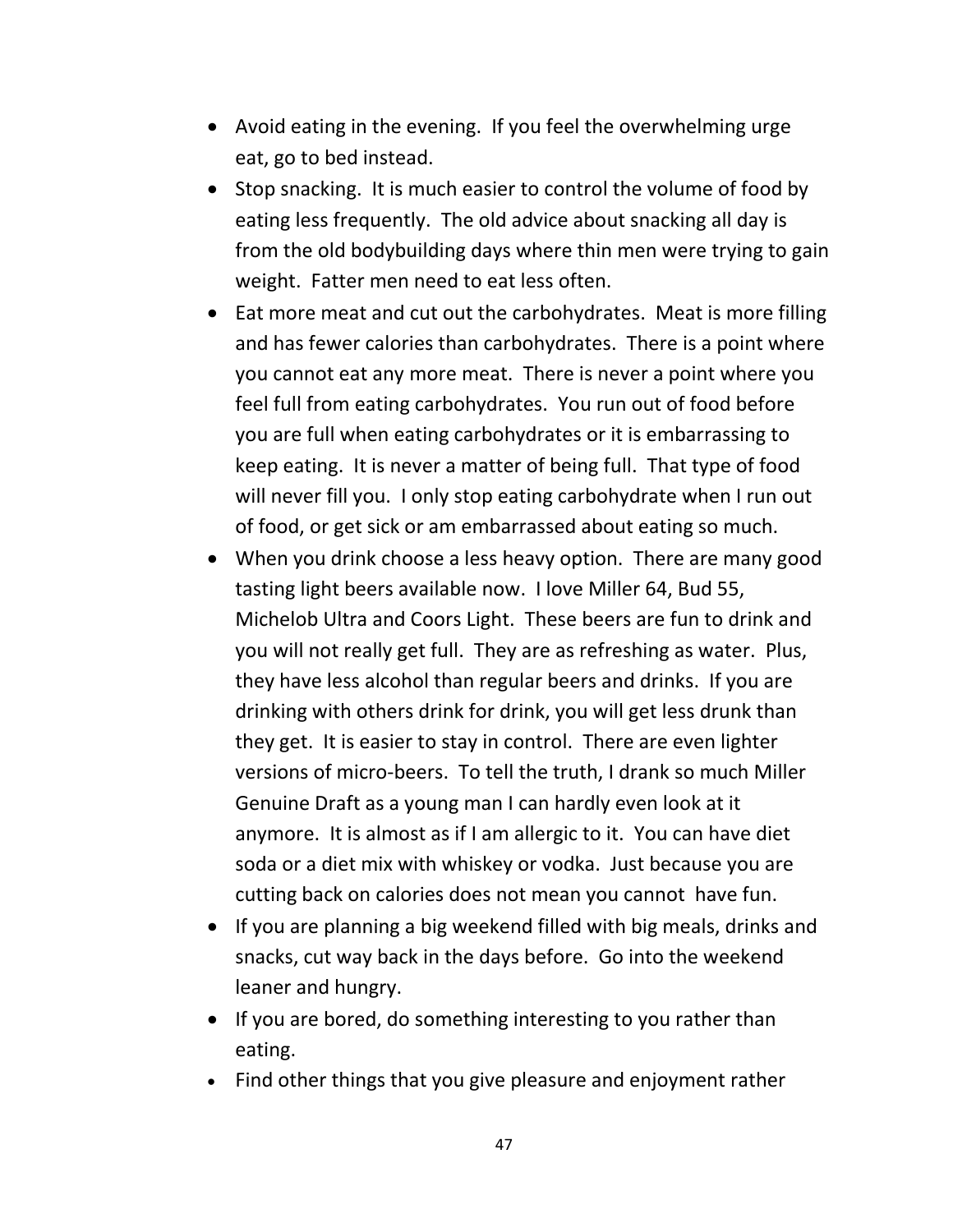than eating. This may be the ultimate secret.

# **Conclusion**

•

That's the end of this book. Use these ideas to start making your life better immediately. You can do it. Your life is worth it.

# **About the Author**

Hans D. Hallanger is a Professional Civil Engineer, formerly married, the father of great 2 children and lives in Southeastern Wisconsin.

 He is the owner and developer of www.organized-way.com and http://www.personal-development-for-men.com

#### **His other books include:**

*"How to Leave Your Wife"* 

You find this book at http://www.personal-development-formen.com/leave-your-wife.html

 *"The Organized Single Dad"* 

You find this book at http://www.personal-development-formen.com/organized-single-dad.html

*"The Organized Man"*